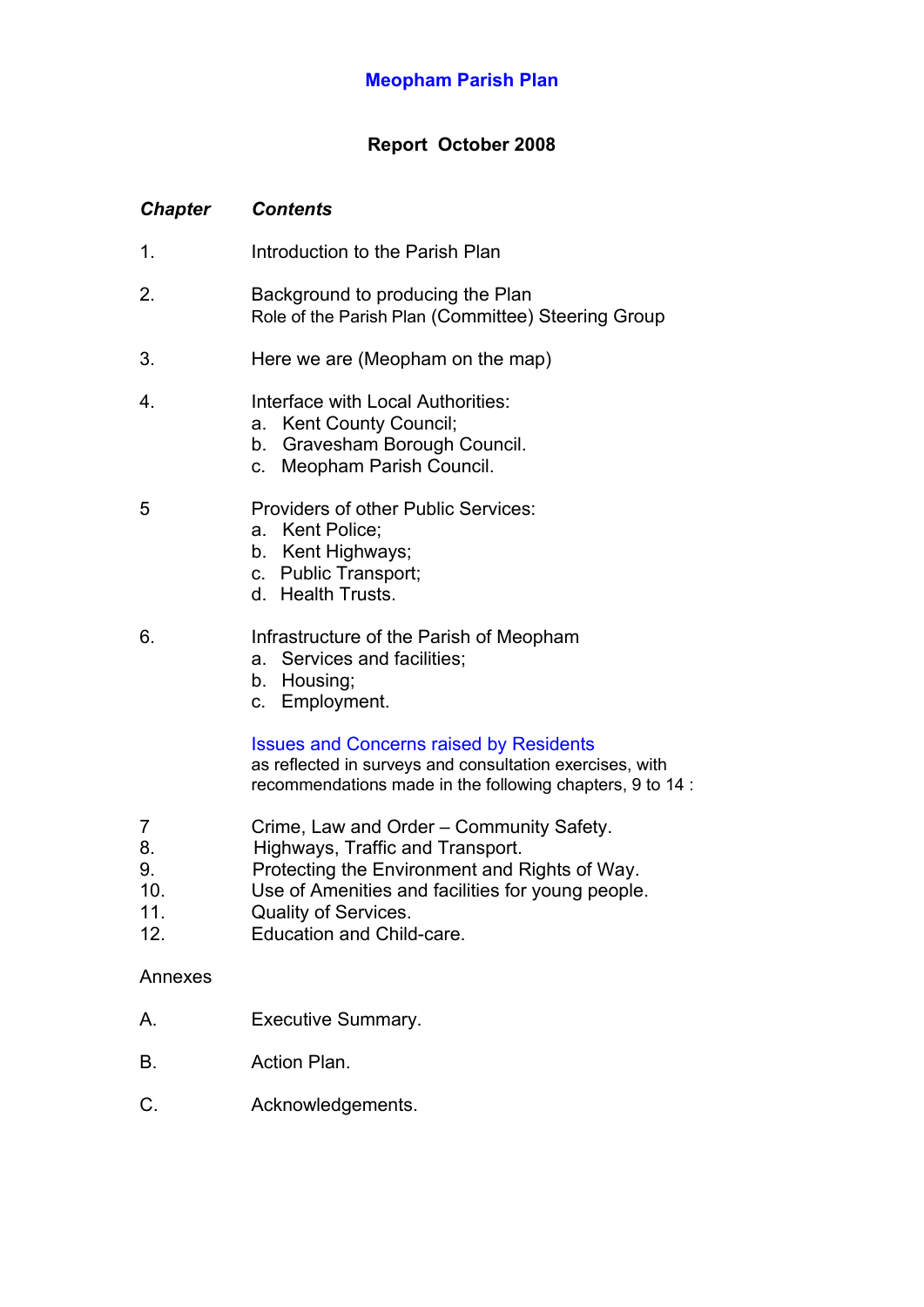## **Chapter 1 - Introduction**

1.1 The purpose of a Parish Plan is to provide the local residents with the opportunity to give their views in the planning of the future of their Community.

1.2 The Parish Plan had to have certain key factors, which were to:

| be community owned;                                                | be all inclusive;              |
|--------------------------------------------------------------------|--------------------------------|
| comprise a consultation process;                                   | prioritise and address issues; |
| enhance the value of its assets; & engender more community spirit. |                                |

1.3 In order to seek the views of everyone in the community, a questionnaire was distributed to every household in the Parish. The replies were analysed and reported, as shown in Chapters 7 to 12; throughout this progression, the information gathered was communicated back to the community.

1.4 It was to help the residents identify what they want and to work out how to deliver it that some key questions were raised. It was an opportunity to find out what matters to local residents by taking account of their opinions on a range of issues, for instance:

- $\triangleright$  How can road safety be dealt with effectively?
- $\triangleright$  What ways can public transport services be improved?
- $\triangleright$  How the community can combat anti-social behaviour and crime?
- $\triangleright$  Should there be better access to health care?
- $\triangleright$  How can quality of services, social and leisure time be improved?

1.5 In order to obtain the best results to answer these kinds of questions, the providers of these services were consulted and asked to specify their future policies for the benefit of the community. The framework for communities to plan their own future was initially obtained from surveys and by consultation.

1.6 It was important to have the active participation of members of the community, who would set out a vision for what they regard as in their interests. It had not only to preserve what is valued but to develop new ideas for the well-being of the whole community. A Steering Group was formed to interpret these findings.

1.7 The guidance and financial support given by the Action with Communities in Rural Kent was of invaluable assistance in launching and proceeding with this exercise, in particular from Victoria Lawson, the Parish Plan adviser.

1.8 An interim report was presented to the Parish Council in time for the Annual Parish Meeting in May 2008. Following further consultation, this final report containing recommendations and action plan for the next four years was produced by the Steering Group. See the Action Plan at Annexe A.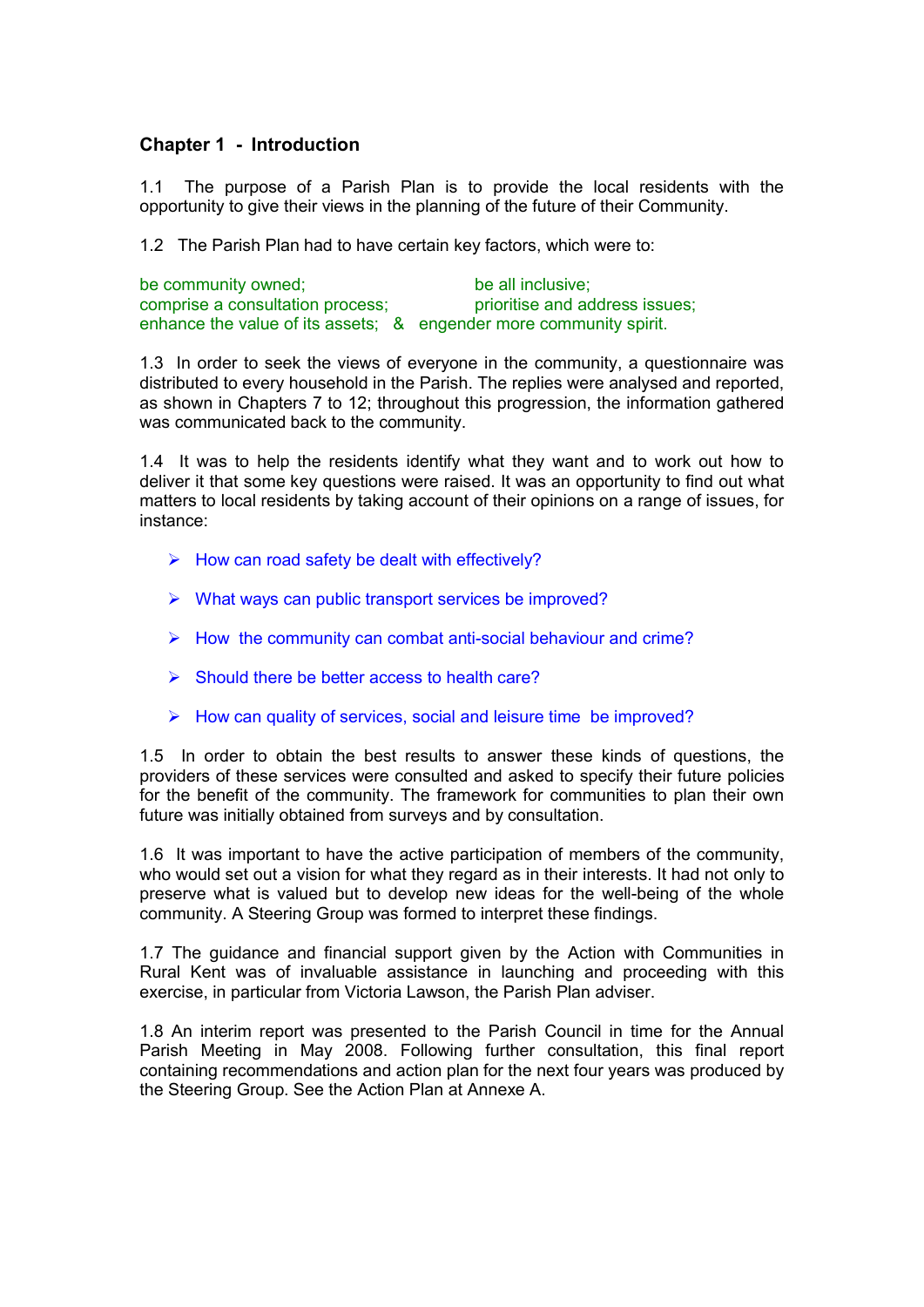## **Chapter 2 - Background to producing a Parish Plan**

2.1 Meopham Parish Council first commissioned the preparation and publication of a Parish Plan and Village Design Statement in May 2003, following the Annual Parish Meeting. A committee was formed with the title "Parish Plan Committee" and first met in October 2003. The membership comprised three parish councillors and members of the community, under the chairmanship of Mr Michael Peart, a former Parish Councillor and a distinguished retired diplomat.

2.2 The discussions and consultation began on the Parish Plan with Gravesham Borough Council and one of its former senior Directors gave his services as a key consultant. However, it was then decided that the initial task should be to prepare a Village (Parish) Design Statement (VDS) before embarking on the full Parish Plan. The Parish Plan Committee was subject to some changes and amongst them, Michael Peart was replaced by Mrs Pat Luxford as chairman.

2.3 During the course of the next three years, the committee had investigated the physical character of the Parish. They completed their study and published their report in December 2006 when the document was handed over to the Parish Council and a copy was sent to Gravesham Borough Council. It is awaiting the outcome of negotiations with the District Council to obtain its acceptance as a supplementary planning guidance document. The final VDS report is under consideration for its sustainability and for an environmental assessment. The ultimate aim is for the guidance document to be included in Gravesham Borough Council's Local Development Framework (LDF) as part of their long term planning document.

2.4 The Parish Plan Committee was dissolved in August 2007. The Parish Council undertook to finalise outstanding matters and to prepare an action plan to be agreed with the Planning Officers at Gravesham Borough Council. The Members of the Parish Council decided to carry out a more detailed investigation into issues and concerns that were not covered by the Village Design Statement. This required the Parish Plan to be re-instated or for a Kent Health Check to be conducted. The latter was considered as an alternative because matched funding would be made available for a major project, such as providing a community centre or youth club. However, the amount of finance required was thought to be beyond that for this Parish.

2.5 The Parish Council thought it necessary to explore what local residents wanted over the next four years in the planning for the future. It was on this basis that the need for a Parish Plan emerged. The process re-commenced in September 2007 and since then extensive consultation has been conducted. A Steering Group was established in January 2008 to report on the outcome for the future of the Parish. In the past 9 months they have met 6 times and assessed all the available information to produce the Plan with firm recommendations for implementation.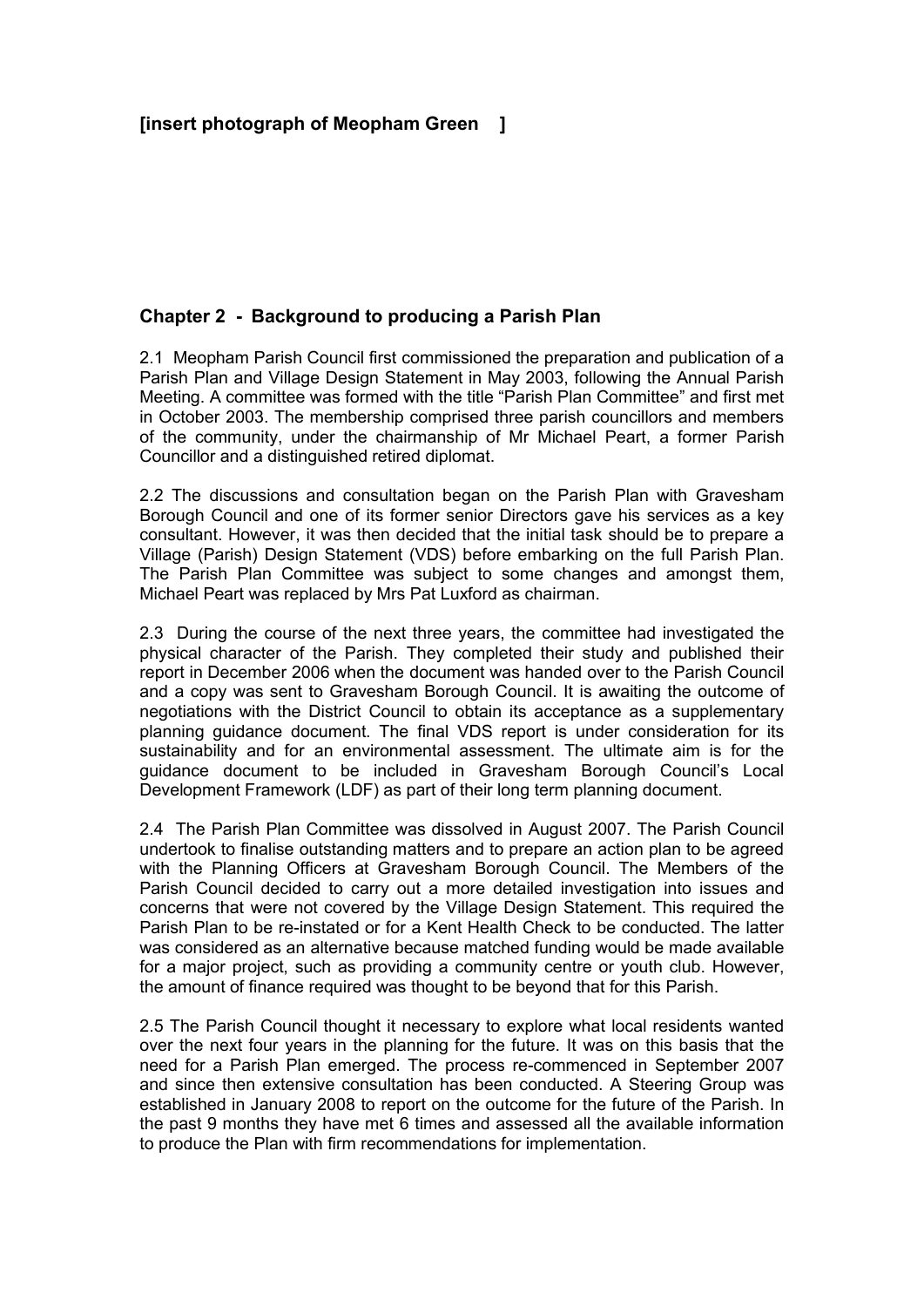## **Role of Parish Plan (Committee) Steering Group**

2.6 The Parish Council nominated members of the community to produce a Parish Plan and Village Design Statement for the long term planning development for the future of the Parish. The terms and their role were set out as follows.

2.7 In order to initiate the Village (Parish) Design Statement and for this Parish Plan, the Council produced their terms of reference. The Steering Group were asked to examine and produce recommendations for the future of the Parish, over the next five to ten years, based upon:

a. information and data gathered by way of a survey of residents;

b. taking account of views and opinions by way of consultation; and through the advice offered by providers of services to the community.

2.8 The (PP) Steering Group comprised 12 members who were residents of which three were elected members of the Parish Council. The Group had the services of a co-ordinator and secretarial support provided by the Council. The Group had the support of the Action with Communities in Rural Kent on matters of procedure or protocol to ensure that the direction of the Plan was in accordance with DEFRA guidelines and any grants obtained met with specified conditions.

2.9 The Group reported to the Parish Council's Planning and Projects Committee and reports were presented at Committee meetings when requested. Any costs incurred were paid for by the Parish Council funds allocated from its budget.

2.10 The findings from their enquiries are contained in this Report. The Executive Summary at Annexe A and the proposed Action Plan, based on the Steering Group's recommendations, is set out at Annexe B. The acknowledgements to those who assisted in compiling this Report are listed at Annexe C.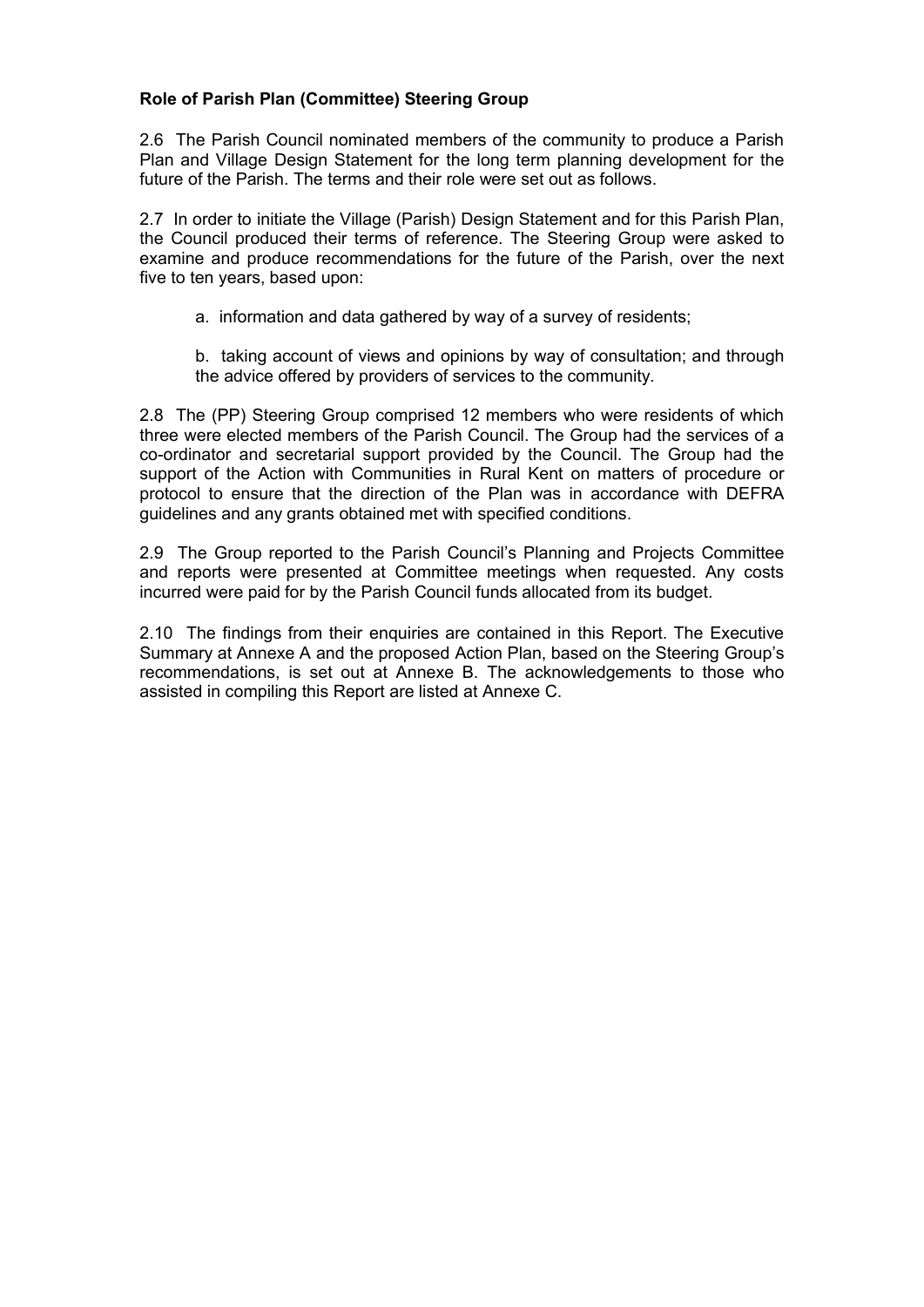## **Chapter 3 - Here we are**

# Description of Meopham

The Parish of Meopham lies within the County of Kent and the District of Gravesham. It includes various smaller hamlets and straddles the A227 for nearly 7 miles, which runs between Gravesend and Tonbridge. It is close to four major motorways, M2, M20, M25 and M26 and stands on the main railway line to London Victoria, which also offers good communications to the Medway Towns and the North Kent coast.

Within easy reach are the Dartford Crossing, Ebbsfleet International Station and the Bluewater complex. The south of the Parish allows access to the North Downs and surrounding countryside of outstanding natural beauty and Trosley Country Park.

Meopham has a Norman Parish Church, an  $18<sup>th</sup>$  century restored windmill; more than one village green, one has had cricket played there since 1770 and several restaurants and public houses with good fare; village shops, schools and a country park at Camer Park. Living in Meopham is highly desirable and a much sought after location.

**Meopham on the map** [to be inserted – with Ordnance Survey approval]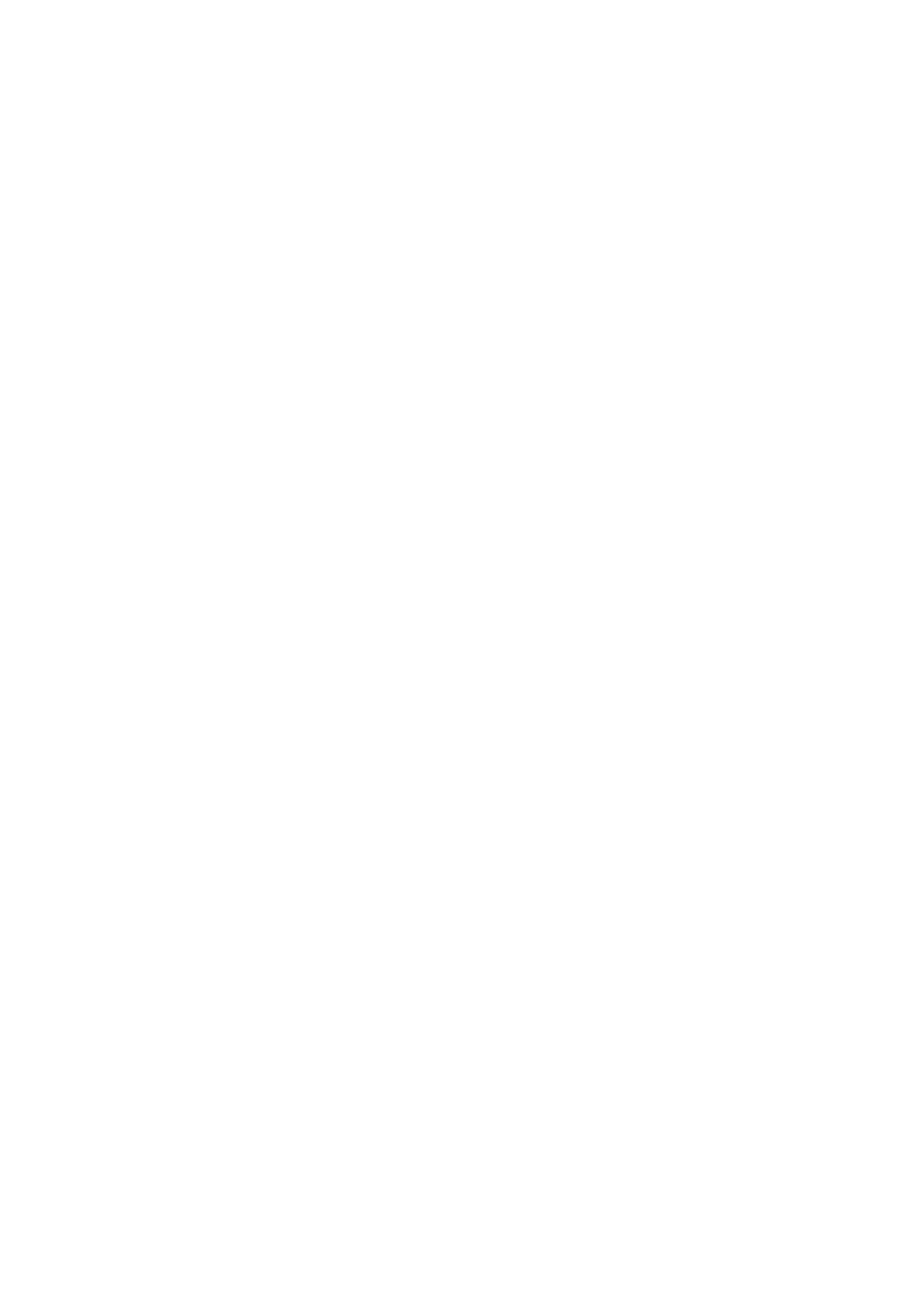## **Chapter 4 - Local Authority Interface and Responsibilities towards the Parish**

4.1 There are three tiers of local authorities which have an impact on the Parish of Meopham. Their interface is set out below because from the replies to our questionnaires many households were not aware of how these operated in relation to the Community. The strategic planning for the County rests with KCC and its various functions range from Social and Youth Services to providing community wardens and country parks. Other responsibilities, which interface with the Parish, are given below. Amongst the major tasks carried out at Borough level is the collection of revenue, through Council Tax on behalf the County, Parish Councils, the Police and Fire & Rescue Services and for its own public services. It provides many direct services down to Parish level, which are indicated below.

## *Kent County Council (KCC) –*

4.2 The County Council has the prime responsibility for the provision of education throughout the County. In this Parish, it manages the secondary (Sports College) and two primary schools, while acting too as the Admissions Authority to the primary schools for school entry. It also provides school transport and many material supplies to schools.

4.3 The Council operates the libraries and heritage projects too, such as the maintenance of the Windmill in Meopham. Other services include defining the rights of way; giving grants for new bus shelters; co-ordinating public transport and waste management.

## *Gravesham Borough Council –*

4.4 The District Council is the second tier of local government and offers a range of services that have a more direct daily or weekly impact such as the collection of litter and household waste.

4.5 The Borough Council through its Planning department handles the majority of planning applications and the management of the local conservation areas, of which there are four in Meopham. Its other activities include the control of roadside parking and enforcement; maintaining grass verges, cutting grass on the village greens and recreation grounds; the protection of the Green Belt; and administering Camer Park and Culverstone Recreation Ground.

4.6 The Borough Council is vested with authority for licences and for the management of parliamentary and local council elections, including those to the Parish Council.

## *Meopham Parish Council –*

4.7 The third tier of local authority management and services rests with the Parish Council which has elected members with no recognised political allegiances.

4.8 The Council works closely with the other levels of the local authority structure. It is more closely involved on immediate issues and has specific responsibilities for some services and amenities. For instance, the co-operation between both County and Borough Councils, together with the Parish Council brought about the parking improvements at Camer Parade.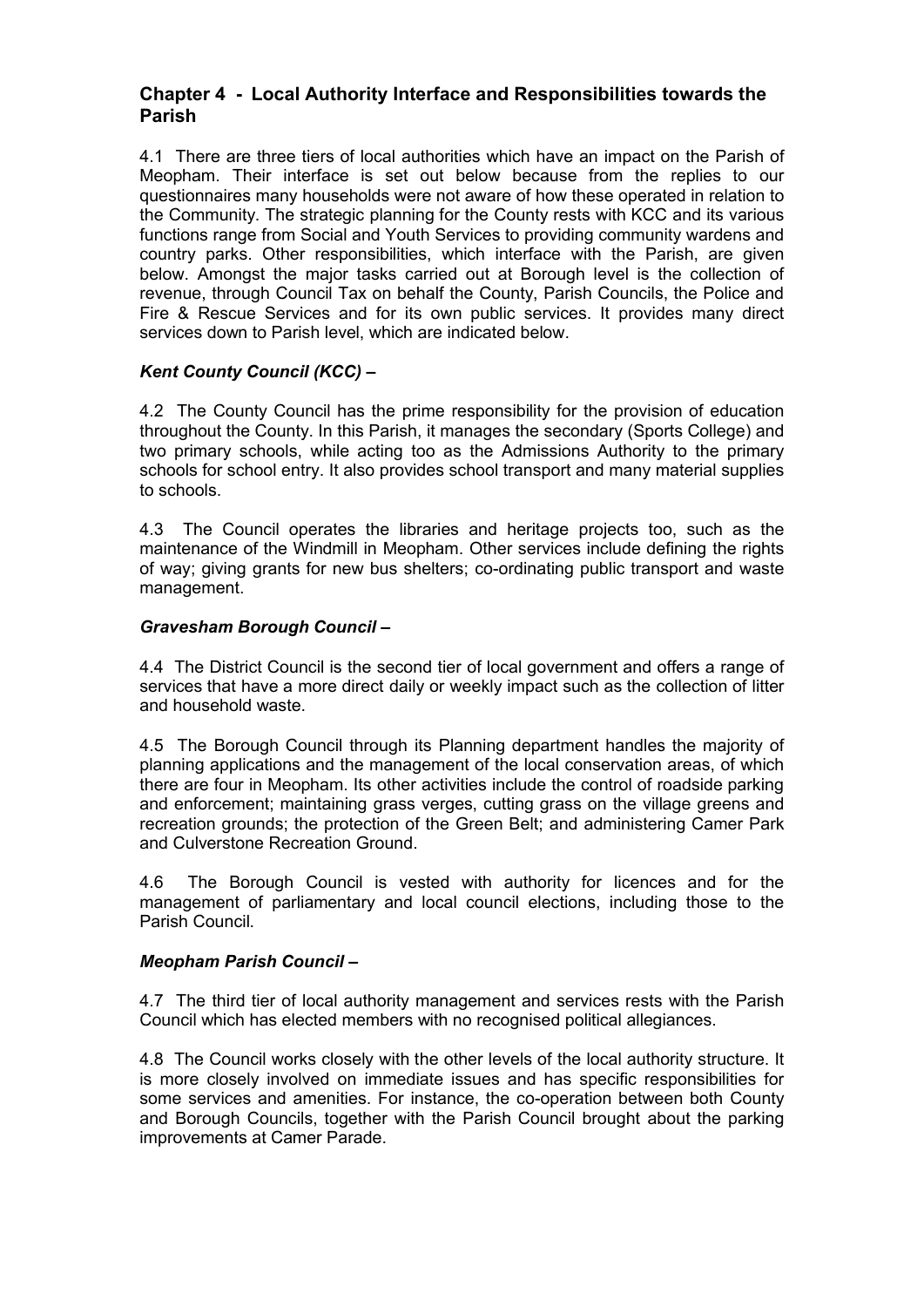4.9 Planning applications, which are normally processed by the District Council, are subject to consultation with the Parish Council, if they are within or close to the Parish boundaries.

4.10 The registered village greens and the recreation ground, which was covenanted by the Judson family, are directly maintained by the Parish Council. The Council obtained land, by purchase of a twelve acre site from KCC, part of which is made available for allotment gardens.

4.11 The upkeep, cleaning and maintenance of nine bus shelters, that were bought partly with KCC grants and from Parish funding, are borne by the Parish Council as are the initial cost of amenity street lighting and the management of trees in public areas.

4.12 Many village organisations, including two village halls and the community centre at Culverstone; the footpaths group and other groups receive funding. The Parish Council supports the Royal British Legion with meeting the cost of the Annual Remembrance Service and the upkeep of the War Memorial site.

**Recommendations** The Steering Group recommend that:

PC. 1 there should be more publicity given by the Parish Council over its activities.

**[Insert photograph of Camer Parade]**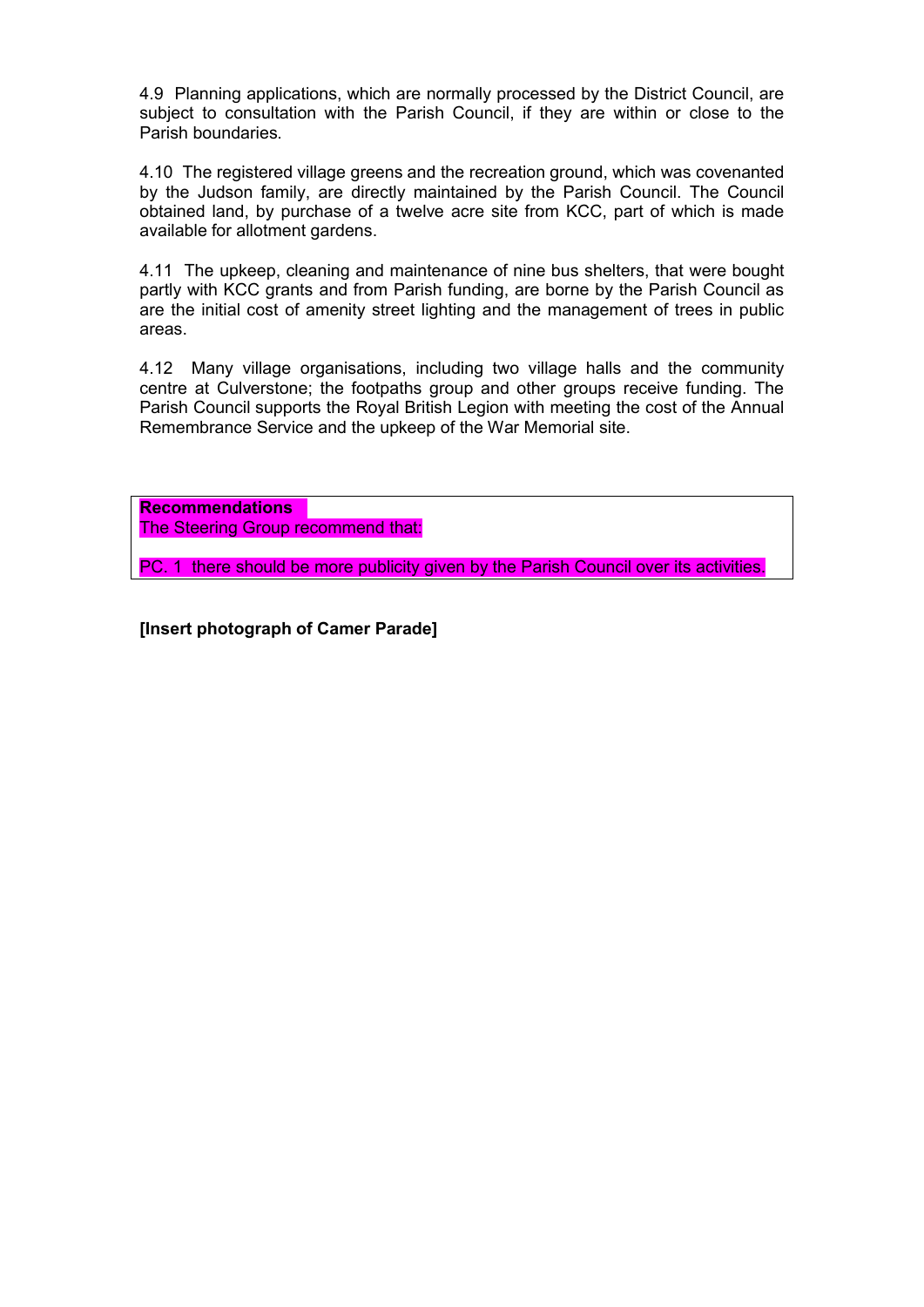# **Chapter 5 - Providers of Public Services in the Parish**

5.1 Meopham receives public services from the following sources:

- Kent Police:
- Kent Highways;
- South East Trains and Arrriva (for public transport);
- Health Care Trusts.

#### *Policing*

5.2 North Kent Police have recently moved to new accommodation in Northfleet, with access closer to the Ebbsfleet International Station. The deployment of officers in rural areas includes a permanent beat officer, presently PC Helen Lamb and two PCSOs, who operate out of Meopham Police Station. They are supported by two Rural Community Wardens who are under the control of Kent County Council. These officers work closely together in the Meopham North and South Wards and regularly meet Parish Council representatives to report on their activities.

5.3 The Area Commander for North Kent Police acknowledged the requests for information about the presence of more police on the beat. His senior officers have responded by explaining their strategy for the Meopham Area and Inspector Paul Anderson and other officers have met with members of the Steering Group. The concerns expressed by residents of the Parish about crime, law and order and the Steering Group's recommendations are reflected in Chapter 7 of this report.

## *Highways*

5.4 The safety and maintenance of the roads in Meopham is the responsibility of Kent Highways Services. They deal with the conditions on roads on a priority basis and liaise with the Parish Council on a frequent basis. A Parish Council representative attends Joint Transportation Board meetings, recent items discussed are noted below. The residents' views with the response of the Highways Manager and the Steering Group's recommendations are recorded in Chapter 8 of this report.

Note 1: KHS are committed to installing a zebra crossing on Longfield Road, in the vicinity of School Close, possibly in the financial year. Note 2: KHS contractors are carrying out a feasibility study on constructing a footpath between Meopham and Istead

Rise alongside A227 to allow pedestrians to walk in safety.

#### *Public transport*

5.5 The provision of public transport in Meopham for trains and bus services are undertaken by South East Railways and Arriva respectively. Meopham Station operates a regular service to London and to the North Kent Coast through Chatham. Similarly, the bus runs hourly from Gravesend to Sevenoaks or Borough Green, half hourly at peak times. Arriva have advised that the present subsidised bus service will continue. The Area Manager for South East trains did not reply to requests for information about services from Meopham, once a faster service from Ebbsfleet to London operates for commuters. The views obtained in surveys on public transport and the Steering Group's recommendations are set out in Chapter 8 of this Report.

#### *Health care*

5.6 The health services for Meopham are provided by trusts which operate the two main hospitals at Darent Valley (DVH) and Maidstone; there is also a community hospital in Gravesend. A Parish Council nominee is invited to attend NHS Trust's quarterly briefings at DVH. The Medical Centre in Meopham is located alongside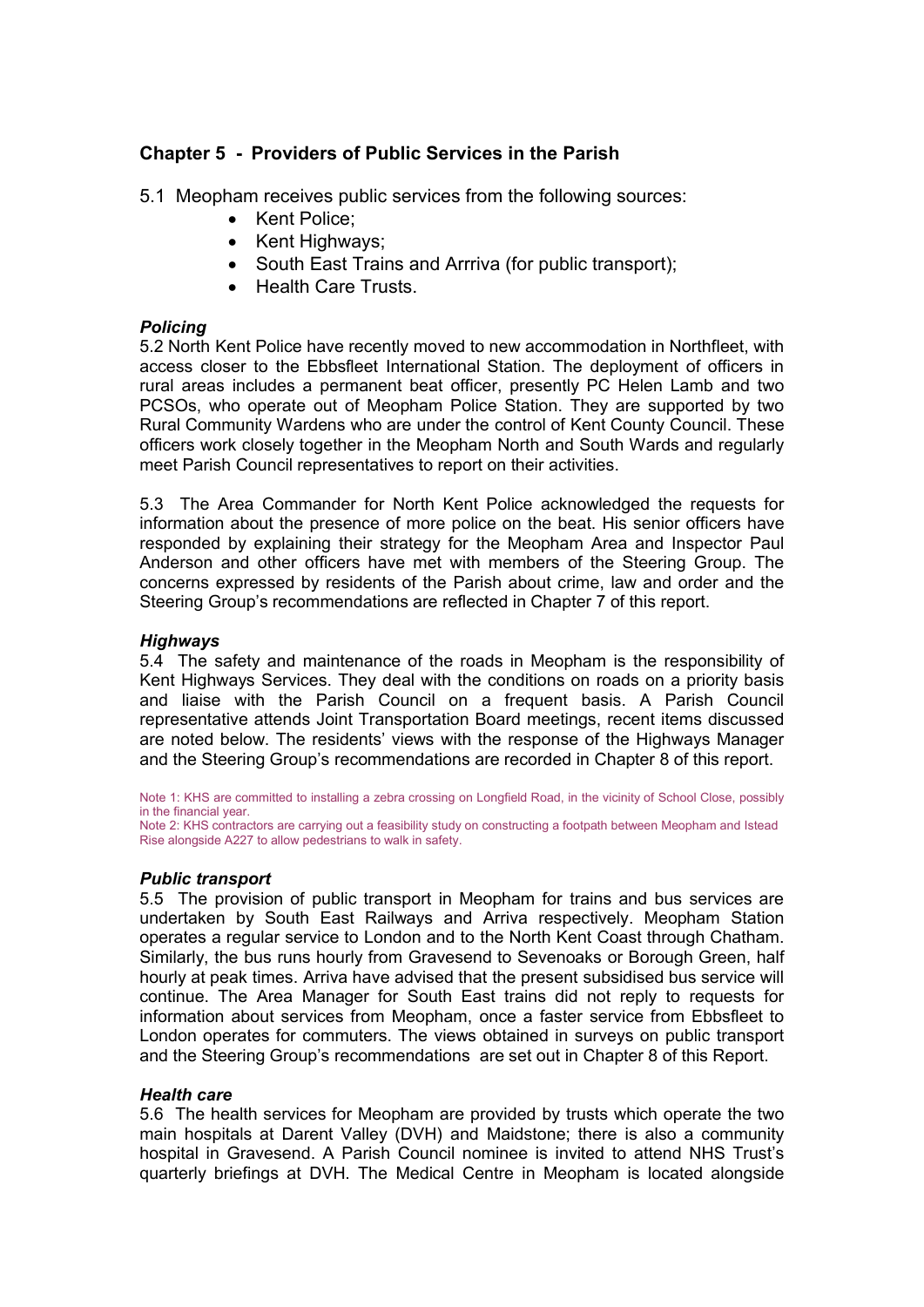Meopham School and a private dental practice is situated on a small business park just south of the Windmill. Comments from residents are contained in Chapter 11 together with advice on future local medical services from the Head of the Medical Centre.

[Insert a photograph of Meopham Station car park]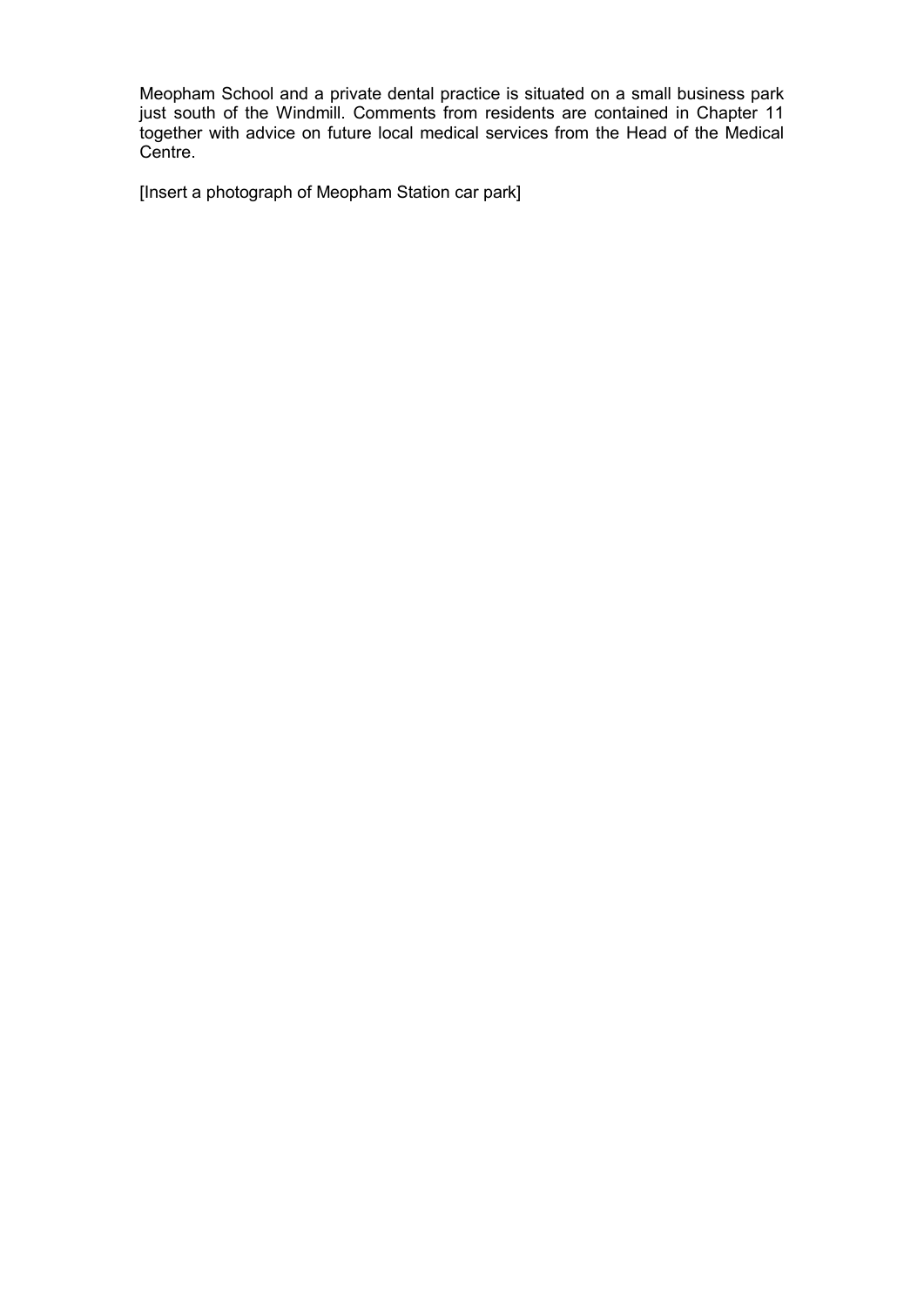# **Chapter 6 - Infrastructure of the Parish**

6.1 The Parish of Meopham comprises three main settlements and several hamlets that are all represented by two District Councillors (Gravesham Borough Council) in Meopham North and South Wards, the South Ward also includes the Parish of Vigo. There are three Parish Wards each with four elected representatives on the Parish Council. There is one seat on the County Council representing Meopham Parish and other Gravesham parishes, which combine to elect one member between them.

6.2 From south to north following the A227, the first settlement is Culverstone (Green) this extends mainly to the east of this trunk road and borders with the main rural village of Harvel. To the north of both these settlements, the most developed area is Meopham itself, covering two of the Parish Council wards and which contains the main infrastructure of the Parish.

6.3 To assess the infrastructure of the Parish, the first element is its population; then the number of residential followed by commercial properties; small business enterprises; educational, establishments, health establishments; restaurants, public houses, amenity centres; and transport facilities. The physical character of Meopham is described in detail in the Village Design Statement and this chapter will concentrate on the housing/business and employment sector.

| 6.4 Meopham's population shown by the last Census in 2001 was: |               |                           |        |
|----------------------------------------------------------------|---------------|---------------------------|--------|
| Males 3,166                                                    | Females 3,261 | $\mathbf{r} = \mathbf{r}$ | 6.427  |
| While the number of households recorded was shown as:          |               |                           | 2.584. |

That is 2.49 persons per household.

*In the latest Electoral Register for the three Parish Wards recorded in December 2007, by comparison with 2002, the Roll showed only an increase of 65 more voters (1%) in 5 years. Similarly the number of residential properties in December 2007 rose only by 58 dwellings (2.25%) in the same period.* 



#### *This is the most recent indication, in terms of overall population or residential properties that shows the Parish has increased very little in size over the past 5 years, although the changes in individual households were not analysed.*

6. 5 The Medical Centre, located alongside Meopham School, is staffed by 4 doctors and ancillary personnel. The support staff include a practice manager, medical secretaries, receptionists and a medical dispenser. The practice which serves over 9,000 patients has practice nurses, health visitors and midwives attached. Comments from residents are included in the section on the Quality of Services, Chapter 11.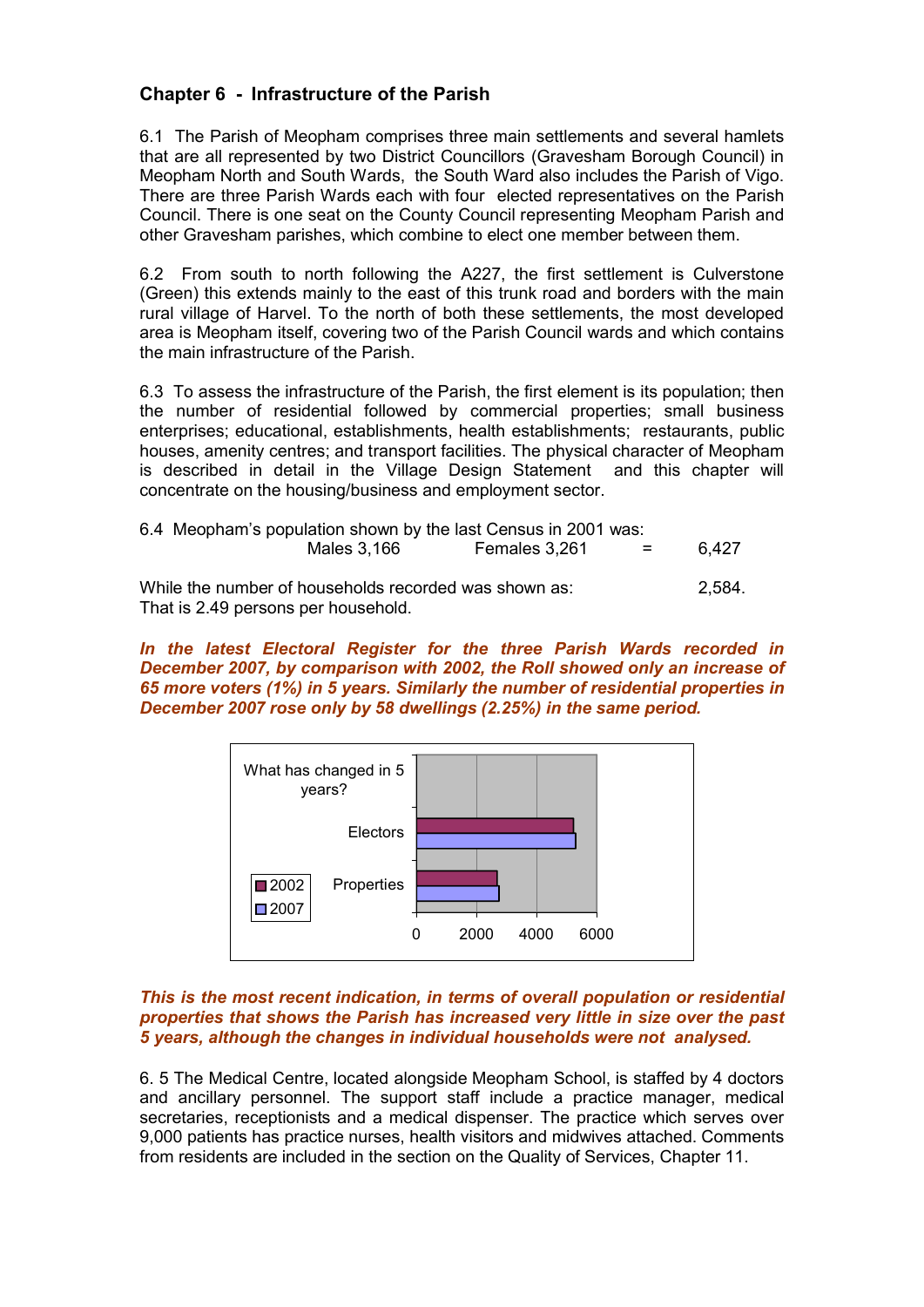6.6 There are 98 registered enterprises and businesses, which pay the non domestic rate of tax. 83% of these are grouped in the Meopham North Ward.

6.7 Shops, restaurants, cafes and public houses are mainly located along Wrotham Road, apart from the Amazon and Tiger Public House, which is in the village of Harvel. The views expressed by residents are included in the Quality of Services, see Chapter 11.

6.8 Small light industrial units and factory premises are based in Culverstone, the Windmill Centre, Lomer Farm, on Camer Park Road and at Railway Sidings.

6.9 The Parish has 4 schools; two county primaries, a secondary and independent special school.

a. The two primary schools are:

(i) Culverstone Green CPS which has a roll of 150 pupils with 12 teaching staff supported by 6 teaching assistants and 8 support staff. It has 6 classes from Reception, years 1 to 6. The school stands on over 2 acres and has a swimming pool.

(ii) Meopham CPS is a much larger school with 413 pupils with 20 teachers. It has two reception classes and 12 classes from Years 1 to 6.

b. The Specialist Sports College is a secondary school. This is a co-educational foundation school with 778 students enrolled, which has 12 separate departments. The College takes children from Year 7 onwards. Out of an annual admission of 150 students, 20 places are reserved for pupils with a special aptitude for art, drama, music or PE. The campus covers 26 acres and accommodates the local Public Library, the main Medical Centre, the Leisure Centre (which provides PE facilities for the school) and a Day Nursery. All these facilities operating on this site give the college the characteristics of an extended school.

c. On Longfield Road, alongside Meopham CPS, is the Helen Allison Autistic School run by the National Autistic Society. The school caters for boys and girls with autism spectrum disorder and has 64 pupils of whom 12 are weekly boarders.

6.10 The number of staff employed at all schools in the Parish consists of 184 teachers and support staff. KCC confirmed that Meopham School employs 108 staff; the Meopham Primary School has 48; and Culverstone Primary School has 28. There are also pre-school, nursery and child-care places provided by 5 organised groups in the Parish.

6.11 The KCC education services are the largest single employer in the Parish. Comments given by residents are included separately in chapter 12 with recommendations on the future outlook for educational services in the Parish.

#### **Housing**

#### *Parish profile*

6.12 The information sought from the Council's questionnaire was to provide a profile on the people living in Meopham who were part of our society and to those of these who might require more support from our community. The Parish Council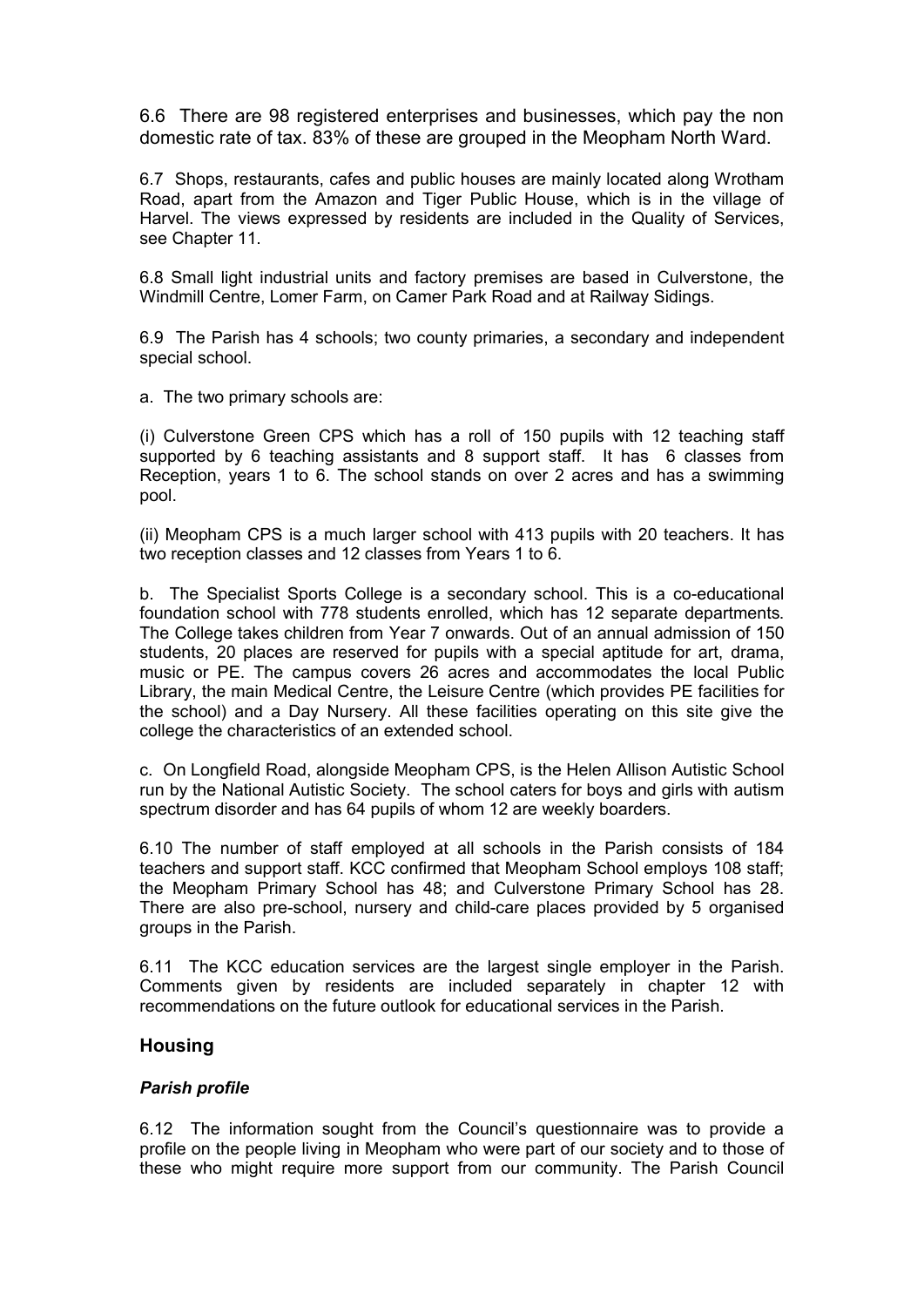wished to identify how residents fitted into the wider perspective with some indication of their housing and jobs. An exercise has already been conducted to examine the development, the structural and planning implications of housing in the area through the Village (Parish) Design Statement. This document was accepted, in principle, by Gravesham Borough Council in April 2007, but is still awaiting an environmental assessment.

6.13 From the earlier opinions and facts obtained on key issues, residents' aspirations are now clearer. For instance, the strength of feeling about protecting the Green Belt has implications for considering the position on providing more affordable housing in the Parish and traffic problems from speeding and heavy lorries implies changes are needed to the main road, the A227. The provision of more affordable housing to supplement 10 units already built to accommodate those with a Meopham connection, is being explored for any additional housing requirements to meet this need. Discussions are on-going between the Borough Council, the Parish Council and a Housing Association.

## **Residential properties and households**

6.14 The make-up of households and what in many cases drew our present residents into this area has a bearing on future planning for our community. This information was collated to find what is coherent about our population and are resources being directed properly. Many respondents were older residents with a high proportion living alone in large detached houses: how long can this be sustained. The number of residential dwellings recorded for Council Tax (CT) purposes for this year, under their respective bands with the amount shown for each band, is as follows:

| Band                                                                      |  |     | B.                                               | <sup>1</sup>           |  |  |  | Total |  |
|---------------------------------------------------------------------------|--|-----|--------------------------------------------------|------------------------|--|--|--|-------|--|
|                                                                           |  |     | $E$ up to 912 1064 1216 1368 1672 1976 2281 2737 |                        |  |  |  |       |  |
| No.                                                                       |  | 185 | 99.                                              | 158 514 948 574 254 22 |  |  |  | 2754  |  |
| CT includes sums collected by GBC for KCC, Police, Fire & Rescue and MPC. |  |     |                                                  |                        |  |  |  |       |  |

## **Data obtained from Surveys**

6.15 In the survey, from those residents who provided details of their families, **1140 individuals were recorded living in 498 dwellings.** These comprised 340 houses and 137 bungalows of which 300 were detached and the rest lived in either semidetached or terraced residences and there were 8 flats; 10 mobile homes and 3 lived in sheltered accommodation. 200 dwellings had been altered with 73 recorded for accommodating larger families. **These residential units were 98% privately owned** with only 21 rented privately or from the Council and Housing Associations.

 6.16 From the replies received to the questionnaire, only 12% have lived in Meopham all their lives. The information given provided a cross section of why families moved to the Parish as shown:

- *The majority have moved into the area from elsewhere. Their reasons ranged from 15% who were employed locally; 8% for their travel links to work; and 7% retired to live here.*
- *The largest segment, approaching half, gave their reason as "were attracted to the Parish", while just over one-fifth came with their families, had family connections or on marriage.*
- *Some householders responded that they moved here because of good schools.*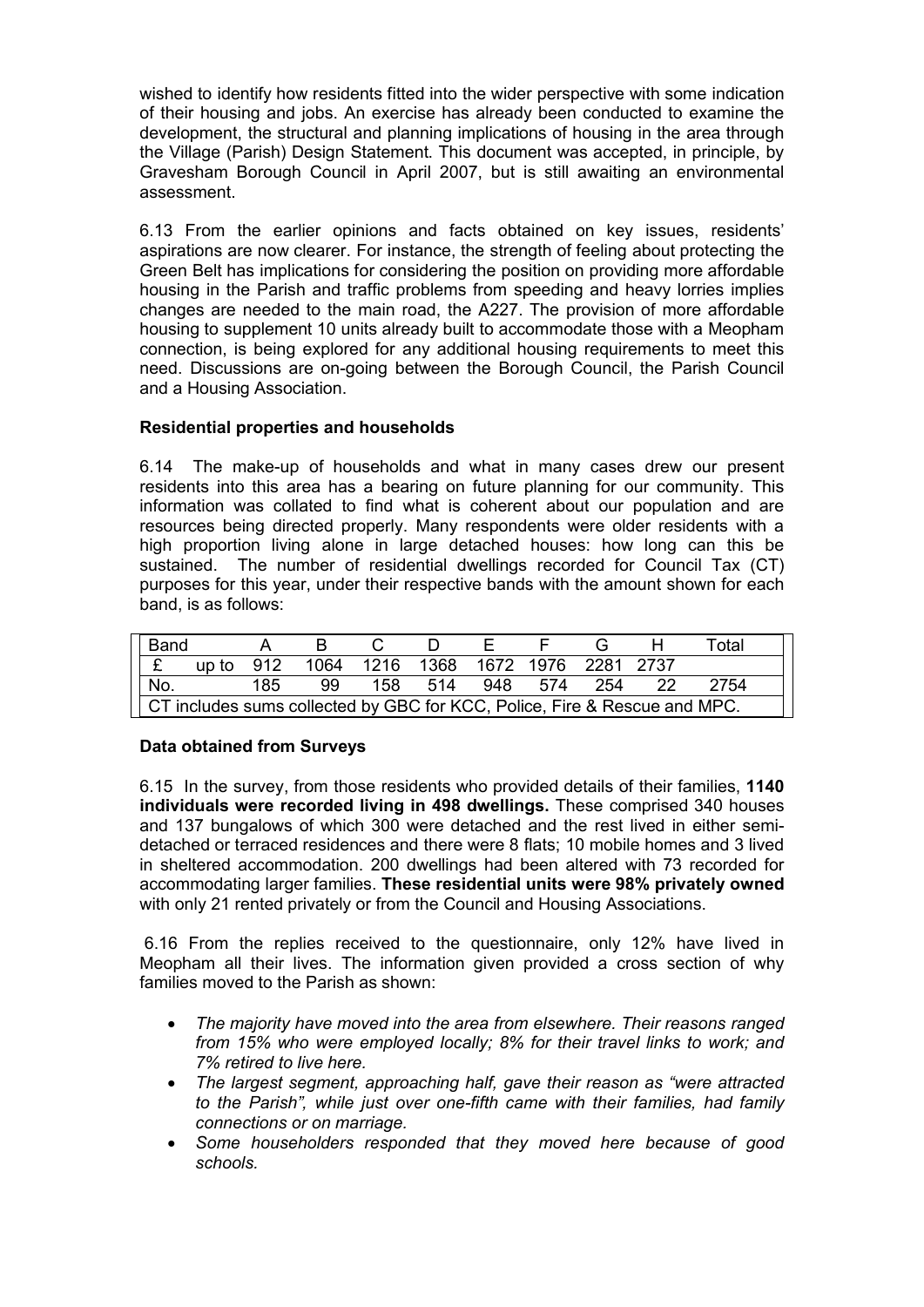6.17 The scope for further housing development in Meopham is restricted by mainly the lack of available space for building within the "village envelope". The need for affordable housing and private sheltered accommodation for older residents is constrained by this land shortage within the villages. Furthermore, there is little or no chance for a "brownfield" site to be developed apart from a recent housing development in Harvel on the Calor Field site. The extent of development in the Culverstone Valley has also peaked and only a small number of plots are within current policy requirements for conversion to permanent dwellings.

#### **The respondents to the first questionnaire were overwhelming opposed to providing affordable homes in the existing Green Belt, with 420 against such an incursion and only 85 supporting this proposition**.

# **Employment**

6.18 To try to bring together the disparate parts of our community, the surveys had tried to predicate the employment status of its residents. This has been an exercise not to intrude but to understand how its residents are able to relate to the employment opportunities available to them, particularly within the Parish.

6.19 There is only some light industry on small industrial units in Meopham; farming, small agricultural/riding stable enterprises and a veterinary practice; retail units and public houses/restaurants; the medical centre, the leisure centre, pre-schools and the library on the school campus; while the main employers are the four education establishments in Meopham and Culverstone. The vast majority of residents in employment largely work outside the Parish.

[Insert photo of Meopham Community Primary School]

## **Information gathered from Surveys**

6.20 From the questionnaire replies, 391 declared that they were in employment. In addition, 271 declared themselves as retired; 35 were disabled or not in permanent employment, with 24 of these stating they were full-time housewives/mothers and 3 were caring for adult dependents: 64 were in full time education.

6.21 Many who live in the Parish work outside the Borough and 76 drive daily by car elsewhere. The main surrounding towns to which they travelled were: Maidstone (13); Sevenoaks (15); Tonbridge & Tunbridge Wells (7); Bromley/Chislehurst (5); Bluewater (3). Others are employed farther afield, going to their places of work in Dover, Sandwich, Broadstairs and Sittingbourne to the east; while to the south and west - Croydon, Westerham, Godstone, Gatwick and Haslemere; while those crossing the river to work in Essex, include Thurrock, Romford, Basildon and Brentwood on a daily basis. With the number of commuters travelling to London by train, Meopham appears to be a satellite town for many of its local dwellers.

6.21 The main survey sought to differentiate between those who worked alone or who were self-employed compared to those who were employed by other organisations. This is shown below:

| <b>Self employed</b> |    | <b>Employed</b>  |     |
|----------------------|----|------------------|-----|
| Work alone           |    | Full time        | 176 |
| <b>Employ others</b> | 43 | <b>Part time</b> | 95  |

**6.22 The prospect for increasing the number of jobs available in Meopham was generally not regarded as achievable. Some views expressed were that, apart**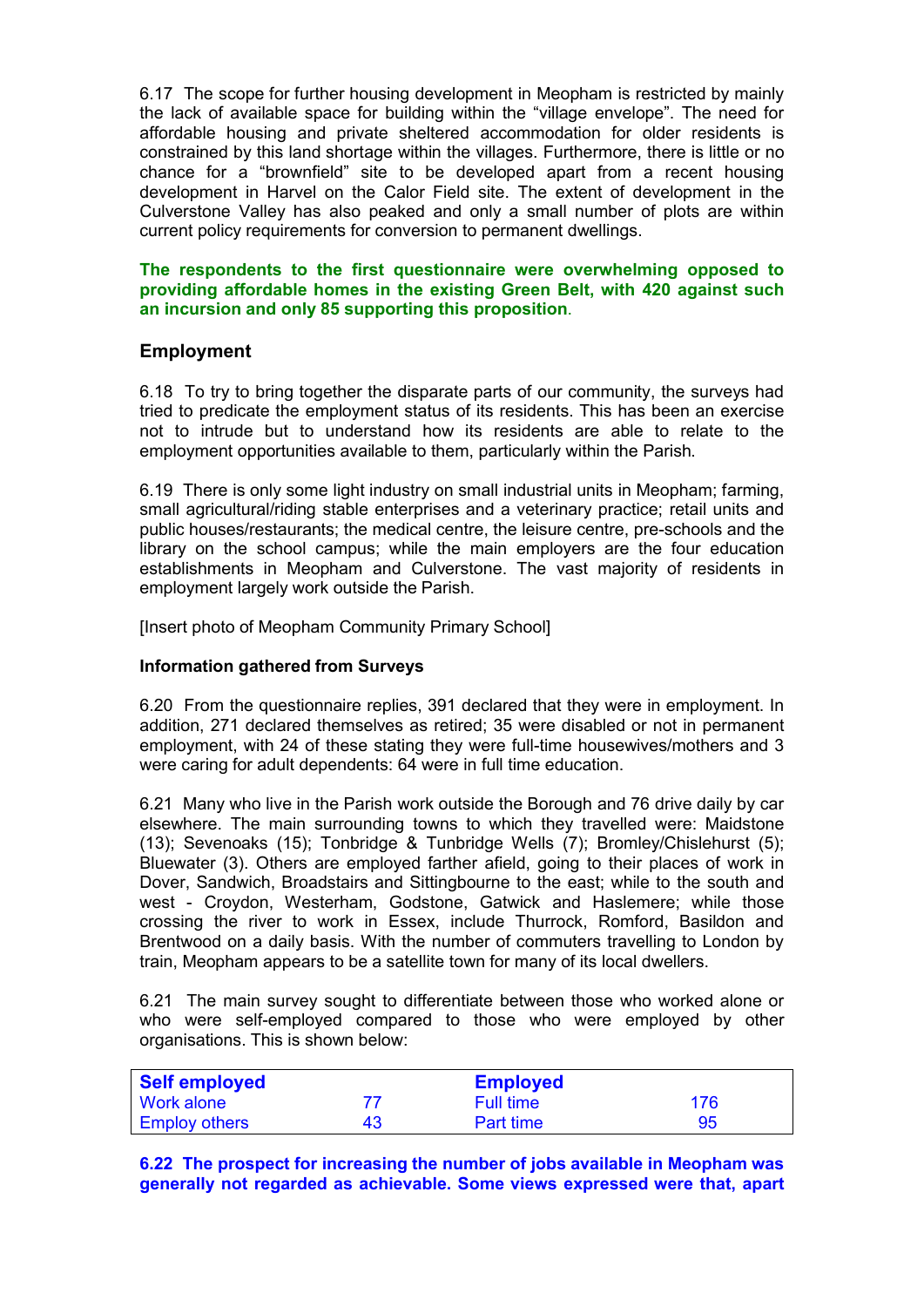**from some light industry or part-time work for mothers with small children, there was no great demand for more employment locally.**

#### **Voluntary sector**

6.23 The extent to which residents can take part in the community may have some impact on local voluntary organisations because only 20% were able to give any unpaid service to community projects. 18 households assisted Age Concern or The Lions Hospice; 12 acted as school governors or helped with the Scouts and Guides, The Windmill Trust; St John's Parish Church, St Paul's RC Church, South Street Baptist Church within Meopham and others gave their time to Rochester Cathedral. The voluntary sector provides unpaid help and services for those members of the community who are vulnerable from the very young to the elderly who would otherwise require more community care.

6.24 The need for more volunteers for some organisations was highlighted and more information is required from those groups, which provide a community service and need more voluntary assistance. Suggestions made in the surveys were that to encourage those interested in carrying out voluntary work, the public should be given more information and contacts. From holding fetes to coffee mornings would assist publicising and linking local organisers with members of the public willing to assist, especially when it comes to matching skills with groups that need expertise to support them and what they have to offer.

6.25 A sample of other voluntary organisations notified by residents who served national organisations, included:

The RNLI, SSAFA, Royal British Legion, Red Cross, Kent Association for the Blind and reading for the blind, MENCAP and Ellenor and Heart Foundation, Citizens' Advice Bureau volunteers; Rotary, National Trust and the British Horse Society.

[Insert photo of Nurstead Court dog display]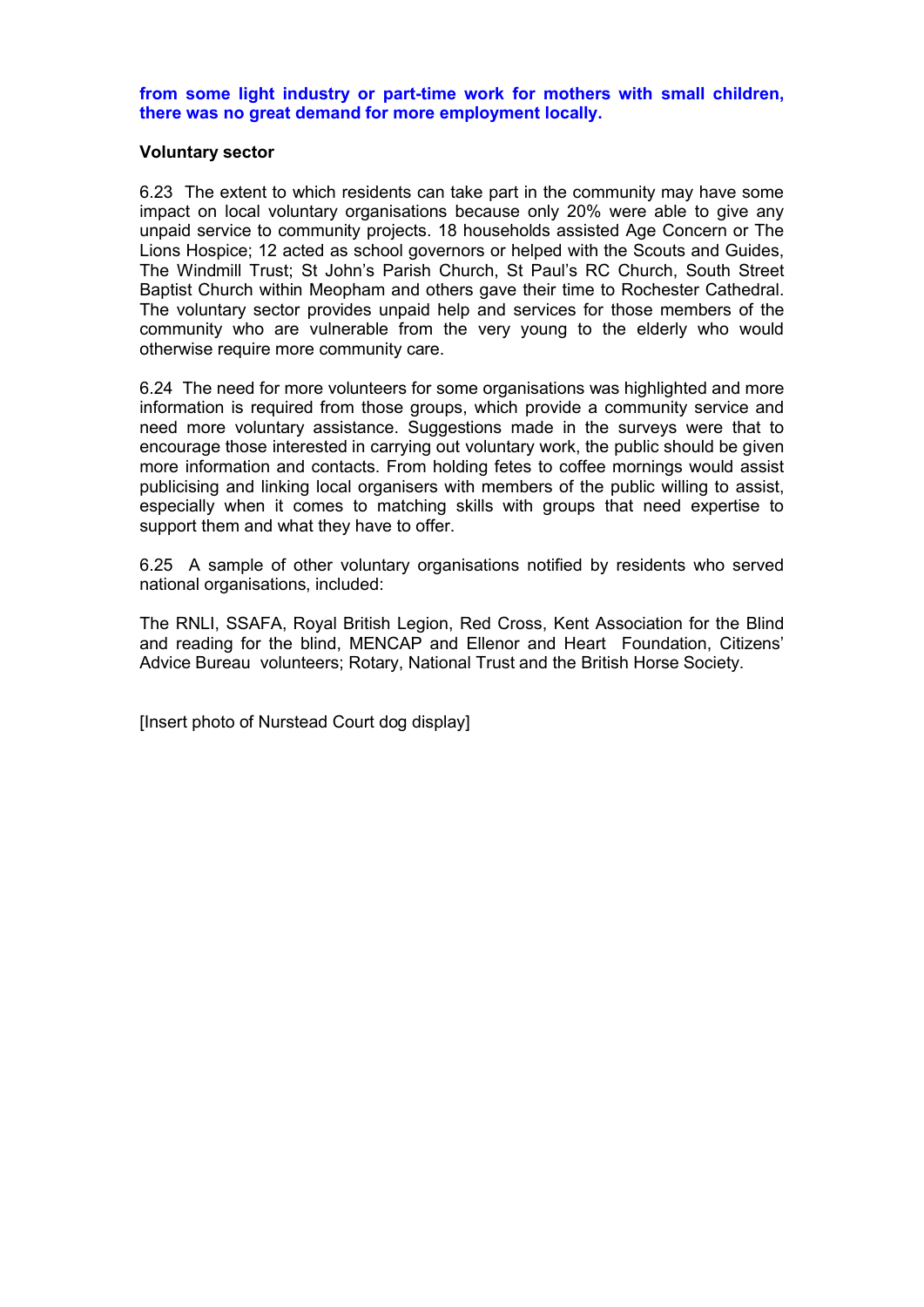# **CHAPTER 7 - CRIME, LAW AND ORDER – COMMUNITY SAFETY**

## **Surveys**

7.1 When the replies to the questionnaire were analysed it was found that the main reaction was on **law and order issues.** These responses reflect only 20% of residents who returned their initial questionnaires, therefore the number of reported crimes etc may be much higher. It is also likely that crime and anti-social behaviour may not correspond to police statistics as many incidents appear to go unreported.

7.2 The Steering Group assessed whether there are solutions which might deal with the reality of criminal activities or was there merely a perception of crime and antisocial behaviour in Meopham; to what extent the Police respond and how the Community deal with these issues; whether more practical action can be taken, such as setting up more neighbourhood watch schemes or organising self defence classes. Some residents opposed more street lighting because they considered this was not a safety issue.

## **Community Safety**

7.3 Although in 156 replies, these residents commented that they never felt unsafe in Meopham, 345 residents expressed doubts over community safety, with 45% expressing anxiety over their safety on dark evenings. Many residents gave instances of crime and anti-social behaviour that are blighting our community. Those concerned about crime and anti-social behaviour reflected their experiences and the reported occasions when local residents suffered from criminal or anti-social behaviour totalled 150. When asked what type of criminal activity occurred that caused the most concern, these are recorded below:



*a. Vandalism and graffiti*: Local residents reported 26 incidents directly involving damage to their homes.

*b. Burglary and Theft:* 34 burglaries were reported; some properties were burgled twice or more. 14 cases of theft were reported.

*c. Assault, drunken behaviour and drug abuse:* 20 incidents of verbal abuse and 6 of physical assault occurred to local residents. Not all were caused by youngsters but some by older people too. 9 cases of criminal damage resulted from drink or drug misuse.

*d. Others:* A case of a bogus EDF caller was reported; another encountered a door to door conman; quad bike riders and off-road bikes caused a serious nuisance to residents. From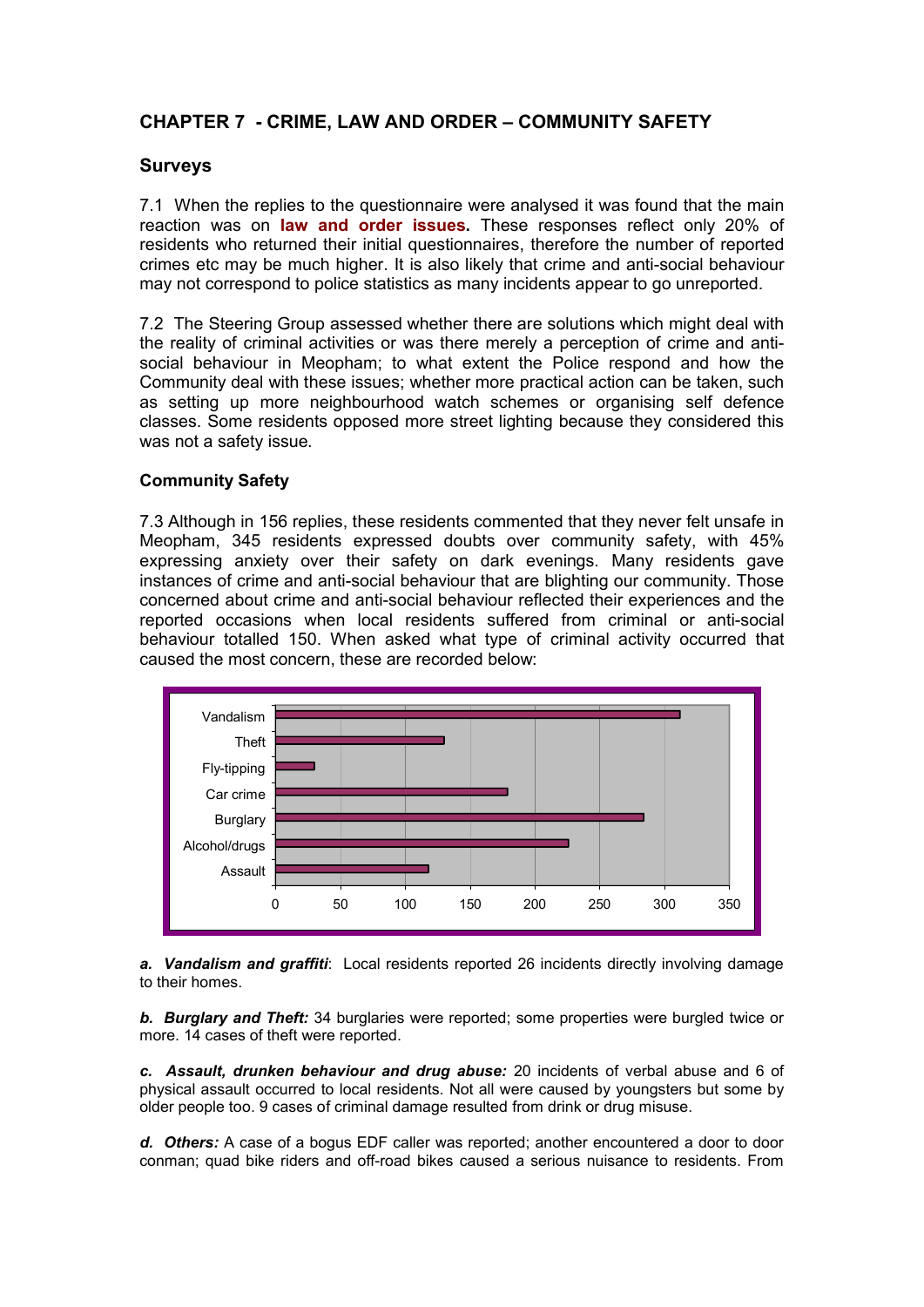the junior questionnaire, many schoolchildren were concerned about bullying and verbal abuse and most had contact with the Rural Community Warden.

7.4 When asked what other forms of criminal activity or anti-social behaviour were not covered by the list included in the questionnaire, the following were identified by a number of respondents:

- Two reported incidents of fly-tipping on private property and 10 gave instances fly-tipping in quiet country lanes, which required action to be taken. 2 highlighted criminal activities caused in one case by travellers.
- 3 stated speeding traffic and the use of mobile phones while driving; 2 reports of rowdyism and excessive noise.
- 4 noted the amount of litter dropping.

#### **Reaction and quotes from residents about public safety**

7.5 These are shown below in four categories:

| <b>Feel unsafe</b>        | 32% | Unsafe in the dark       | 31% |
|---------------------------|-----|--------------------------|-----|
| <b>Unsafe before 11pm</b> | 13% | <b>Unsafe after 11pm</b> | 24% |

7.6 Some of the reasons for these misgivings are explained by the reaction to unsafe areas:

- More street lighting needed, some prefer amenity lights throughout the village, others in areas such as from Meopham Green towards Culverstone but some residents were opposed to any more lights.
- "Youths from outside Meopham come here to cause trouble and to take drugs because of the lack of a police presence."
- "Recently received notice of police surgeries".
- "Judsons Recreation Ground should have lighting and CCTV to reduce vandalism".

#### **Locations in Meopham that residents regard as unsafe for the public:**

7.7 The following locations were identified:

- 12 at night-time outside Meopham Railway Station and the car park;
- 11 reported dark or unlit areas along Wrotham Road;
- 8 found Culverstone Community Centre car park and the recreation ground scary;
- 7 kept away from the Valley Area;
- 7 thought groups of teenagers intimidating;
- 5 near Public Houses:
- 5 at the rear of Camer Parade at night;
- 4 Alleyways leading to Ediva Road;
- 4 Judsons Recreation Ground; Camer Park.

7.8 The reaction to residents over the fear of crime were as follows:

*"Abusive drunken behaviour and loitering after hours near pubs was threatening". "Only lived in Meopham for 7 months but yet to see a police officer". "The police officers and community wardens are never around when yobs cause trouble late at night". "The police are only present at meetings and never on patrol in Harvel".*

| <b>Avoid dark areas</b> | <b>48%</b> | <b>Stay away from areas</b> | $30\%$ |
|-------------------------|------------|-----------------------------|--------|
| Don't go out alone      | 16%        | <b>Take precautions</b>     | 6%     |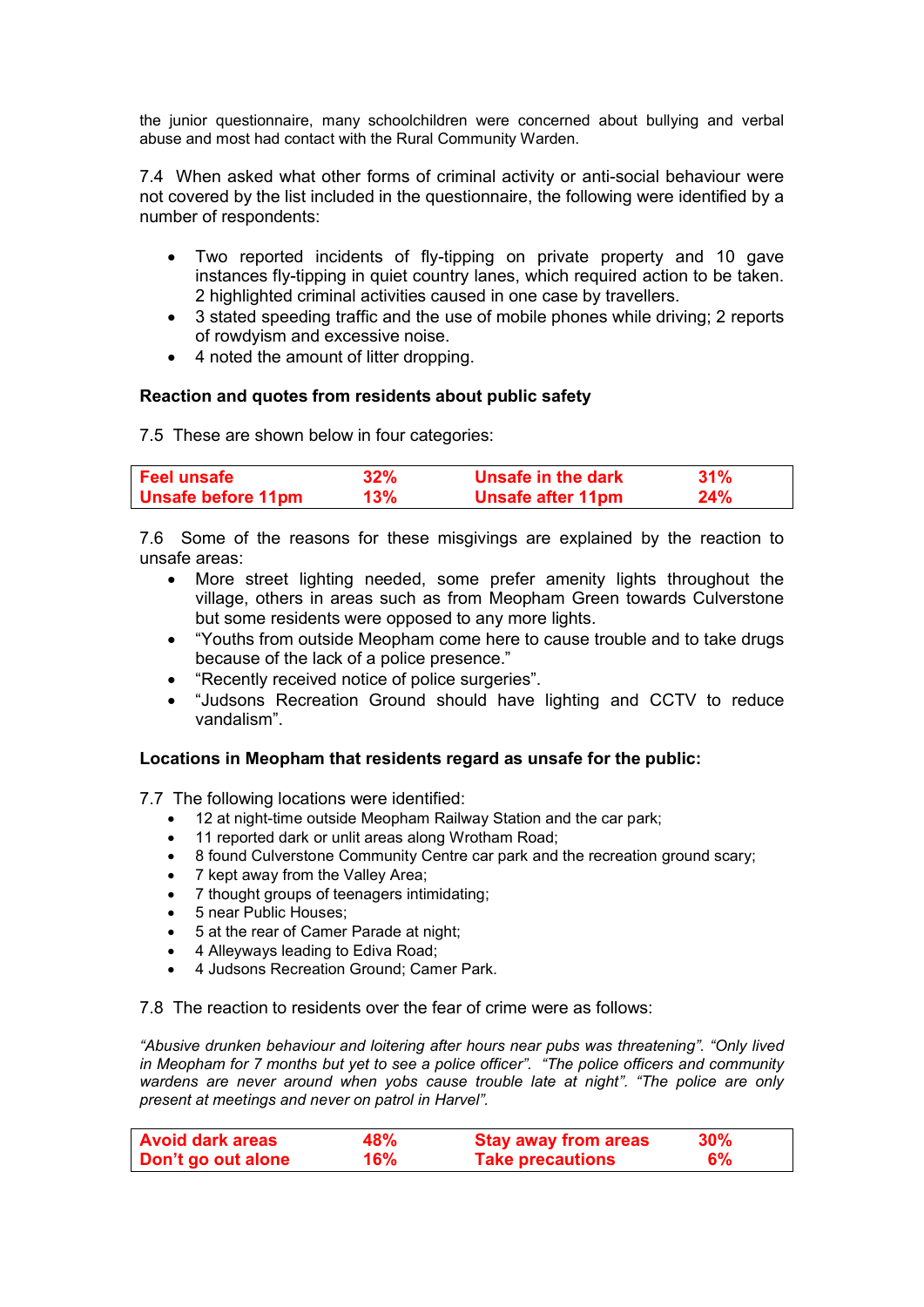## **Presence of Law Enforcement**

7.9 The significance of preventing crime and reducing anti-social behaviour were of paramount concern in replies to the Parish survey. One in five who responded had experienced some form of criminal action. Many felt there was a lack of law enforcement presence.

7.10 The presence of the police and other agencies was regarded as good or reasonable by 129 households, nevertheless 60% of the respondents reported that they were unaware of their presence in the area while less than 10% regarded their service as poor. Some residents commented favourably about the helpfulness of the rural community wardens but there was a general lack of response on this aspect and 109 respondents found they had no help from the police or these agencies. This too was reflected in the supplementary questionnaire compiled in June 2008.

7.11 On the positive side a resident gave self-defence classes for other people. Other comments made were:

"won't be intimidated"; "grit teeth and carry a torch"; "carry a hockey stick".

"People have the right to feel safe anywhere in the dark or on their own"

"Women feel more unsafe than men". "travel by car when possible at night".

Praise for the police and community warden – " Helen and Mandy were very helpful when youths graffitied property". In reply to the junior questionnaire most young people would contact the PCSO before their family over anti-social behaviour.

#### **Advice from North Kent Police**

7.12 Members of the North Kent Police Force have attended Parish Council meetings and their representatives responded to enquiries from the Steering Group's request for current and future coverage of law enforcement officers in Meopham. These police officers have requested that all incidents of law enforcement are reported to them so that they can properly assess the required responses. The Area Commander has deputed officers to explain the strategy for dealing with crime and anti-social behaviour. The PACT (Partnership and Communities Together) scheme has been widely circulated.

## **Organising more Neighbourhood Watch Schemes**

7.13 One-third of residents stated that they belonged to neighbourhood watch schemes within the Parish. However of the remainder, over 70%, claimed that they would join such a scheme if it operated in their area but only 20 householders were prepared to start up a new group.

#### **Recommendations**

CS.1 that the Neighbourhood Police Team should mount more evening/ night patrols and to show a greater presence on the streets.

CS.2 that "PACT" \* scheme should be continued and further developed for the benefit of the whole community, including more support for neighbourhood watch schemes and that vandalism and anti-social behaviour should be targeted and reported by residents on every occasion. \*\*\*\*\*\*\* "Partners and Community Together"

CS.3. that more amenity lighting, preferably eco-friendly, should be installed only to make vulnerable areas safer.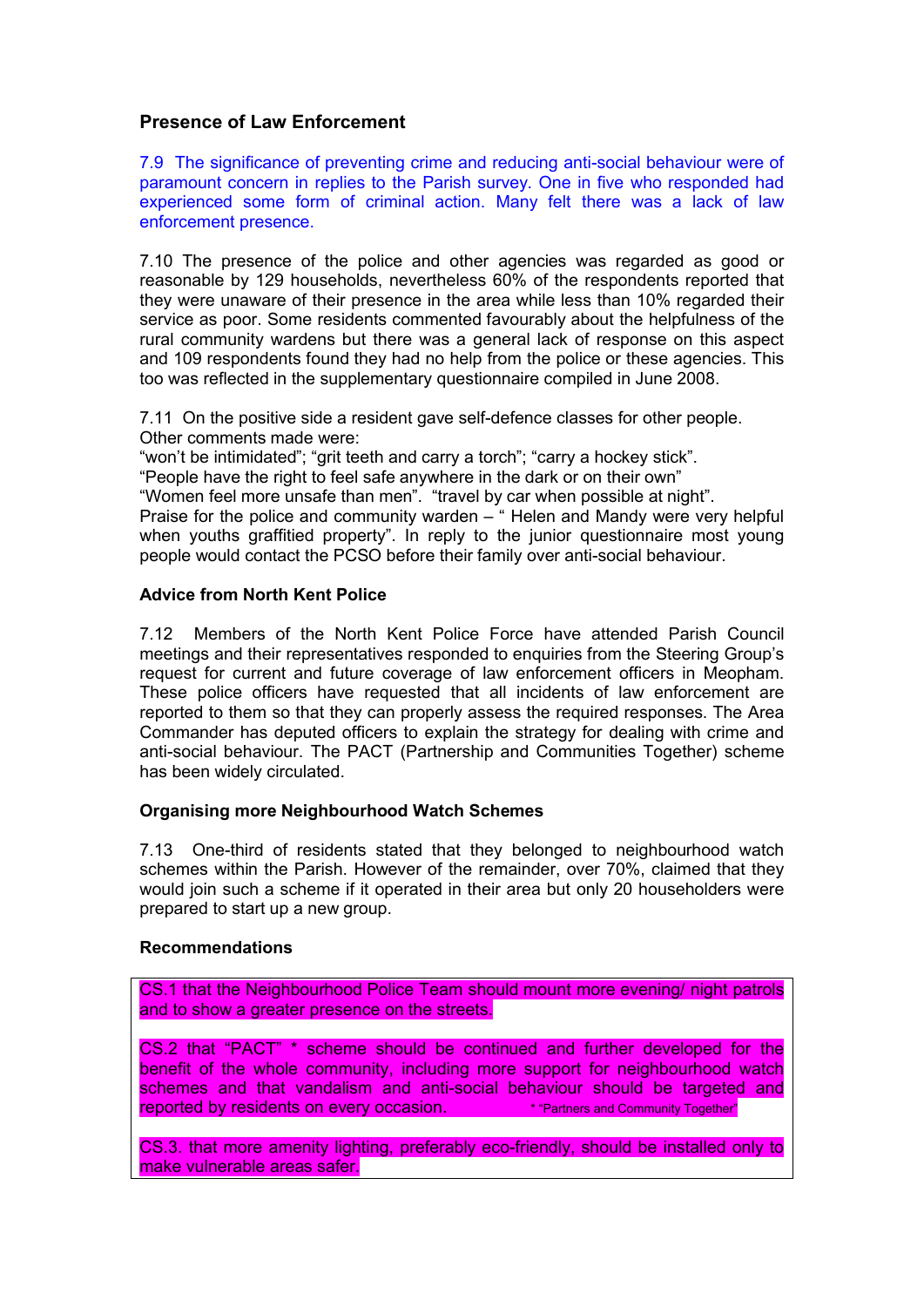# **CHAPTER 8 - HIGHWAYS (ROAD SAFETY) TRAFFIC AND TRANSPORT**

## **Surveys**

8.1 Concerns expressed by the majority of residents were about *the case for a bypass; the need to improve the state of the roads; reducing the volume and speed of traffic; and improving the public transport service*. This was reflected in the initial survey, replies received on the web-site, in response to the junior questionnaire and subsequently in the supplementary survey.

#### *Bypass – A227*

*8.2 A bypass to relieve pressure on the A227, connecting the A2 in the north with the A20 (M20) south of Vigo around Meopham and Culverstone would have to be routed through the Green Belt. The reaction from residents was:*

| <b>IN FAVOUR</b> | <b>AGAINST</b> |
|------------------|----------------|
| 170              | 317            |

8.3 The Highway Management Unit for West Kent have stated that they have no plans to provide a relief road around Meopham. There is under consideration a case to downgrade the A227 to a "B" road, which may allow more restrictions to be applied. Those residents who favoured a bypass thought it was the only way for heavy goods vehicles to be diverted away from the built-up area in Meopham.

#### **Speeding through Meopham**

*8.4 Two-thirds of respondents to the main survey thought that excessive speeding was a major hazard along the main Wrotham Road and indicated this in their replies. Young people who replied to the junior questionnaire were concerned about noisy and speeding vehicles. These views were emphasised by opinions sought in the supplementary questionnaire again for the need to install more traffic calming, particularly if the A227 is reclassified to a B road.*

Note 3: KCC have delayed the downgrading of the A227 to B classification on financial grounds. Representations have been made not to postpone this urgently required measure in the interest of improved road safety through the Parish.

8.5 The response in the supplementary questionnaire again reflected the need to reduce speeding and to restrict heavy lorries. There was strong support for downgrading the main road, A227 to a B class road so that more traffic calming could be imposed. The replies to the junior questionnaire showed that young people found that cars and lorries travelled too fast. While in the supplementary survey, extra speed cameras were called for especially near schools, with 20 mph speed restrictions imposed in these areas and other blackspots. However, some residents were opposed to any measures and did not want additional speed bumps or more signs that would be ignored. It has been recorded that up to 80% of those drivers caught speeding lived locally.

## *PROPOSED ROAD SAFETY IMPROVEMENTS ALONG WROTHAM ROAD*

8.6 Although some respondents to the survey expressed their disquiet about the extent of the current road safety measures and the plethora of signs and traffic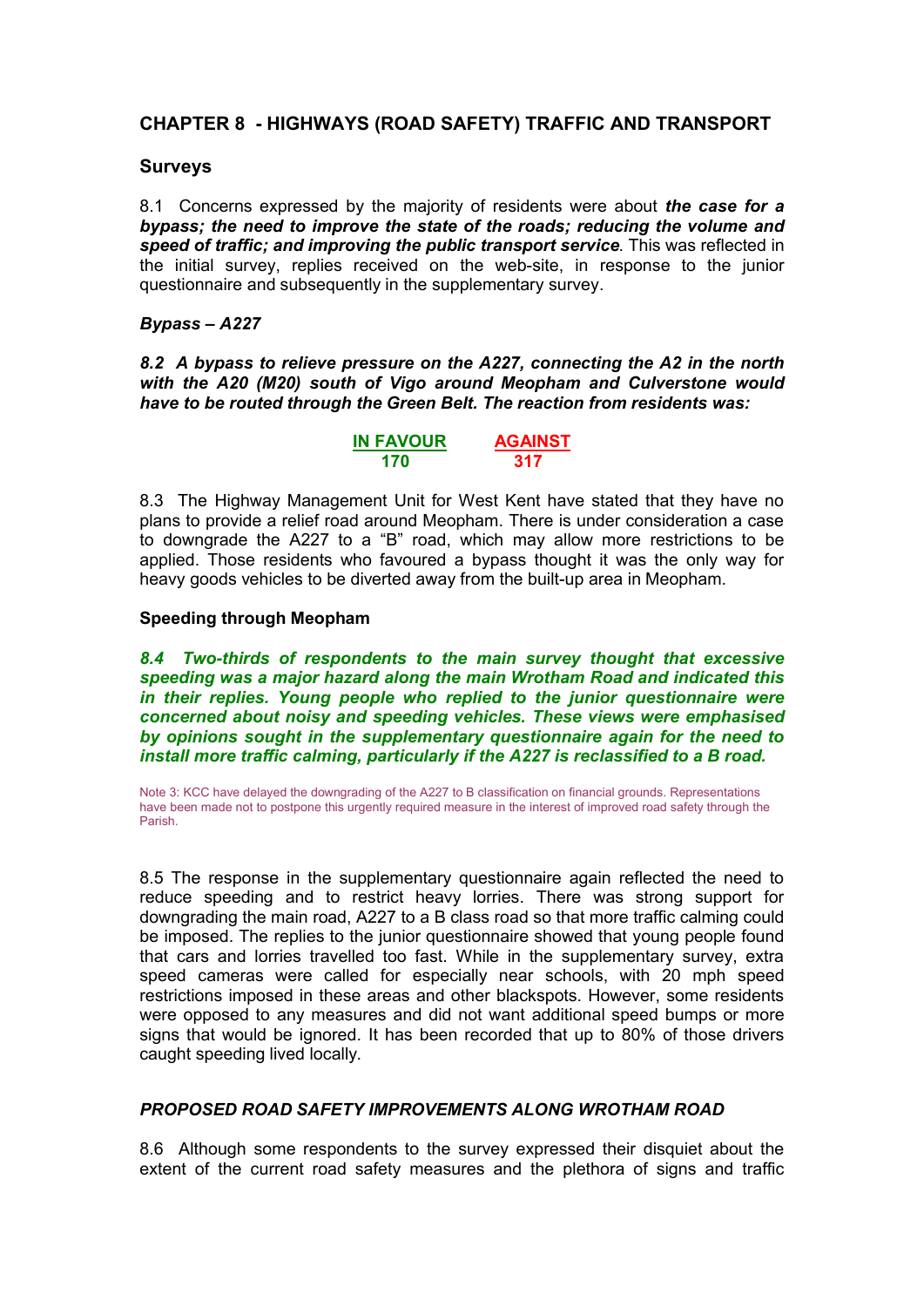restrictions, others were concerned that the present traffic controls did not go far enough. Over 30% wanted more general traffic calming steps to be taken. The junction at Wrotham Road with Longfield Road was highlighted by many parents in the supplementary survey as requiring traffic lights or a controlled crossing as a matter of urgency. The same concerns were expressed over the dangers with the crossing near Culverstone School where parked cars were also seen as a major hazard at school times.

8.7 Several factors were observed by residents in the supplementary questionnaire replies that at present mitigate against effective action being taken. These were the current status of the A227 as a trunk road connecting the two main motorways in Kent and that satnav equipment directs traffic along this road. Traffic also detours when there are serious delays along the A2/M2 or A20/M20.

8.8 Such a need for safety measures were identified by residents, who listed some of the following blackspots:

| Junctions with Longfield Road and Norwood Lane and along these roads. |                                        |
|-----------------------------------------------------------------------|----------------------------------------|
| <b>Catholic Church to the Railway Stn.</b>                            | Near the George Inn (The Street)       |
| <b>Meopham School to Meopham Green</b>                                | On the bends by the Windmill           |
| <b>Meopham Green to Culverstone</b>                                   | <b>Chapmans Hill to Primary School</b> |
| <b>Whitepost Lane, Culverstone</b><br>and                             | <b>Newlands Lane, Culverstone.</b>     |

[Insert photograph of the junction of Wrotham Road and The Street (George Inn)]

#### *OPINIONS ON THE STATE OF THE ROADS THROUGHOUT THE PARISH*

8.9 226 separate comments were made to this topic in the questionnaires indicating which roads or sections of roads were regarded as potentially dangerous or in poor condition.

8.10 Many residents accepted that most road maintenance was of a satisfactory standard or only minor repairs were required but a significant minority disagreed. They considered that some roads were badly maintained, particularly those leading off the A227 and country routes to Harvel and Cobham, whose observations were :

*"Minor roads are badly looked after." "Side roads poorly maintained." "Pavements in poor state, especially where there is no street lighting."*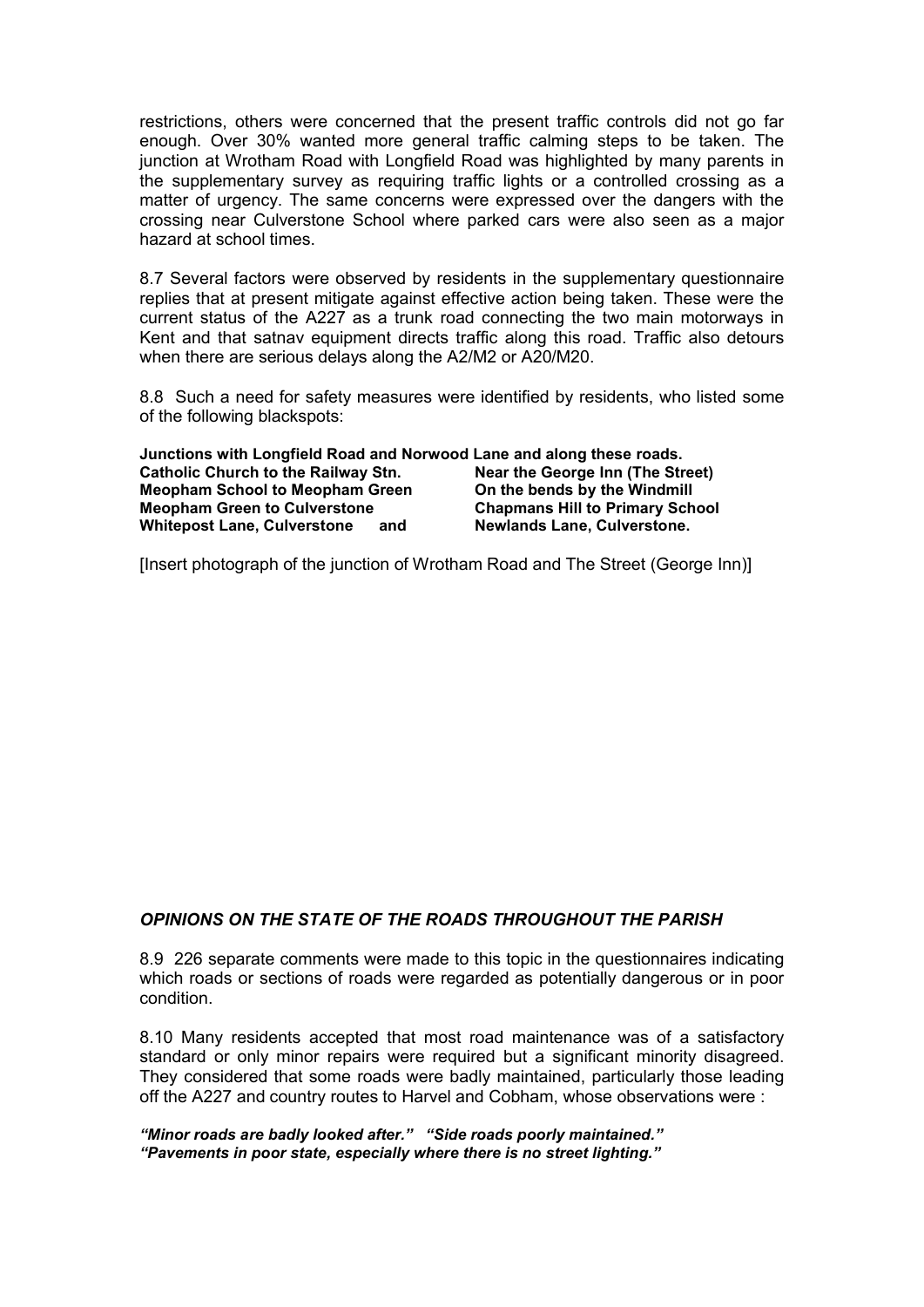

8.11 From the supplementary survey, some specific examples were: that Cheyne Walk was the worst maintained road in the Parish and adverse comments about potholes in many side roads; with other comments made about Strand Close and Evenden Road in need of repair due to numerous potholes.

## *Kent Highways Unit response*

8.12 The Highways Unit explained that they have a priority system with three levels for handling reports. Dealing with emergencies posing a threat to road users, are responded to in two hours; urgent repairs, which are not life threatening, are started within 3 days. All other repair work is bulked together to maximise resources and takes longer to carry out.

# **Recommendations:**

Hi.1 that the downgrading of the A227 to be re-classified as "B" road should be actively pursued in order to apply more traffic measures, particularly on the application of weight restrictions on heavy lorries.

Hi.2 that measures should be taken to remove potential accident blackspots on the A227 and some minor roads, such as improved access to the Culverstone Valley Area via Heron Hill Lane and to relieve the volume of traffic using Whitepost Lane.

Hi.3 that traffic calming and/or roundabouts should be considered on the A227, particularly at Meopham School, to slow traffic down.

Hi. 4 that cycle paths and continuous pavements should be reviewed along the length of Wrotham Road (A227).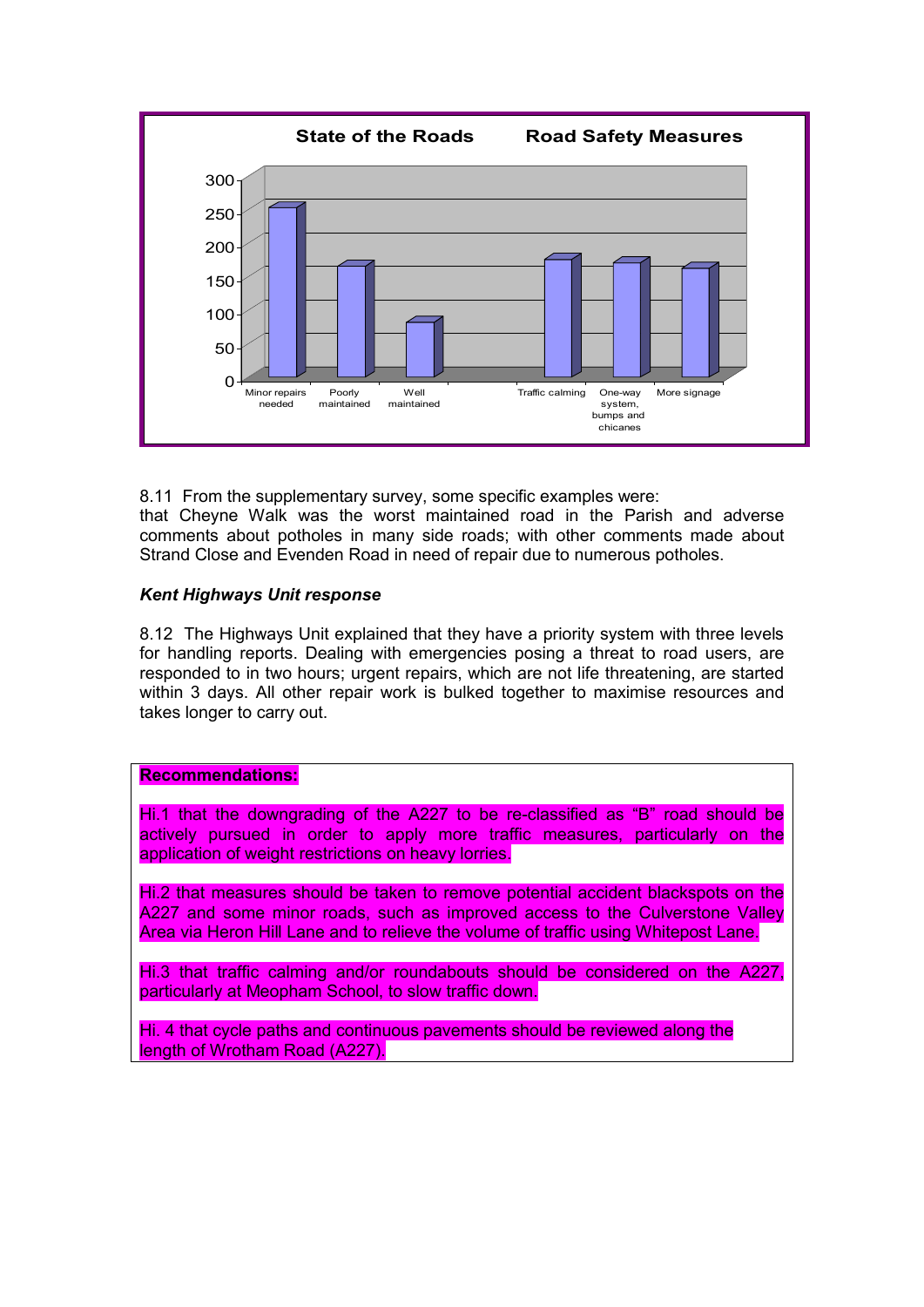# **Traffic Management and Transport**

## **There were 139 different comments on traffic management issues, including:**

8.13 More speed cameras were needed; enforce existing speed limits; 20mph signs near the three schools on Wrotham Road; speed bumps in Whitepost Lane; traffic lights at Wrotham Road/Longfield Road junction; more measures to slow down traffic; reduce the number of heavy lorries and coaches; no overtaking while driving within speed limit areas; congestion caused by inconsiderate parents parking cars outside schools. The proposal to reduce the A227 to a B classified road was well received so that some of these measures could be taken.

8.14 While the majority favoured action to improve road safety, a significant minority regarded the present measures adequate or had gone too far. Views opposed to speed bumps, more signs and using more cameras, which did not solve the traffic and safety issues alone. Too many restrictions may lead to them being ignored and alternative opinion was that blackspots should be identified and targeted for special measures, with 20mph zones concentrated near schools and locations such as the dangerous junction of the Wrotham Road and The Street. Otherwise drivers were going to ignore speed restrictions that were not necessary in a blanket restrictive area.



## **Speedwatch Scheme**

## *8.15 57% supported a speedwatch scheme to see if this had any impact on reducing speeding.*

8.16 Various shades of opinion were reflected by those who regarded speeding as dangerous, especially along the A227 while those who did not or saw the need for a speedwatch scheme were divided even though the majority were in favour. When asked who would be prepared to man this operation in one of three locations, the reaction in each survey was largely negative.

## **PRIVATE TRANSPORT**

8.17 Meopham households have a high rate of vehicle ownership and make limited use of public transport. Many support action to reduce traffic as a way of protecting the environment but will only make more journeys on the local bus service if conditions improve.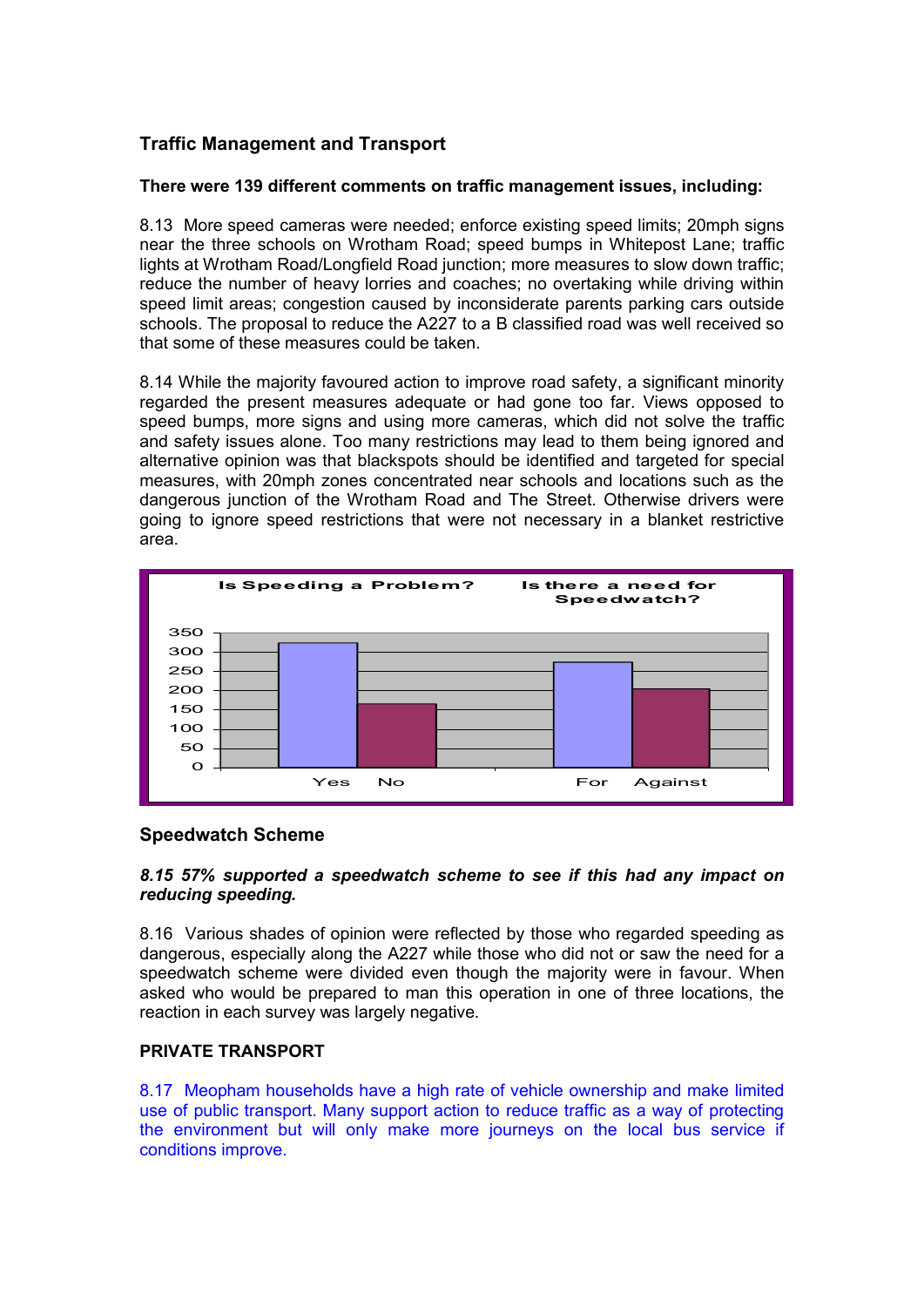8.18 The general observation was that private transport was indispensable because public transport offered a very poor alternative.

| Vehicle ownership per household |     | <b>Transport used by households</b> |     |  |
|---------------------------------|-----|-------------------------------------|-----|--|
| One car                         | 30% | Car                                 | 63% |  |
| Two or more cars                | 44% | Train                               | 15% |  |
| Other vehicles                  | 24% | Other forms of transport            | 12% |  |
| No car                          | 2%  | <b>Bus</b>                          | 10% |  |

*8.19 299 residents (almost 60% of respondents) experienced difficulties either leaving or entering Meopham; just over a quarter on a regular basis. These occurred outside schools or as a result of road works, particularly at the Tollgate at the junction with the A2 or at Wrotham Hill near A20/M20 junctions.*

## **No of vehicles notified by households**



# **PUBLIC TRANSPORT**

## Train Service

8.20 The service between London and North Kent runs hourly each way (half-hourly to London at peak times) and is mostly used by commuters. Many households gave as a reason for not being satisfied with the service as the high cost of fares and the expensive car parking charges.

#### Public transport buses

8.21 The bus service is operated by Arriva and is supported by a subsidy by Kent County Council. Over 40% of responses indicated that they would use the hourly bus service more, subject to the following requirements:

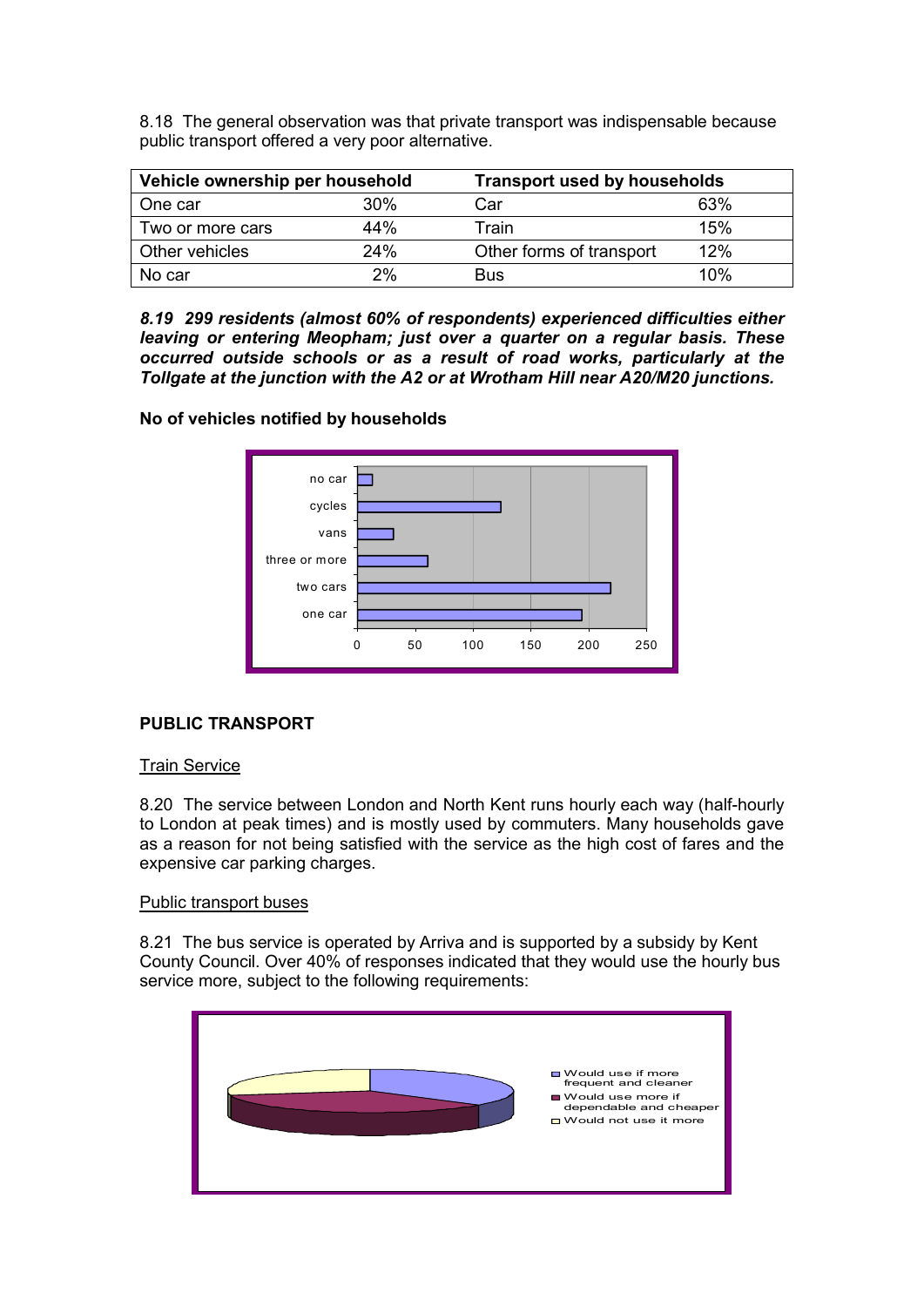## *Use of private and public transport*

8.22 Residents of Meopham, especially in rural areas such as Harvel, which has no public transport links, are dependent upon their own private transport. Many households have more than one car, while only a very small minority had no private vehicle. Meopham is served by the main line railway from London to Medway Towns (and beyond) and a bus service from Sevenoaks through Borough Green to Bluewater via Gravesend. Arriva, the main bus operator, has stressed that there is no current demand for more or varied routes to or from Meopham.

8.23 The regular mode of travel by members of households is recorded below with most families having become dependent upon private cars.



#### **Recommendations:**

TT.1 that road safety measures should be constantly reviewed in the immediate vicinity of all local schools and parents should be encouraged to take their children to and from school by means other than by private transport including walking bus routes.

TT.2 that the traffic wardens should patrol all locations throughout Meopham including Culverstone, so that "no parking" restrictions are observed on double yellow lines.

TT.3 that car parking charges should be reduced at Meopham Railway Station to decrease off-street parking in surrounding roads.

TT.4 that more frequent and punctual bus services should be available within Meopham Parish, with bus routes that fulfil all the community requirements, including co-ordination between train and bus services at Meopham Railway Station.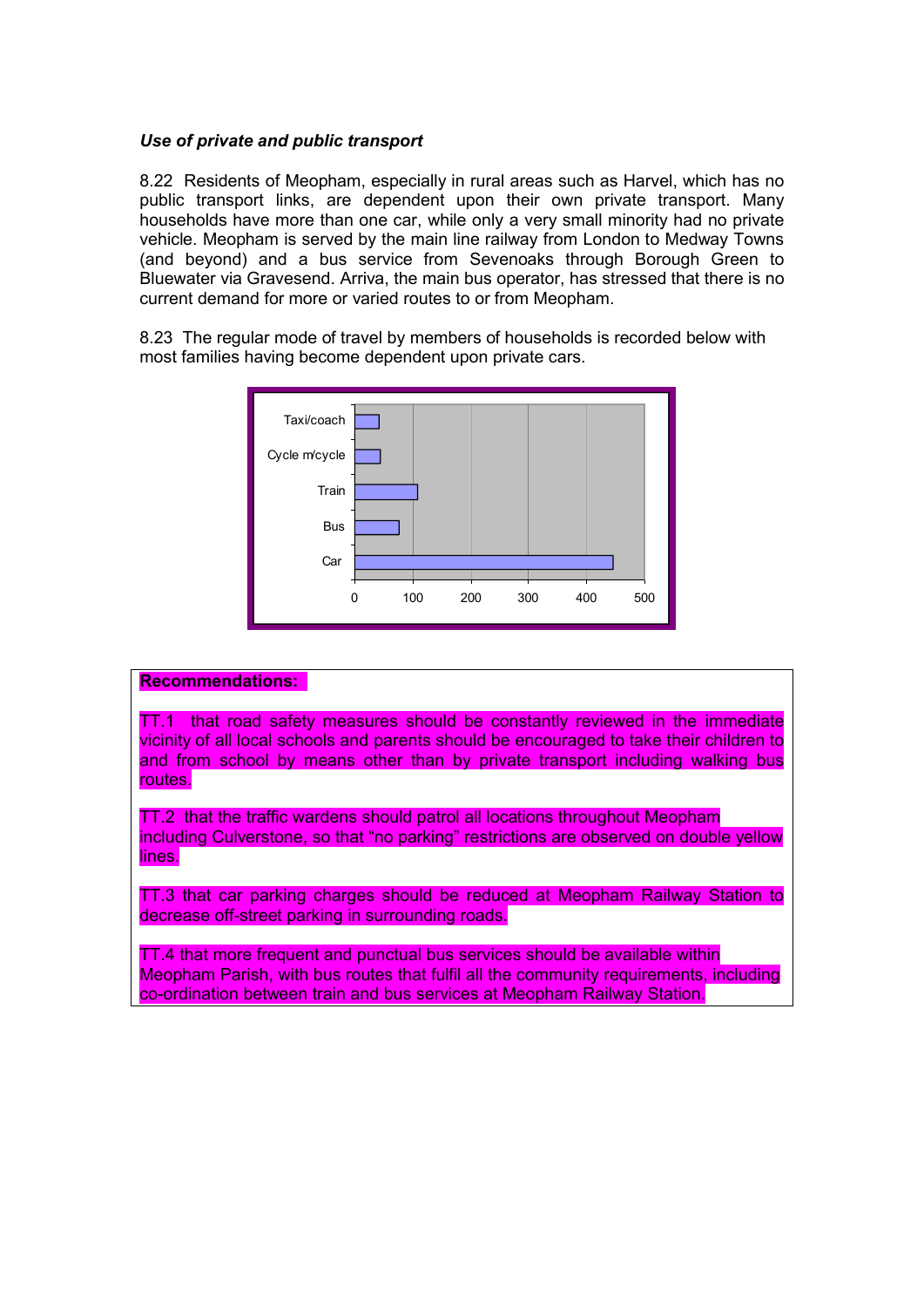# **Chapter 9 - Maintaining the environment and rights of way**

9.1 Half of the respondents to the questionnaire came to live in Culverstone, Harvel and Meopham because they were attracted to the area. Around Meopham and its other villages are areas of outstanding natural beauty and an extensive network of public rights of way footpaths, with easy access to the countryside. As shown by these surveys, high on local residents' list of priorities is protecting their environment. The Steering Group considered some of the best solutions and plan of action based on replies to these questionnaires.

## **Surveys**

9.2 55% of residents thought more recycling was required and this measure was supported by children of whom 5 out of 6 considered this as the best way of protecting the environment. The supplementary questionnaires gave similar responses and from all the replies, 132 different measures were suggested. These ranged from:

## *improving flytipping clearance & pursuing culprits more vigorously; keeping roadsides clearer of long grass and debris;*

*maintaining weekly collections of household waste; free collection of garden waste and glass; changing from plastic bags to wheelie bins; providing more recycling facilities in Meopham (eg behind the toilets on Pitfield Green), at Culverstone and Harvel, bulk collections each month at a public area*

## **Supporting the Environment**

9.3 The issues which residents regarded as important are reflected in the measures advocated to protect the environment, these drew their reactions, as shown below:



## **Views expressed by residents on environmental issues**

9.4 Many residents' opinions, some of which are composite replies, were:

*Extend waste water drainage to Harvel Don't build more homes in the Parish in rear gardens; Stop use of shingle on driveways that block surface water reaching drains; More cycle paths needed; serious problem cycling from Nurstead to Istead Rise;*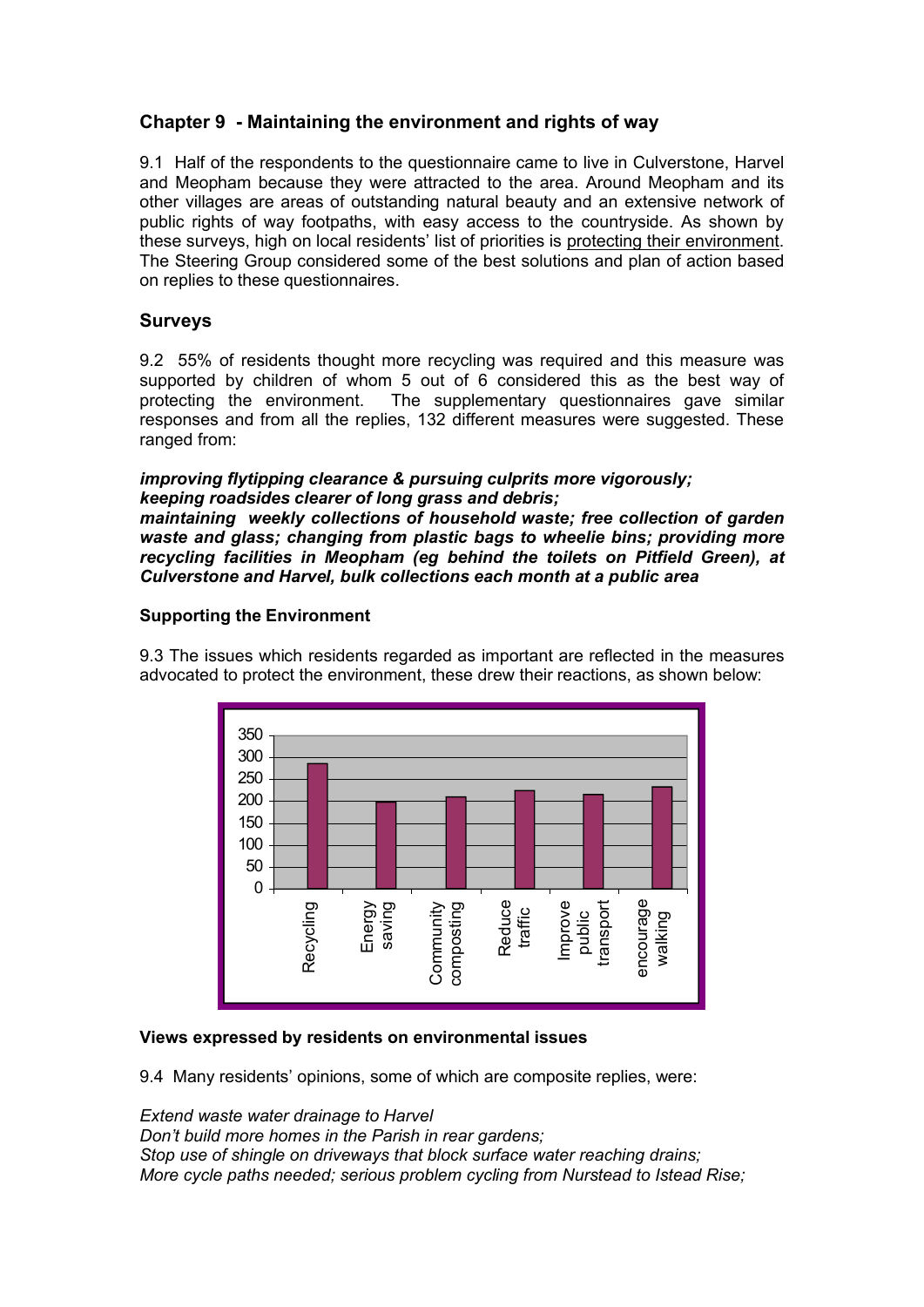*Better recycling centre required nearer Meopham; Encourage litter picking; residents should 'adopt' a street to keep litter free; Local community groups should organise litter spring cleans; Shop-owners and publicans should be responsible for clearing outside litter; Discourage bonfires in the daytime; More litter and dog bins needed near greens, the station and by schools; Cut verges more often especially between Meopham Green and Culverstone; Keep hedgerows trimmed back; Replace dead trees in old orchards; Plant more trees and bulbs along verges; Encourage more floral displays; Stop use of sewage on fields;*

*Encourage more children to walk to school; Reduce cars on school runs.*

Note – many verges are left long and planted with wild flower seeds as a policy and are cut once or twice a year. GBC are conducting a survey to obtain residents' views on banning parking on pavements and grass verges.

#### **Improvements to help the Environment**

9.5 The extent to which local residents want to see improvements reached over 60%, from those who think that hedgerows need to be kept tidy and trees preserved. Half the respondents were concerned about the care of nearby woodlands and over 30% want more trees planted throughout the parish. 27% of those who took part in this survey wished to see footpaths better signposted or gave other reasons, such as reducing fly-tipping and clearing dog litter.

9.6 Many respondents to the Parish Council questionnaire referred to the need for better maintenance of hedgerows. Many school-children regarded energy saving and reducing traffic as important, while encouraging more walking, cycling and improving public transport as the alternative. About half the children were in favour of planting more trees and for caring for the present woodlands. Curbs on building, particularly in the Green Belt and Culverstone Valley Area were reflected in the supplementary questionnaire responses as a way of preserving the present countryside around Meopham through the planning regulations.

#### **The Green Belt**

**9.7 Preserving the countryside and the Green Belt had the highest rating and to which more than 9 out of 10 residents attached great significance. Twothirds of younger people who replied regarded its protection as most important. When replying about routing a bypass through part of the Green Belt or building more affordable housing using Green Belt land, a large majority were opposed to such proposals.**

[Insert photo of Meopham Parish boundary marker]

#### **Waste management**

9.8 The collection of waste is carried out by Gravesham Borough Council which currently maintains a weekly house to house service. Provision is made for household waste to be collected in black bags, collected separately from recyclable waste for which clear bags are issued periodically. Extra empty bags are also available from some retail outlets. Heavier items can be collected by contacting the Borough Council and any green waste will be collected with a prepaid voucher attached. The County Council also is responsible for maintaining a large tip at Pepperhill, Northfleet where waste materials can be deposited in skips. The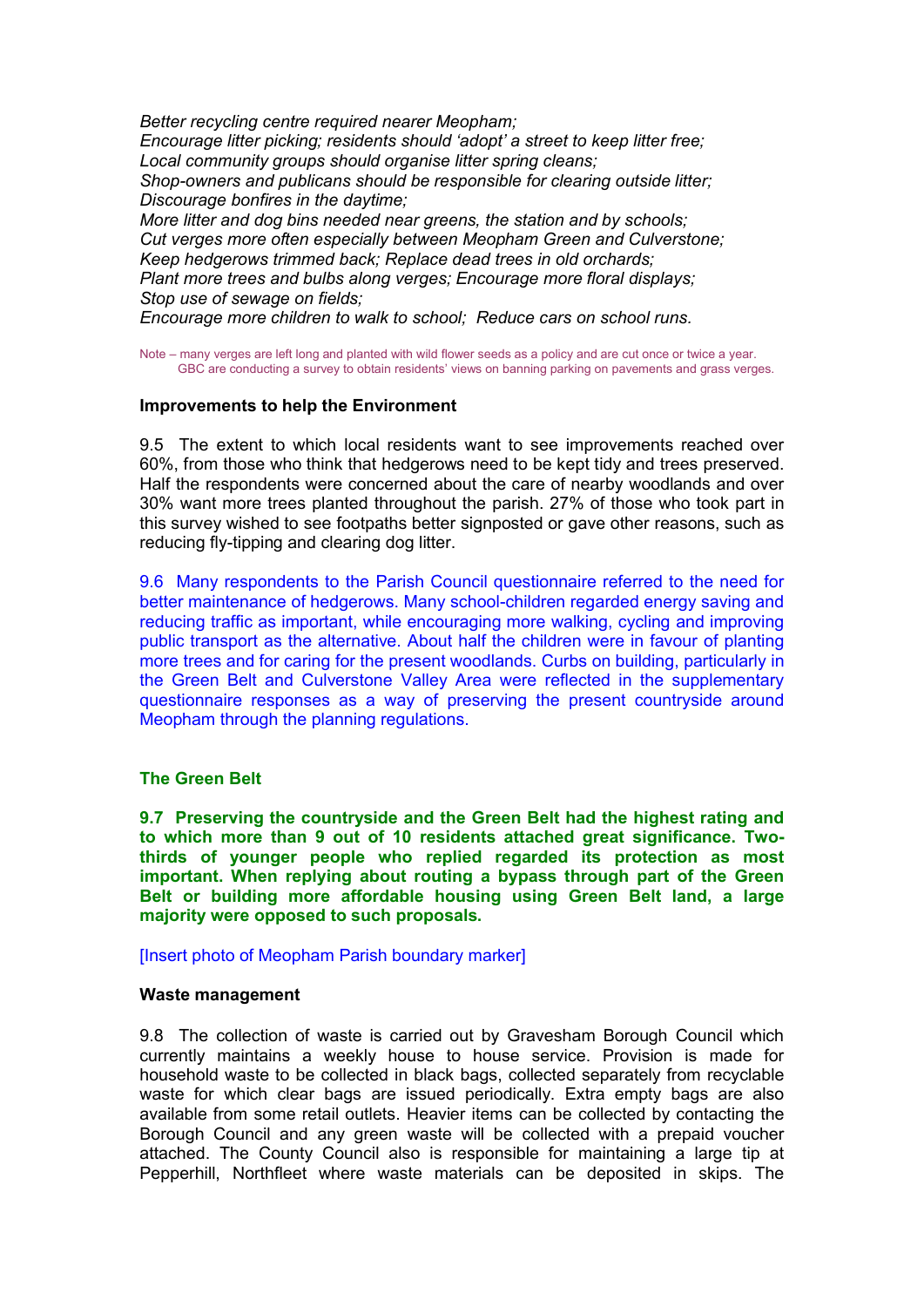proposed change notified with these arrangements were promulgated on the Parish web-site.

**Note: the upgrading of the tip facility at Northfleet has now been completed. A trial is being conducted by GBC to collect glass with domestic waste fortnightly in part of Meopham.**

9.9 How often should domestic waste be collected drew a very strong response in the surveys for the retention of the WEEKLY collection. Of those who commented most were in favour of the present GBC collection method by two bags but there was also a lobby which advocated "wheelie bins" to stop waste being scattered, especially by foxes or cats.



#### **To keep Meopham cleaner and tidier the response was as follows:**

9.10 Of the 512 residents who answered on this topic in the survey about what they valued most about living in Meopham, 91% regarded access to the countryside as their first choice. Nearly two thirds favoured its tranquillity while more than half recognised having a local identity with the villages and appreciated its openness. Amenities, sporting pursuits and other reasons accounted for 40% who liked living here.

9.11 The use of public open air facilities was enjoyed to varying degrees. The most frequented was Camer Park, attracting 87% of residents who responded. Meopham is the Parish with the most registered greens in Kent and 43% said that they took advantage of these open spaces. In the region of 20% use the recreation grounds regularly at Culverstone and Hook Green (Judsons).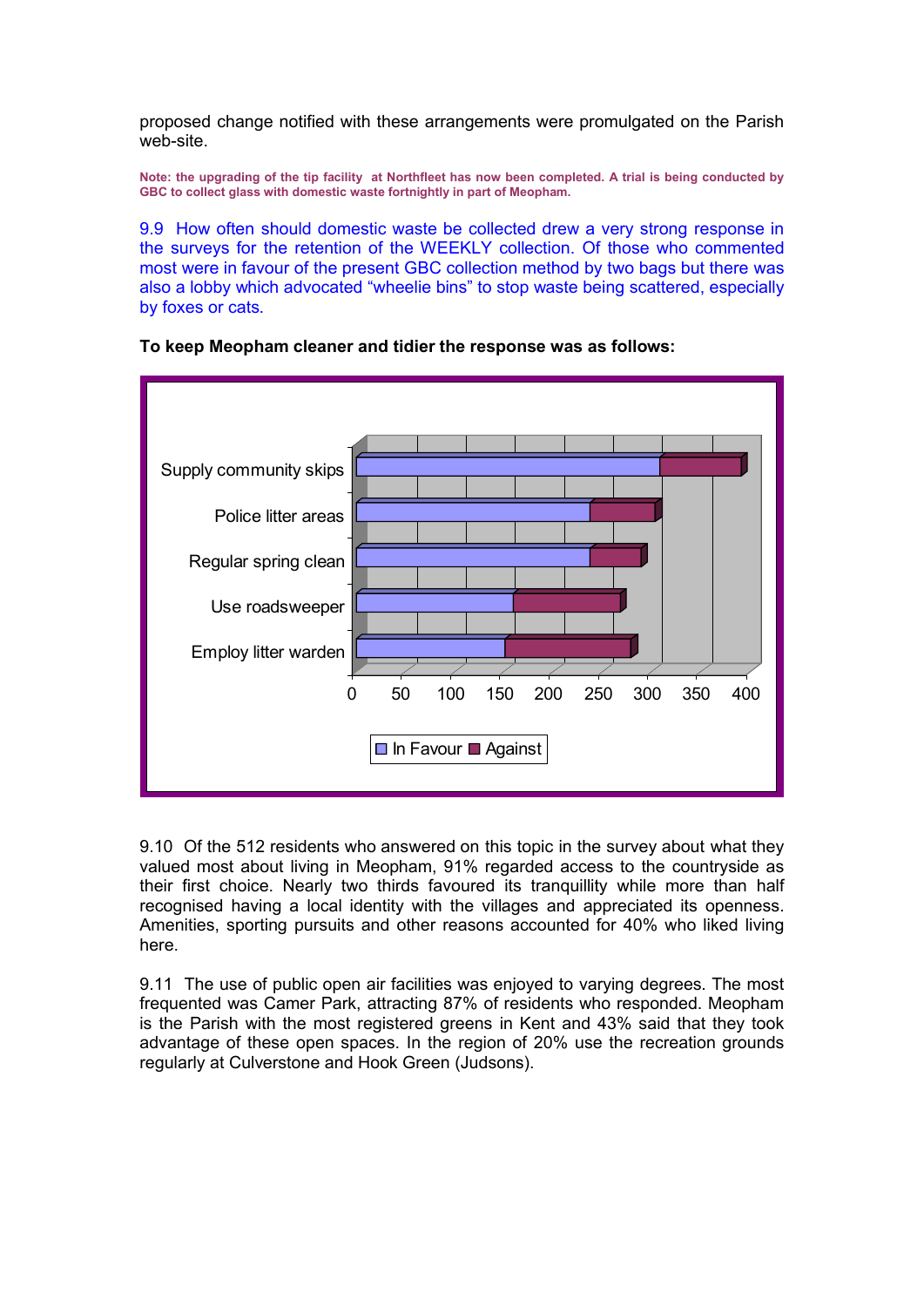#### **Rights of Way**

#### *9.12 In Meopham and its surrounding area there are nearly 35 miles of rights of way footpaths. Major work in maintaining these arteries for fresh air and exercise is the responsibility of Kent County Council but most clearance tasks are left to volunteers.*

9.13 Public rights of way come under the jurisdiction of Kent County Council but monitoring is conducted by the local District Footpath Group and footpath wardens. The Footpath Group also carry out much of the voluntary maintenance with some funding from the Parish Council. The Parish Council also help fund the path clearing equipment used by Footpath Group members. The footpaths are an integral part of the local environment and are enjoyed by an extensive number of local residents and visitors. The Meopham and District Footpath Group recently circulated a leaflet on how to raise issues related to the upkeep of footpaths.

9.14 From the households, which responded to the questionnaire, 335 had good knowledge of footpaths and 429 used them for walking. Nearly 100 also used the paths for horse-riding, cycling and a few for motorcycling or 4-wheel driving. A recurring theme which came through from the supplementary survey was that the footpath signs should be clearer. In the replies to the junior questionnaire half the children used the footpaths but found that the main hazards for them were barbed wire fences and overgrown vegetation.

9.15 From the responses to the questionnaires, 57% had used the footpaths and found them overgrown; 44% reported other obstructions such as crops on paths or muddy stretches of water; 18% reported high stiles obstacles along with barbed wire and locked gates.. Some concern was expressed about guard dogs patrolling too close to fences adjoining rights of way footpaths.

9.16 Main concerns expressed were: fly-tipping, footpaths overgrown, particularly adjacent to farm land with encroachment of crops across rights of way. Overgrown vegetation was a frequent complaint with Nurstead to Sole Street and off Longfield Hill being cited as poorly maintained locations. Litter and dog droppings were regularly noted. Some footpaths became impassable because of thick mud and surface stagnant water.

#### **Recommendations**

Ei. that the present Green Belt areas in the Meopham Parish should be preserved by resisting any development therein or over-development on existing properties.

Ei.2 that the weekly household waste collections should be retained but include green and glass collection with an objective for monthly community skips and more recycling facilities.

Ei. 3 that litter parties should be organised for cleaning areas and action against litter offenders should be enforced.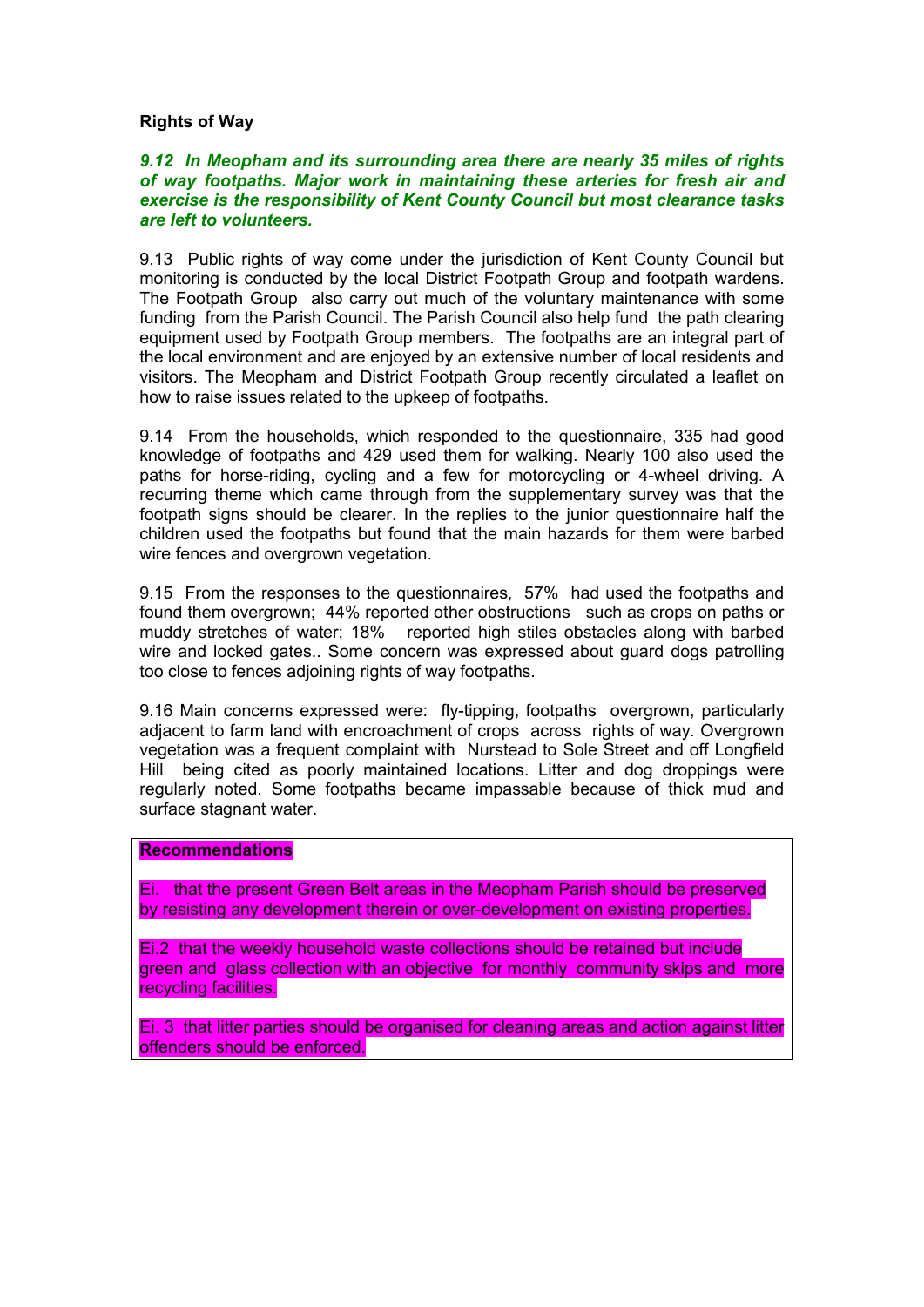# **Chapter 10 - Use of Amenities and facilities for young people**

10.1 In the replies to the questionnaires, about 60% of respondents commented on this topic which explored whether there was a demand for more facilities for the people in Meopham. The Steering Group were asked to assess what resources are needed.

10.2 The main public amenities in Meopham range from:

- A **permanent library** on the Meopham School campus provided by Kent County Council supported by a mobile service for outlying areas;
- A **Leisure Centre** under the auspices of Meopham Sports and Leisure Association and operated by SERCO, in which some public money was invested;
- Public meeting places include Meopham and Harvel **Village Halls** and Culverstone **Community Centre**, which are managed by separate Trusts, with some financial support from the Parish Council.

10.3 There are also independently managed amenities which include a Scout Hut at Hook Green, a Girl Guide Centre in The Street; Hope Hill and Kays Garden camp sites used by Scouts and Guides respectively from far and wide. Attached to the main Parish Church is St Johns Centre. The Meopham Welfare Committee provide a community bus service funded by donations and a Parish Council grant, with the vehicle garaged by the Council. The Meopham Country Club operates on the Village Hall site, alongside the Table Tennis Club and the Meopham Lawn Tennis Club, which is located at the rear of the Village Hall and has a membership of approximately 120 adults and 100 juniors.

[Insert photo of Meopham Village Hall]

## 10.4 The open air public facilities comprise:

**Camer Park** and **Culverstone Recreation Ground** are maintained by Gravesham Borough Council;

Meopham Parish Council is responsible for five major and eight minor registered village greens and **Judsons Recreation Ground**. The hallowed turf on **Meopham Green** is renowned for cricket played there for over 200 years.

Two local football teams use Judsons Recreation Ground, which was covenanted to the Community and is maintained by the Parish Council. In addition to the football pavilion, the site has the garage for the Community Bus and a play area fenced off for young children. The play area contains play equipment, purchased by the Parish Council over 10 years ago. Part of the pavilion on this site is used for a Youth Centre

**Southdown Shaw** is a 12 acre site in the Green Belt, purchased by the Parish Council from Kent County Council nearly 10 years ago. This site accommodates about 130 allotment garden plots on approximately 4 acres at the north end of the area.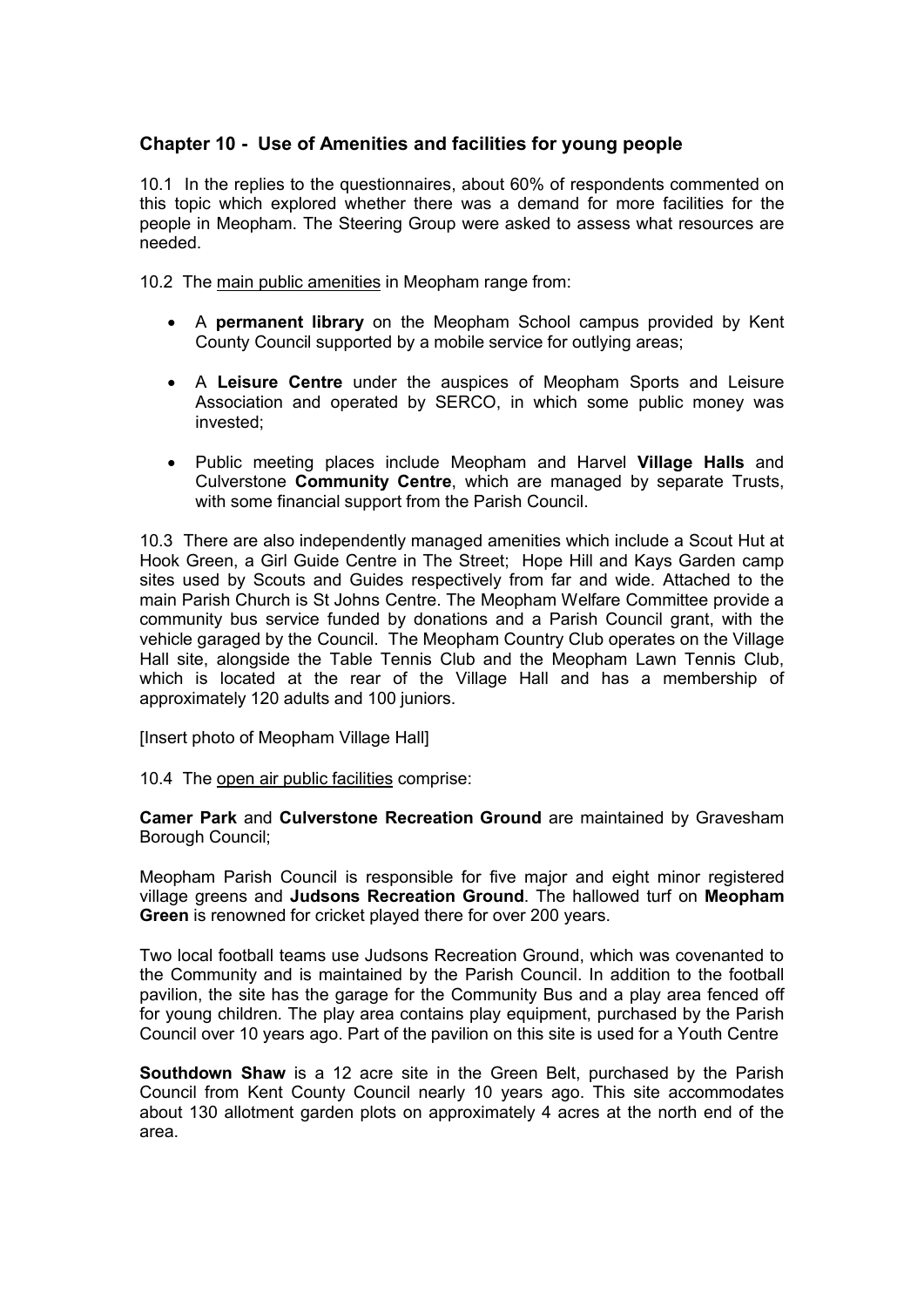10.5 There were a whole host of suggestions for new or replacement facilities, which would benefit local residents and engender more community spirit. The most popular choices were an indoor swimming pool (35%); improved community halls (24%); and a purpose-built youth centre with sports facilities (24%). A small group of residents considered that there were already enough amenities and that further expenditure on extra facilities was not warranted. However, a broader spectrum of residents had other views, which are recorded later in this report.

## **Village Halls**

10.6 One of the main areas that residents felt strongly about was that the village halls should be adapted to provide a wider range of facilities in order for them to be more usable and in turn used more by the Community. Some views expressed about Culverstone Community Centre were that it should be accessible for young people to use because it would stop them hanging around outside.

10.7 50% of those who responded attend one of these centres for events or functions. These centres may also be required should an emergency situation occur. The number of people using the village halls is shown below, together with attendance at the Leisure Centre:



## **The Leisure Centre**

10.8 The result from the surveys indicates that the facilities at the Leisure Centre are used by 1 in 3 families in Meopham. Many commented that this facility would be greatly enhanced by the addition of an indoor swimming pool and squash courts. From the responses it was also made clear that these facilities should be made available for young people at lower cost. Some users commented that better lighting and pathways were needed as they thought it was unsafe when using the Centre in the dark.

# **Libraries**

10.9 Over 300 families stated that they make use of the main library with 18% using it weekly and 47% on a monthly basis. The mobile library is used much less but is very well supported by and provides a vital service for the rural parts of the Parish. The latest provision includes access to the internet and is highly valued. The location on the Meopham School campus provides an "on the spot" support facility for the students of the school and other schools in the area.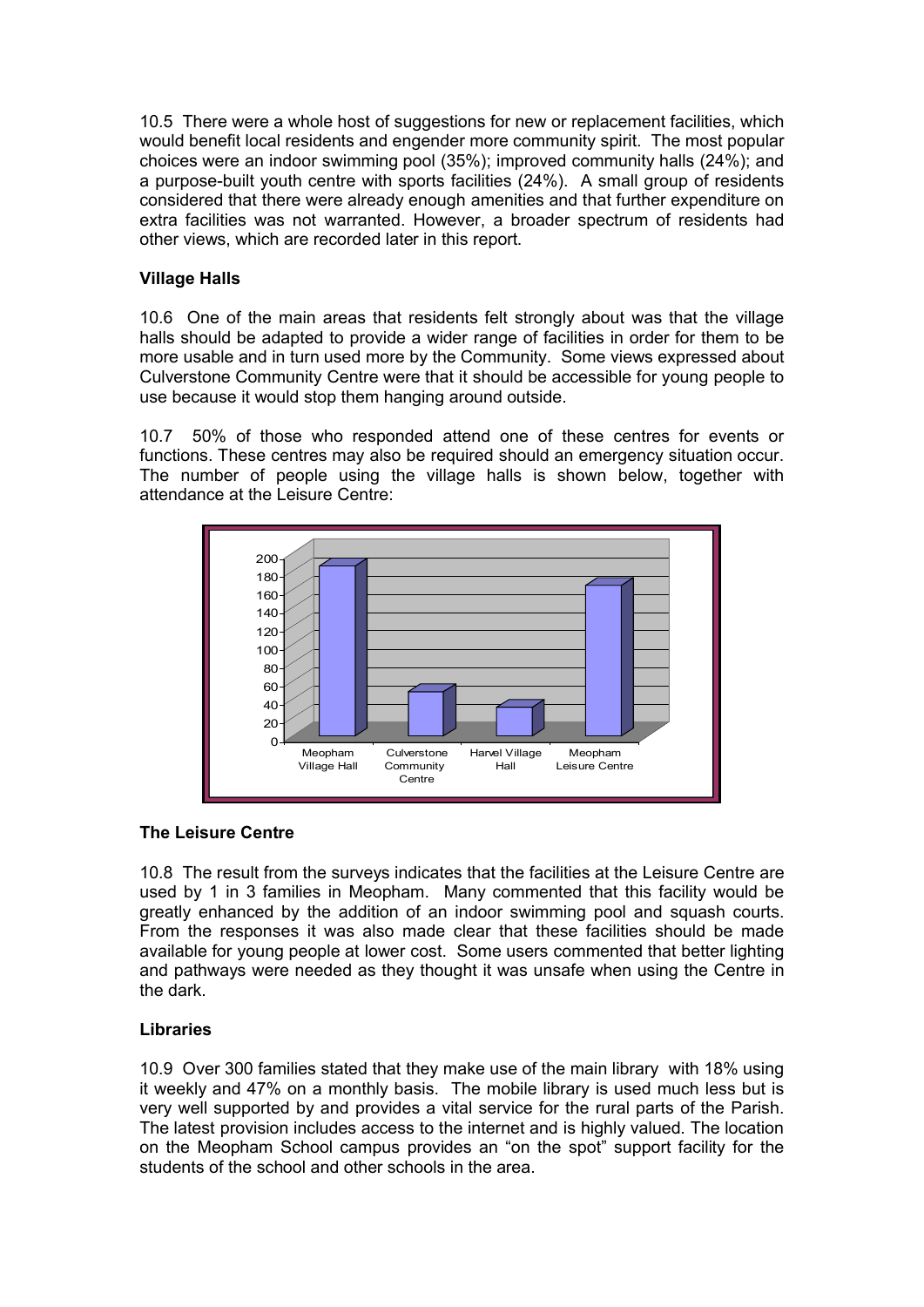## **The Windmill**

10.10 Meopham Windmill is the major landmark and is the recognised symbol for the Parish. It is maintained by a Trust with financial and technical support given by Kent County Council. As a "museum", it is open to the public on Sunday afternoons from Easter and throughout the Summer. There is a small charge made for visits by the public. It still remains, however, a low-key tourist attraction because of its relatively short opening hours. The Chairman of the Windmill Trust has responded that the reliance on volunteers governs the extent of providing a service to the public.

## **Outdoor pursuits and events**

10.11 The problem of large amounts of dog fouling at Camer Park was highlighted along with some residents not using Judsons or Culverstone Recreation Ground due to the groups of youths congregating in these locations. Several comments reflected the need for children's play areas to be upgraded and expanded. The Parish Council are well aware of this but funds for this project have had to be diverted to pay for the high cost of vandalism, particularly at Judsons. However, these improvements are now being planned and any proposals from residents are to be encouraged.

#### **Open Air Facilities**

10.12 Meopham is the Parish with the most registered greens in Kent and they are well used by residents together with the two recreation grounds. Usage of these facilities are as shown in the pie chart below:



## **Proposals for better use of the Open Air Facilities**

10.13 There were a number of ideas expressed in replies to the surveys, such as a yearly "Meopham" fete day to be held on one of the parks or greens; a "Make Merry" fete at Judsons; more fetes and jumble sales were variations on the same theme. There is already an annual May Day pageant organised by the Meopham Primary School support group and a Village Fete at Harvel.

[Insert photo of Harvel Village sign]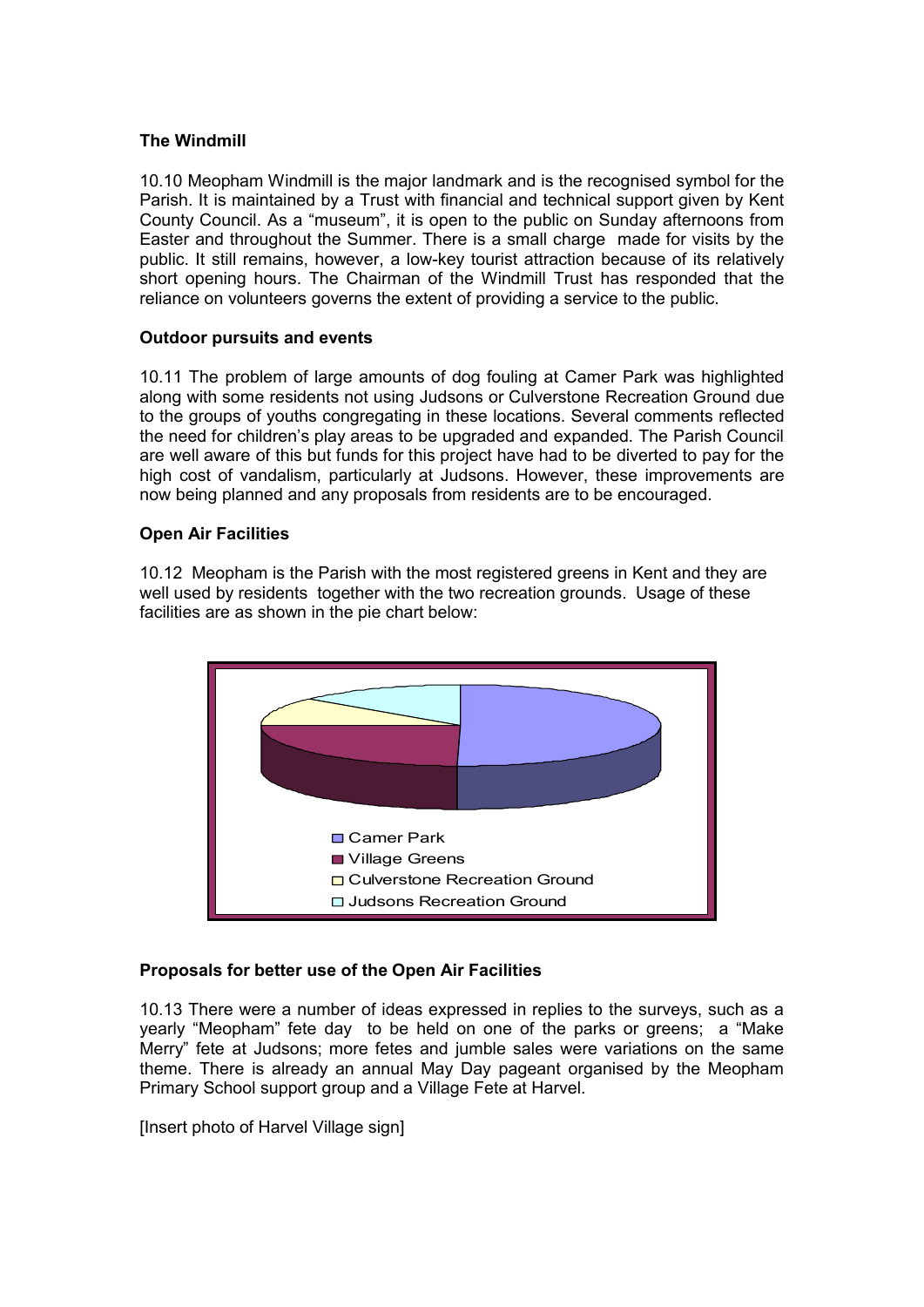10.14 Other residents gave opinions on:

- a bowling green (but not on the Green!)
- a bandstand on Meopham Green;
- **a** more regular farmers' market or farm shop:
- **.** jogging and cycle tracks as part of an outdoor activity centre;
- sports ground for children;
- all-weather hockey and five-a-side football pitch;
- **EX 200/farm funded by plant sales, with duck pond and wild-life park;**
- community orchard;
- An activity centre with a bike path, with jumps and ramps;
- A roof over the tables by the Camer Park kiosk;
- a dog free area in Camer Park.

#### **Improving other facilities**

- a public house in Culverstone would also be most welcome
- more sheltered accommodation for the elderly
- **· indoor café at Camer Park**
- **Example 2** tea/coffee shop for young mums to meet
- a theatre/cinema
- **reopen and staff the police station**
- **a** slimming club
- **a** new council building for meetings
- **replace all bus shelters with brick built ones**
- **promote the village for tourism**
- **full-time nursery at Culverstone**
- re-open post office and shop at Harvel
- advertise events more.

## **Other improvements**

10.15 Better equipped playground at Judsons and Camer Park, provision of skate board park at Judsons and a decent play park, secure and locked at night were sought.

[Insert photo Judsons Recreation Ground]

#### **Recommendations:**

Am.1 that enhancement should be made to the Library to make this a centre of excellence for the provision of literature, information and a communication centre for residents without their own access to IT.

Am.2 that sponsorship and grant funding are proactively sought for all amenities and that more community events should be organised, such as a Meopham Fete or a Meopham Fair.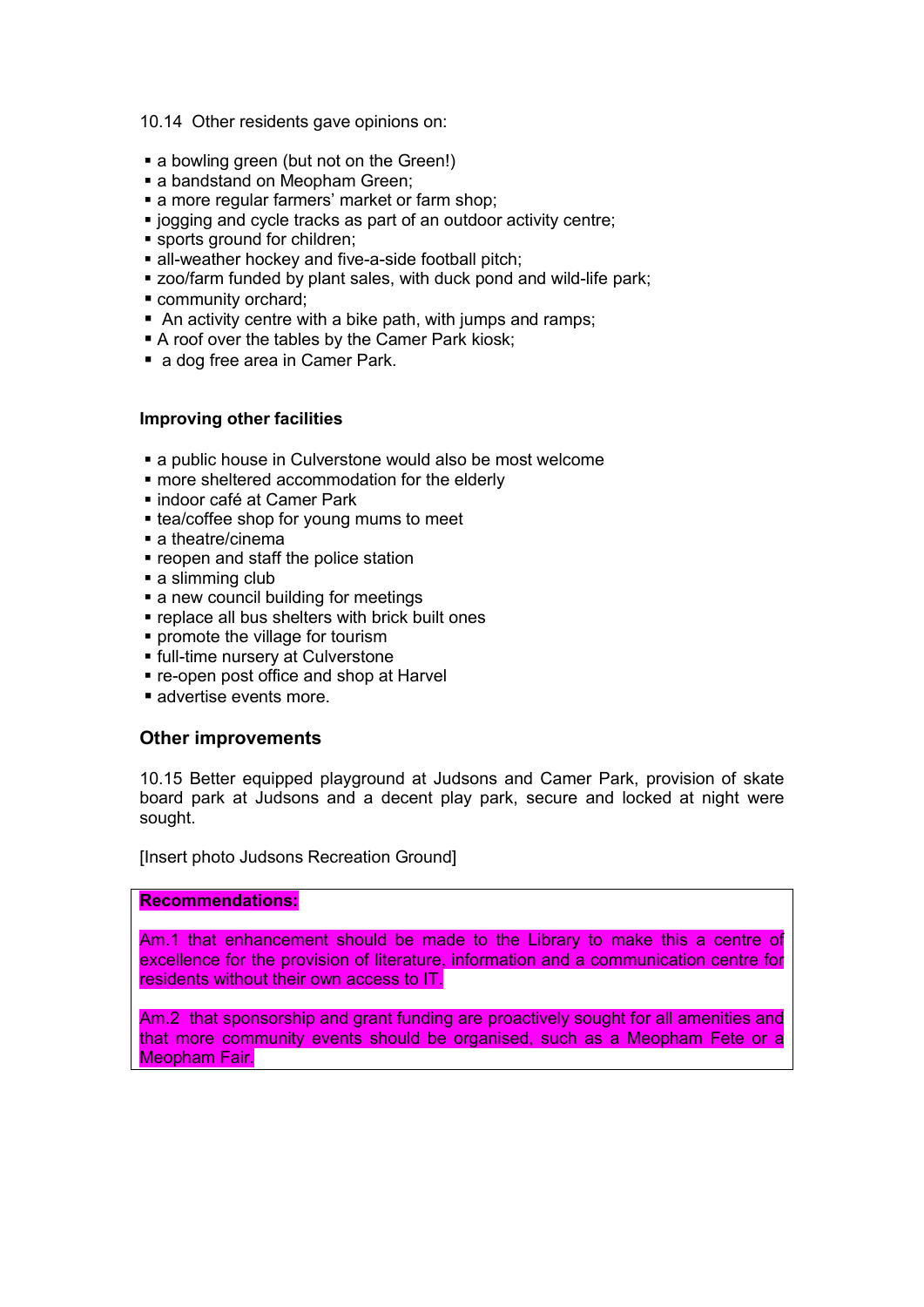## **Provision of Youth facilities**

10.16 In the replies to the questionnaires, the topic which drew the fourth largest response was the need for more facilities for young people in Meopham. The Steering Group were asked to assess what solutions might deal with involving youths, in particular, in order to prevent anti-social behaviour within the Parish. To a large extent the Police and the Community Wardens have been engaged in these issues but there should be a commitment in the Community to give more support to their efforts. What practical action could be taken such as providing a dedicated youth centre, more sporting outlets or opening an Internet café were put to residents in the surveys in order to gauge their reactions. The analysis of the responses is set out below:



10.17 The Parish Council had accepted that more facilities were necessary when two of its Members initiated a youth department. This is based in the football pavilion at Judson's Recreation Ground but the available room is not adequate enough to meet the demand for all who would like to attend and this location was subjected to extensive malicious vandalism. Although the Parish Council saw the need for a dedicated youth centre, it has been identified now by the survey as a requirement. The strength of feeling amongst residents for such a project was clearly indicated and other facilities should be provided for the development of young people.

10.18 In addition, the need for more sports facilities and the possibility of introducing an Internet café were features that arose from replies to the questionnaire. These would need to come from private sources or support from trusts operating halls etc. Kent County Council have indicated that through their youth team students are encouraged to participate in a whole range of supportive activities. Youth provision and support is of significant importance to the Local Authority.

# **For a Youth Centre**

10.19 A Youth Centre would need to be affordable for young people. Parents need to take more responsibility and use what is already available in the village. A more suitable venue needed for young people to congregate instead of hanging around the streets. Facilities need to include a coffee bar and specific provision for girls such as beauty courses. A covered hangout or drop in centre in Culverstone is needed for young people in order to combat the number of youths in groups in Culverstone with nothing to do. In reply to the junior questionnaire about half the children take part in activities such as dancing, judo and after school clubs in halls within the Parish. However, nearly one in three children never use these amenities. In order of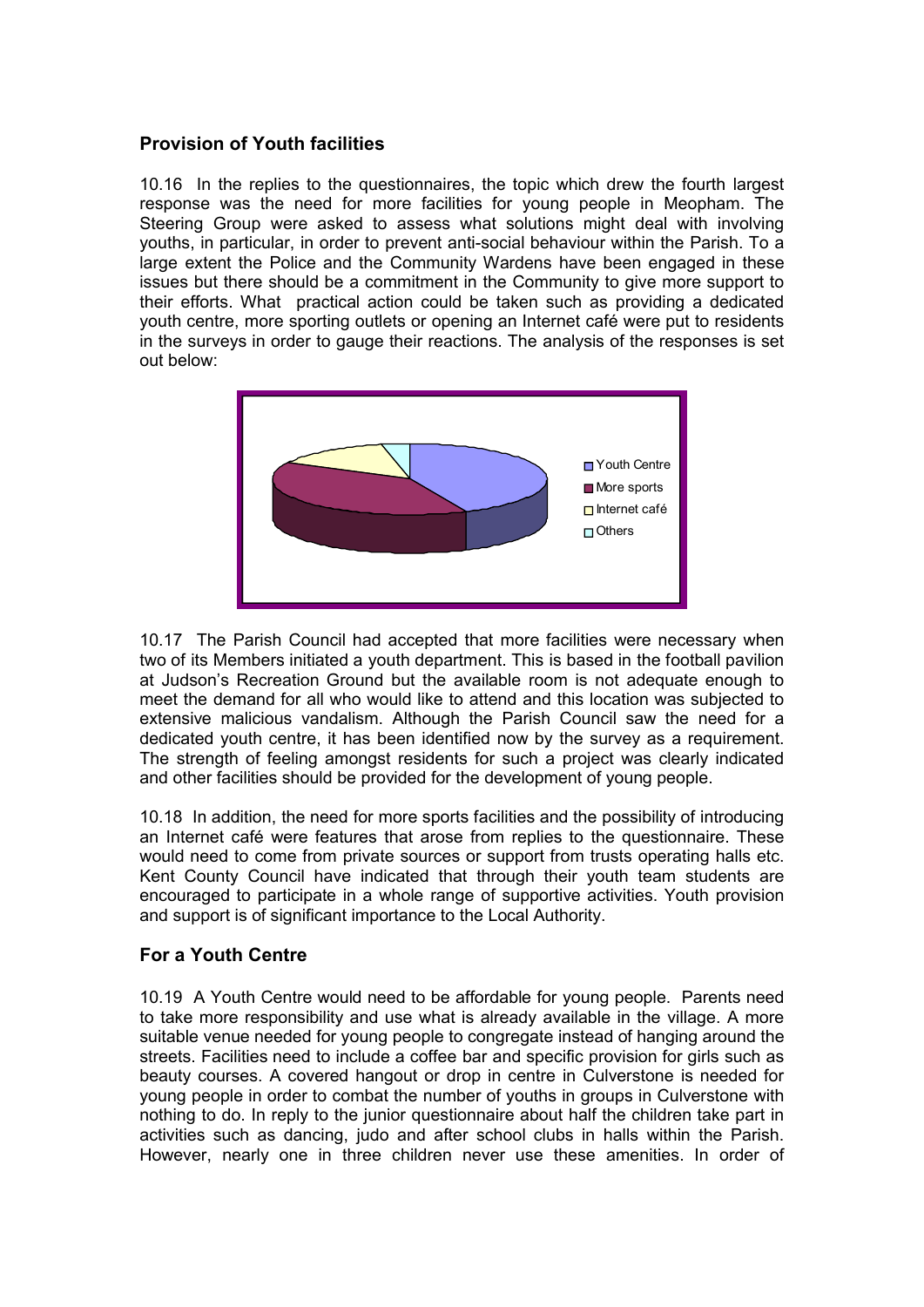preference, most children would like to have a swimming pool; youth/social club; sports/activity centre or an ice rink/ theatre.

## **For more sports and leisure outlets**

10.20 The tone of most replies to the surveys indicated the following:

- Cheap access to organised and coached activities such as tennis and golf needed.
- Sports Centre at reduced cost should be provided for youngsters.
- Meopham Leisure Centre is too crowded and should have discount for local residents' children.
- The Leisure Centre should be available for organised activities in school holidays.
- Low cost learning centre needed for music, arts and martial arts.<br>
More funding for sport
- More funding for sport.
- Involve young people with identifying their needs.

10.21 In response to the junior questionnaire, the choice of sporting activities were football, baseball, swimming, pony riding, trampolining and cycling. Leisure activities included fishing, dancing, singing, socialising, shopping and playing the guitar.

10.22 The Meopham Colts Football Club have made representations to the Steering Group for improvements and additional sports facilities for young people in Meopham. At present, it caters for boys from age 9 to 16 but wants to extend this to boys and girls from age 6 to 18. Over 25 adults give their time to running the Club with more than 150 children involved in football. The Club does not have its own ground but travels to training grounds and pitches in Gravesend. Many pitches, which the Club use elsewhere, have poor drainage and surfaces, long grass and are dog fouled. In order to achieve charter status with the Football Association, the Club needs better facilities so that it can develop and expand its membership. The Club want to create a quality playing surface in Meopham to provide for young players from the Parish.

10.23 The West Kent (Meopham) branch of the Pony Club is a very successful youth organisation catering for young people of all ages, which has been in existence for over 60 years. It is largely run by volunteers and has a membership of 160 with training facilities, amongst other locations at Ashmere Farm and Clements Reach, in Meopham, with stabling throughout the Parish. It is significant that horse-riding events of high standard are held at Nurstead Court and has given young people locally something to which they can aspire.

## **Other comments and ways of involvement**

10.24 Not all the views were favourable and some were critical. However, most respondents were supportive towards giving young people opportunities for being involved in the Community. Some of the comments expressed were:

- Skateboard area at Culverstone being used by groups of lager drinkers.
- More discipline by parents and less pandering to the youth.
- More facilities should only be provided when young people learn to appreciate what they have already.
- Engage schools and any groups in promoting social and community cohesion.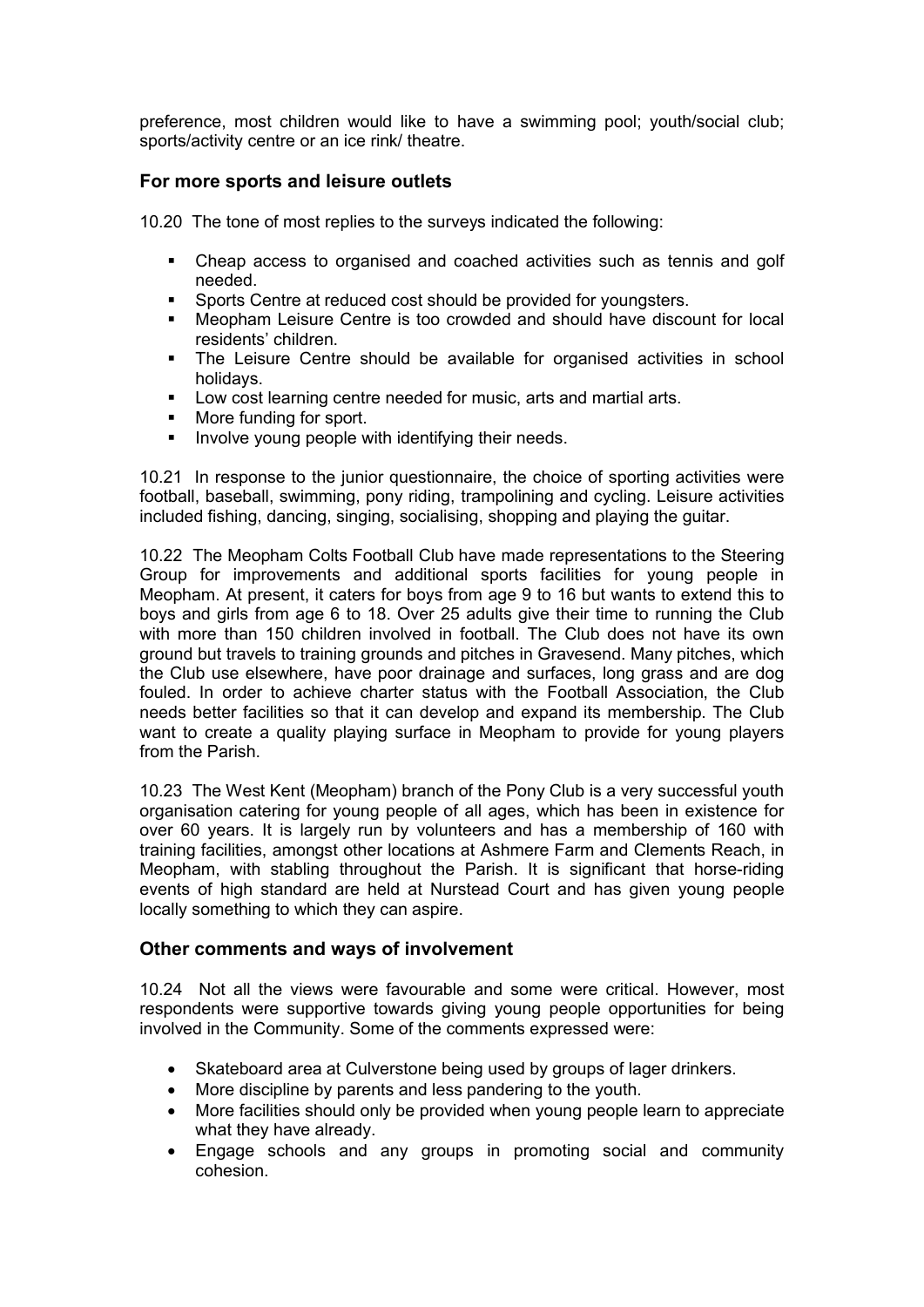- Commend work already done to provide youth facilities.
- Find voluntary work related to activities or a youth volunteering centre.

# **Existing organisations for Young People**

10.25 The survey showed that 20 boys attended scouts etc while only 11 girls took part in guides etc. 10 children were reported as members in other organisations such as cadet forces. Scouts, Cubs, Guides and Brownies have their own huts, which other organisations can also use.

**Recommendations:**

YP.1 that for the development of young people, greater use of the existing facilities, such as schools, village halls and centres, should be considered, with the provision of a purpose built Youth Centre that is manned and open most evenings with youth involvement promoted in order to develop these facilities and activities.

YP.2 that sponsorship and support for sport should be obtained for young people in the Parish, with the provision of suitable facilities at various locations.

YP.3 that better play areas for younger children should be provided at Judson's Recreation Ground, Camer Park and Culverstone Recreation Ground.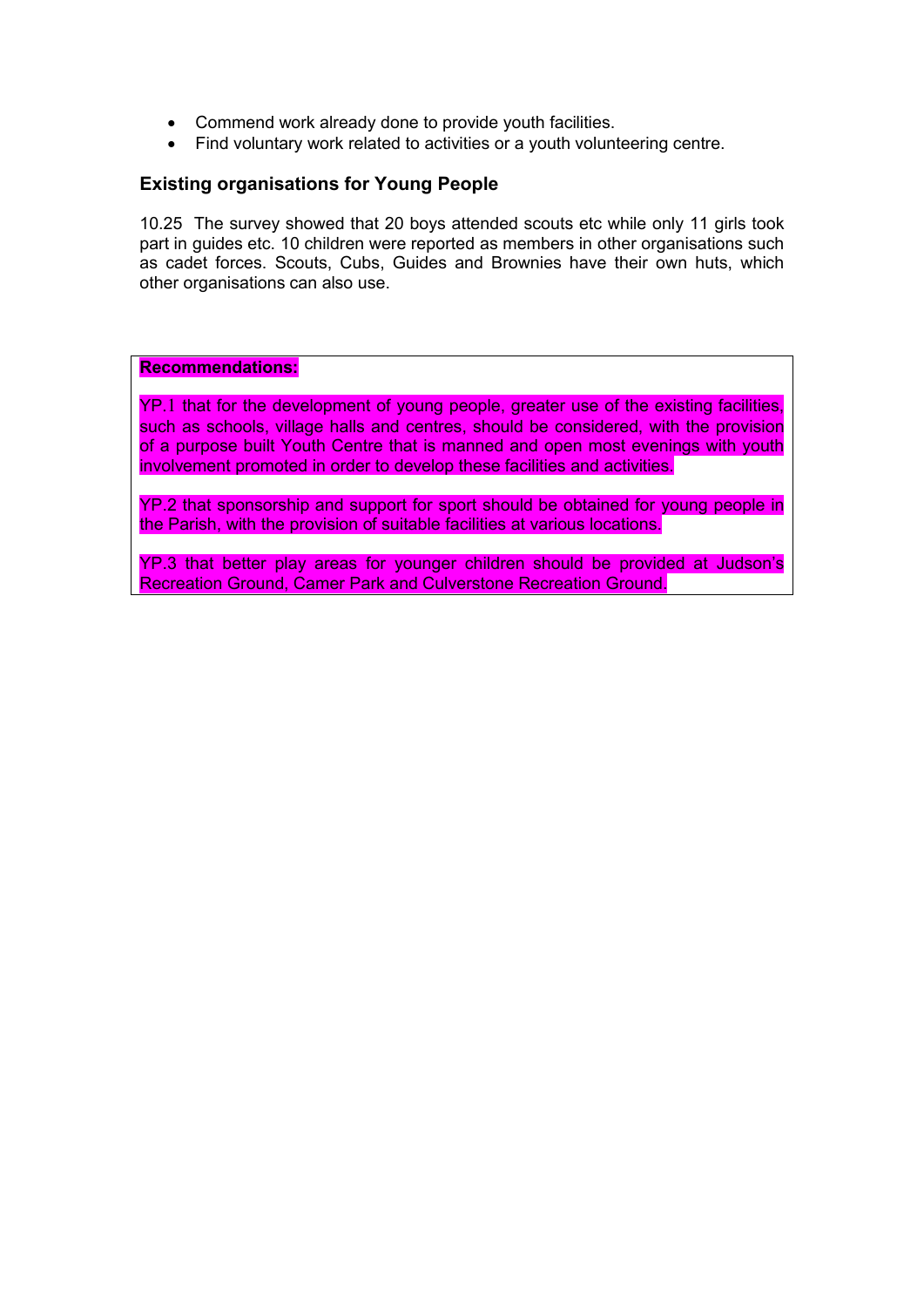# **Chapter 11 - Quality of Services**

11.1 Over half of respondents commented in the surveys on the level of service that is available to residents in Meopham. The Steering Group were asked to propose ways that might improve the quality of life for local residents who depend upon these services and have made their recommendations from the survey responses.

## **Range of Services**

11.2 The range of services available to residents of Meopham had mixed reactions from the residents, as the replies to the surveys revealed. The prime services, which residents need on a day-to-day basis, such as health care, communications and availability of goods in local shops were the focus of the surveys. Some of the services from local shops may be provided outside Meopham at lower cost and at less convenience to residents. However, unless support for these continues in Meopham some existing businesses may not survive. Some of these businesses are under threat and most have an essential part to play in giving the Parish its vitality and in retaining its quality of life. How our families use these services may decide if they will continue or even encourage previous businesses to return.

11.3 Meopham has medical centre , three schools, two post offices, a library and shops in three locations. It is generally well served by telephone call boxes and post boxes. There is no bank or building society branch and only one petrol filling station.

#### *Health*

11.4 The provision of good health care lies with the Health Service Trusts and private practitioners. **The main surgery in the Meopham campus provides medical services for 85% of local residents with access to a doctor and support staff.** However, there is no NHS dental services in the Parish and the private practice was used by 15% of local residents who responded. Only a few households expressed the need for the service to be provided within the Parish. Residents were asked how many attended hospitals regularly, bearing in mind the nearest are at Darent Valley and Maidstone. Over 100 patients attended for treatment and over a quarter experienced difficulty travelling there. Taking the overall system of health provided by the Primary Care Trust, 73% were satisfied with value for money. Being able to collect prescriptions from the local pharmacies present no difficulty to 8 out of 9 households.

11.5 The Head of Meopham Medical Centre proposes to offer a wider range of extra services to patients; these would include phlebotomy and control of anti-coagulation. He is investigating practice based commissioning to improve patient care and save money to re-invest towards other patient services.



Note: The Medical Centre now holds surgeries at 7am for appointments to benefit of patients who can attend before going to work.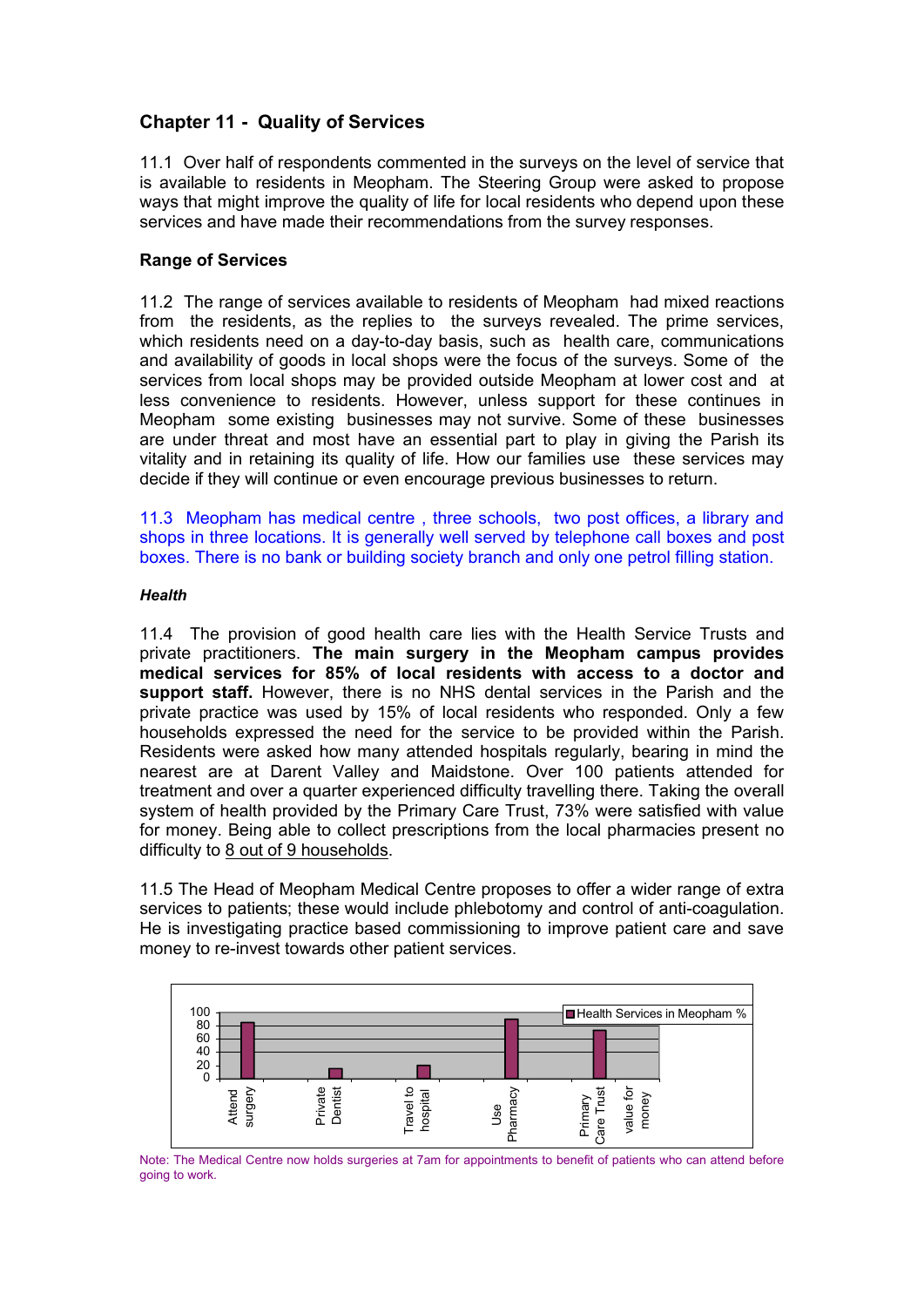11.6 Some comments, extracted from the surveys, by those who did not find the present health service facilities meet their requirements, are set out below:

*"The surgery does not cater for those at work and should be open later and on Saturdays".* 

*"Would not be able to get to hospital if we were not able to drive there for treatment". "Appointments should be made easier to obtain".*

*"A better mobile service is needed for foot-care for those who are immobile".*

*"Cannot use the surgery for my prescriptions because of idiotic rules". "Because I live near Meopham Station, unable to obtain prescription while at the surgery".*

11.7 Many of the commuters who replied to the supplementary questionnaire were concerned over these issues too and were in favour of evening and Saturday morning surgeries. There was also concern about Government announcements over threats to smaller GP surgeries by enlarging them into multi-practices, if this would affect the Meopham Surgery range of health practices.

#### *Public Services*

11.8 The public services are going through a transition because of changes in technology and this has placed under threat the Post Office, mail and telephone facilities used by residents. The two post offices at Meopham Station and Culverstone were used by 480 respondents for postal services; obtaining information, and a high percentage for Giro and bill paying. In addition, 130 residents paid their car tax, exchanged foreign currency and withdrew cash. Most users found the post office opening hours met their need but 6% did not and some reported that Wednesday afternoon closing was inconvenient. Many residents considered that the Post Offices have more potential for banking services and give out more general information.

11.9 The risk of closure for the Meopham Station Post Office was averted last year and The Royal Mail has since revised its delivery service. The collection service through post boxes, both in location and number drew a large response for suitability (18:1) and sufficiency (7:1) respectively. 50 residents wanted more post boxes. 39 respondents found the apertures of the post boxes too small for items, which required them to use the Post Office. The extensive use of mobile phones has had an impact on the use made of public telephones, fewer people responded to the same question with only 12% who thought that their locations were not suitable. Less than 20% found the number of phone boxes was insufficient but 30% did not agree that they were well maintained, with vandalism as one reason for their poor condition.

[Insert photo of Costcutter at Culverstone]

#### *Retail shopping*

11.10 Parking was regarded as a major problem by those using the local shops for their shopping. Nearly one in five shoppers found pavement obstructions a problem, particularly those who are disabled or mothers of young children requiring wheelchair/pushchair access. The inconvenience of opening hours, reading shop labelling print sizes and the height of shelving affected a small percentage of shoppers but these may deter some from using local shops. Residents who opted to go outside Meopham for their main shopping requirements who cited the main reason was a lack of choice.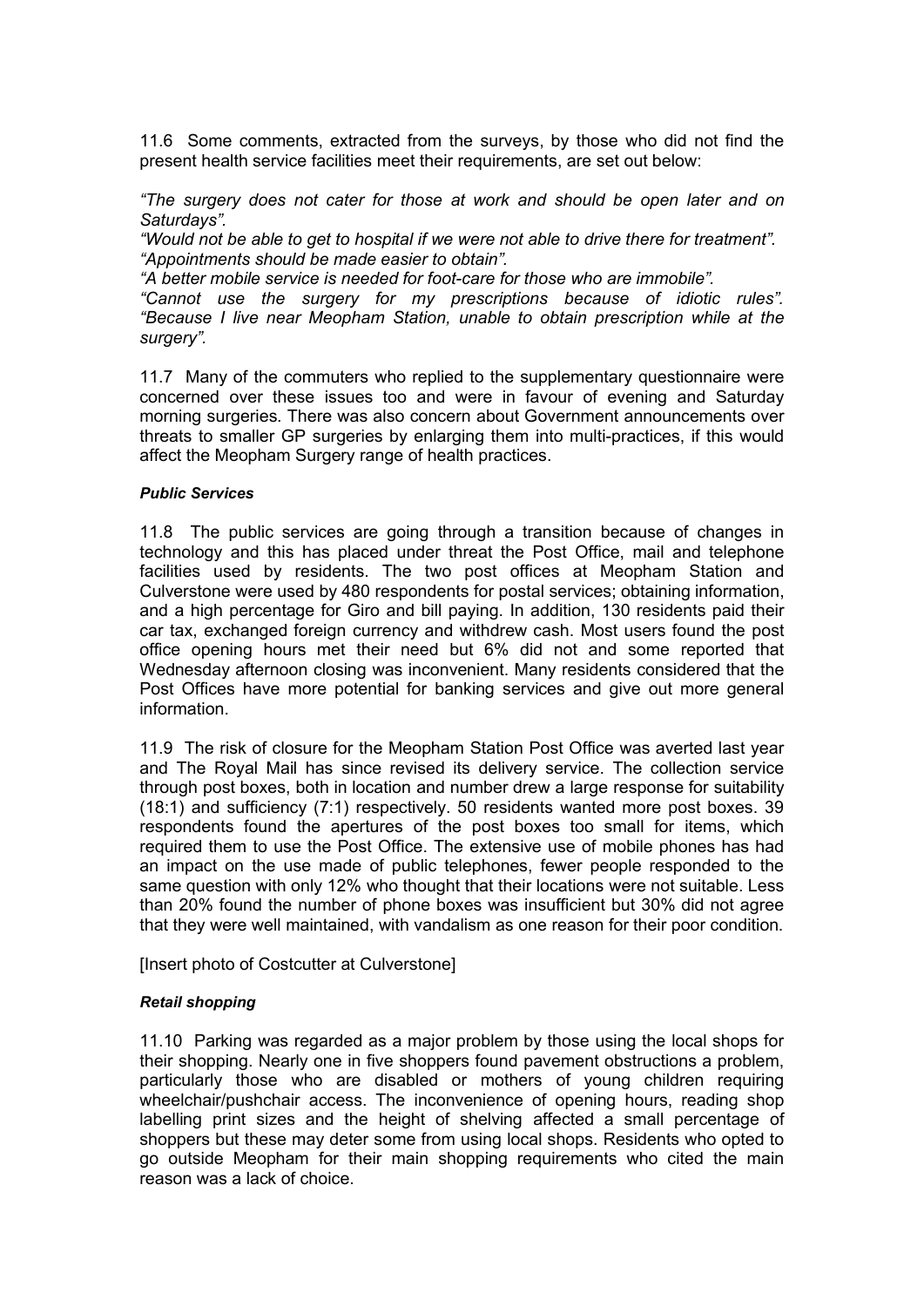11.11 In the supplementary survey, several respondents commented on the need to modernise or update the shopping parades in Meopham and to re-instate a shop in Harvel. The young people who replied to the junior questionnaire did not use local shops but instead preferred to go to Bluewater or the local towns with family and friends. A wide range of options in all the surveys were expressed in favour of many more enterprises. These included:

**A farm shop, fishmongers, delicatessen, drycleaners, haberdashery, shoe repairers, pet shop. On the other hand, some wanted more choice with extra shops and businesses, such as a chemist and café in Culverstone; reinstate a general store and post office in Harvel and similarly in Nurstead/Hook Green – a petrol station and general store/supermarket. Many residents of Meopham appear unaware of the range of services available now at Culverstone Costcutter. The Farmers' Market held monthly outside the Leisure Centre is popular and some residents asked that it should be held more frequently.**

11.12 The main demands, put forward by those shopping locally, were for:

| Bank/Building<br><b>Society</b> |  |
|---------------------------------|--|
|                                 |  |



| 61% | Cash machine (24 hr ATM)<br>Voque Travel have applied<br>for<br>permission to install ATM outside their<br>premises. | 45% |
|-----|----------------------------------------------------------------------------------------------------------------------|-----|
| 21% | <b>Dedicated Greengrocer</b>                                                                                         | 21% |

*11.13 Other comments made were that because of parking problems, we shop elsewhere. Access to the post office is very difficult with a pushchair. We need a store like a Tesco's Metro. There is no disabled parking. Baker has no bread by lunchtime for customers. Shop assistants need to be more polite to customers to encourage local trade. Too much inconsiderate parking and parking on pavements outside shops.*

#### **Recommendations**:

QS.1 that local health facilities should be encouraged to offer more benefits to local residents with the Medical Centre by extending its opening hours and a more flexible appointment system .

QS.2 that better transport provisions should be organised to assist patients in need of transport to attend hospital for treatment.

QS.3 that the local Post Offices should be given more scope to improve their range of services such as a wider range of banking services.

QS.4 that existing shopping outlets should be supported to continue to provide a service for local residents but more updating and improvements are needed, with car parking arrangements being regularly monitored.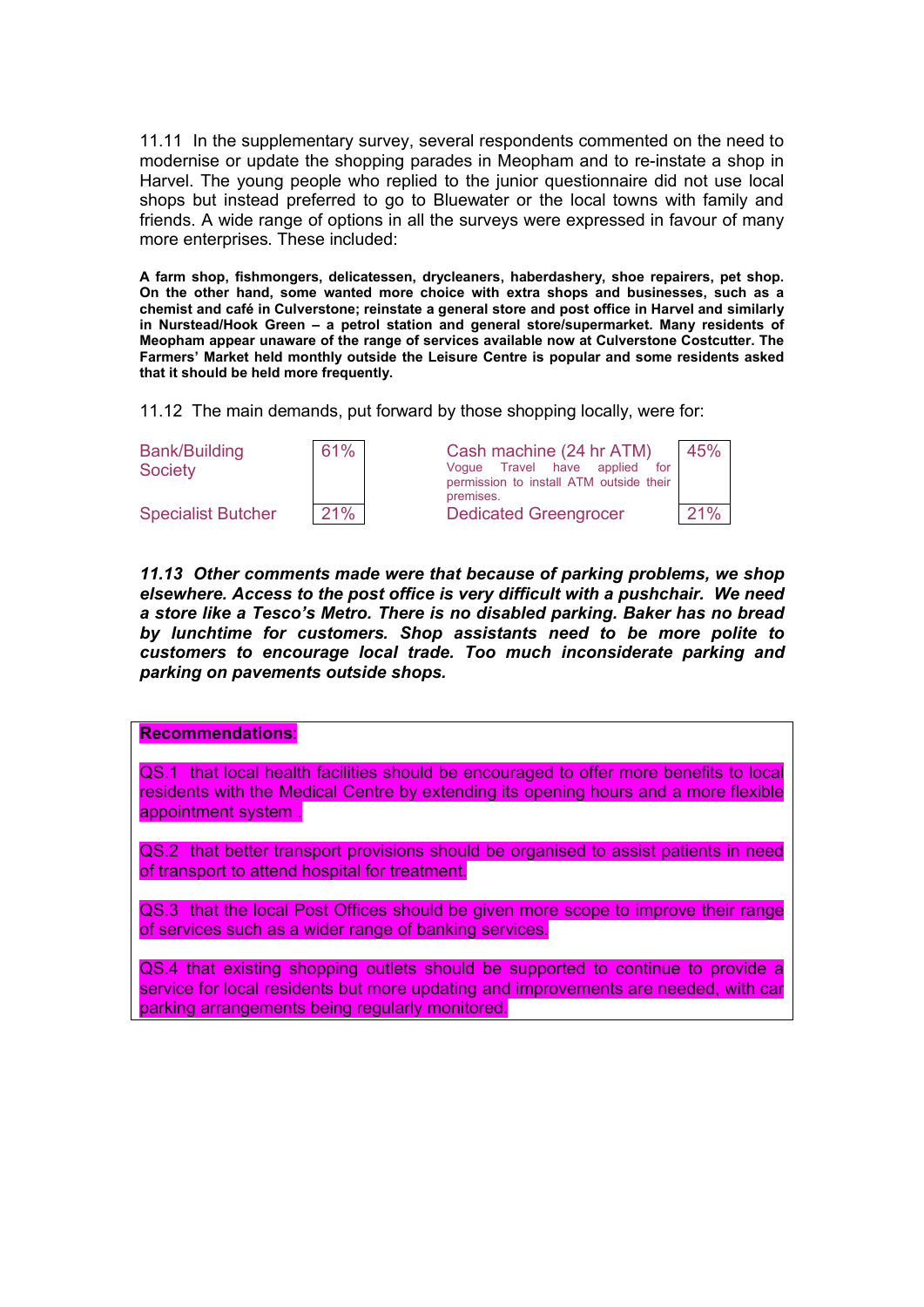# **Chapter 12 - Education**

12.1 The number of young people under age 21 recorded in the response to the questionnaire totalled 214 of which 205 were in either full-time education, child-care or training..

*12.2 The families who replied specifically showed that the state primary sector accounted for 48 children and those at secondary school, 54. 23 students of all age groups attended independent schools. Below age of 5 years, 31 children took part in various forms of pre-school activities.* 

12.3 The reason given by some households for the families coming to live in Meopham was the attraction of good schools. The supplementary survey also conveyed the general approval of schools in Meopham, with the occasional criticism of the behaviour of children in the Secondary School. Most regarded the results and the teaching of their children to be of a good standard.

12.4 These figures appear to understate the actual numbers attending school and it is likely that many households with children did not submit a completed questionnaire. A separate junior questionnaire was compiled to try to bridge this gap and to find out what young people themselves think about the future direction of the parish. This covered both local schools and the main schools in Gravesend, in an effort to capture the views of as many Meopham children as possible.

12.5 From the information gathered in these surveys, those children either being brought to or collected from school by private car or vehicle sharing amounted to 44% while only 25% walked or cycled to school. The remaining 31% travelled by school bus or public transport. It is understood that less than 8% of the students now attending Meopham Sports College reside in the Parish. This can be expected to have a significant bearing on the volume of transport, resulting from outside the Parish, at starting and ending times of the school day

12.6 Concerns were expressed by respondents about the traffic problems, with the disruption caused at school times, with congestion, hazardous road conditions and the extent of parking near school entrances. The strength of feeling over roads blocked around Culverstone Primary School drew several major criticisms from local residents and other road users. There was also the anxiety of parents because of insufficient safeguards for children crossing the very busy A227 at these times. The strongest representations were near the junction of Wrotham Road and Longfield Road for which more safety measures were called for by residents.

12.7 In response to the junior questionnaire, 60% of the children were not born in Meopham. The majority came to live here because their families were attracted by the quality of the primary schools. Nearly 70% had other siblings, most of whom also attended school and less than one-third travelled to school by car. Most were conscious that this helped to protect the environment.

12.8 In reply to enquiries made with Kent County Council, the Area Education Officer confirmed the partial rebuild of the secondary school from 2010 and the intake has been reduced to 150 in line with the overall surplus in school places in the Borough. The principle focus will be on teaching and learning and the provision of a swimming pool will not be part of the funding for the re-development. The site on which the new building is to be constructed will help to alleviate some of the traffic flow problems and will help to ease congestion.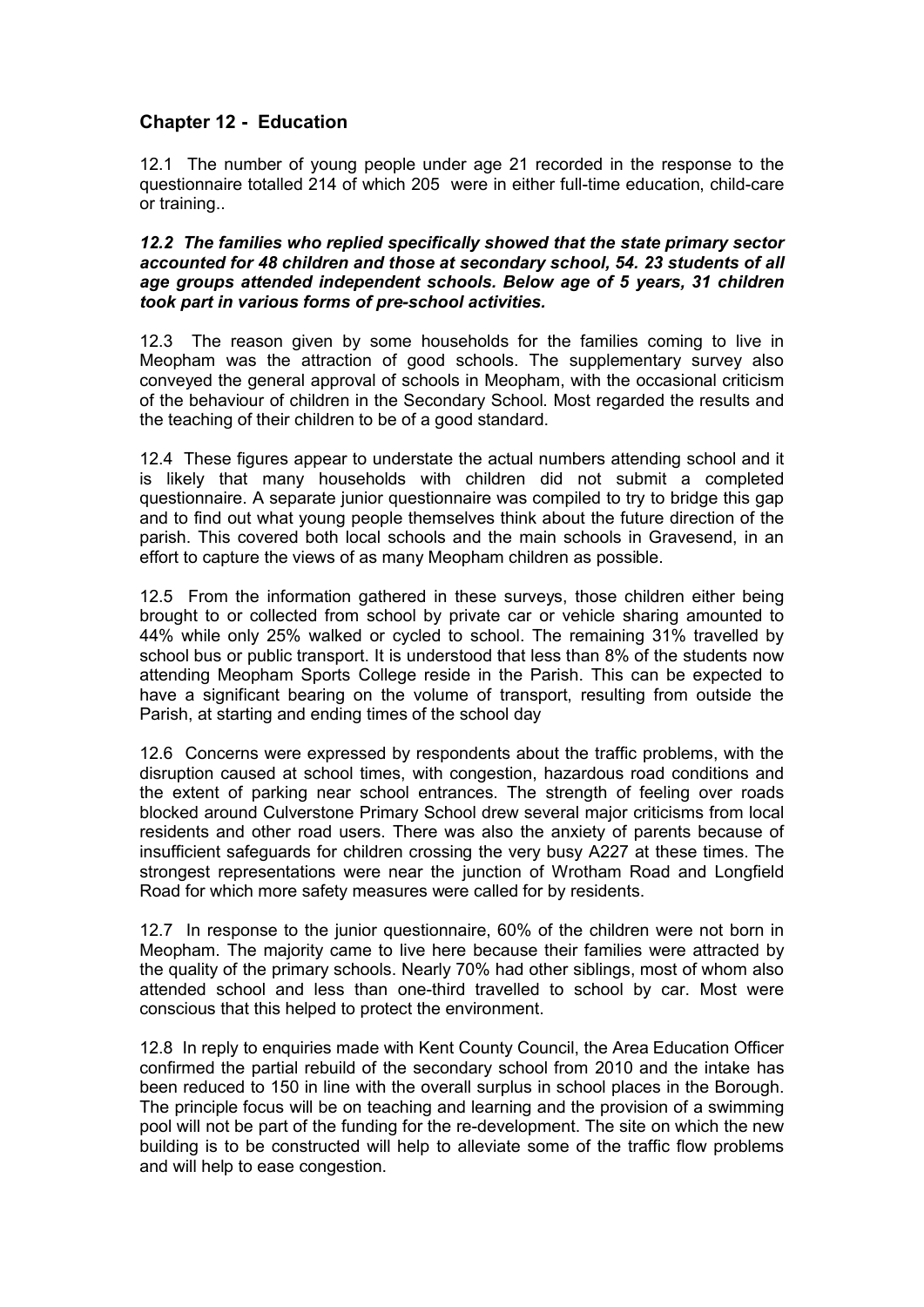12.9 The primary schools are subject to annual review but there are no plans to reduce the present intakes. There is no intention by the Local Authority to close any primary schools in the Borough.

#### **The response to the provision of child-care for the youngest children below school age was low.**

12.10 Those householders who replied to the questionnaire stated that 9 attended baby/toddler groups as did those going to pre-school playgroup; 3 went to nursery. This was spread across 5 separate local groups in the area: Playpen; Chuckles; Kinder; NCT; Toddler Group and Culverstone CPS. 9 parents found the benefit to them was that it enabled them to work. 7 others gave their reason as social.

12.12 Cost was only an issue for 4 out 13, who would like these to be lower. Only one found more accessibility and the provision of a small charge for local transport to gain access to a child-care group as a factor.

12.13 The supplementary questionnaire brought fewer responses, most who commented were well satisfied with the present arrangements but one opinion proposed that the Library be used to help younger children develop.

12.14 Further exploratory work may be required to determine if the requirement for child-care is being adequately met.

#### **Recommendations:**

EC.1 that support for schools in Meopham should continue so as to maintain a high level of education and educational facilities so more local children are encouraged to attend the local schools.

EC.2 that contact with schools/nurseries should be maintained on their development and standards in the interests of those in their care.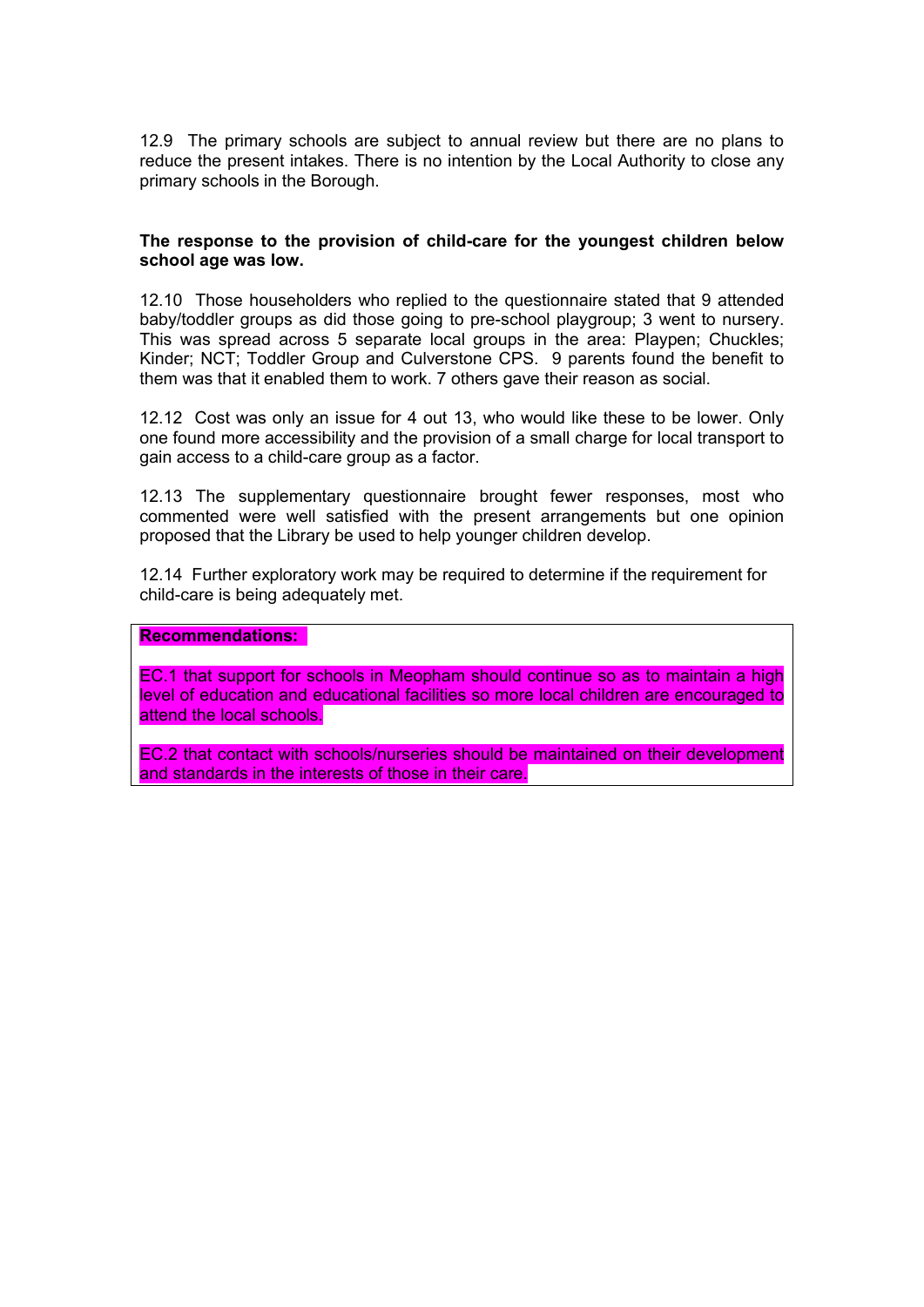# **Annexe A - Executive Summary**

Meopham Parish Council commissioned an independent Steering Group to prepare a Parish Plan in January 2008, having initially conducted a comprehensive survey. The aim of the Parish Plan was to look at wider issues and to find out what the local community wanted for the future. It offers the opportunity to exercise more local control and to work out how to deliver improvements in their neighbourhoods with a major contribution from the residents themselves.

The Meopham Parish Plan Steering Group (MPPSG) members were tasked to produce a Parish Plan for the Parish Council with their findings. MPPSG has based its assessment on responses to a range of issues that have an impact on local residents and considered what solutions are possible from views expressed from questionnaires, surveys, web-site replies, meetings and recently at an open forum. The Open Forum took place in Meopham Village Hall on 20<sup>th</sup> September 2008 to make sure that all shades of opinion voiced by residents of the Parish, who would be affected, were not overlooked.

The main areas of enquiry for the Parish Plan, which were identified, ranged from the effect of having a major highway passing through the Parish, with traffic disruption and speeding; how people regard crime and anti-social behaviour with the response from the law enforcement officers; protection for the environment and the Green Belt; the need for youth and young people to develop and be suitably occupied; and to ensure the level of services and amenities meet residents' expectations.

MPPSG has been assisted and part funded by Action with Communities in Rural Kent, with guidance from their own adviser on how to conduct the consultation process; to produce recommendations and an action plan. The remaining funds, to support the preparation of the Plan, were provided by the Parish Council. MPPSG will put their recommendations to the Parish Council to seek their implementation.

When the final recommendations are agreed and converted into the Action Plan, this will provide the framework for the planning of Meopham, over the next 4 years. It will be based on a mandate from the residents and will be referred to by the Parish Council in their discussions on the future of Meopham with other local authorities and service providers.

The proposed Action Plan for the next 4 years, as outlined in Annexe B of this report. The Members of the Parish Council and service providers are requested to implement these proposals for the benefit the community in Meopham.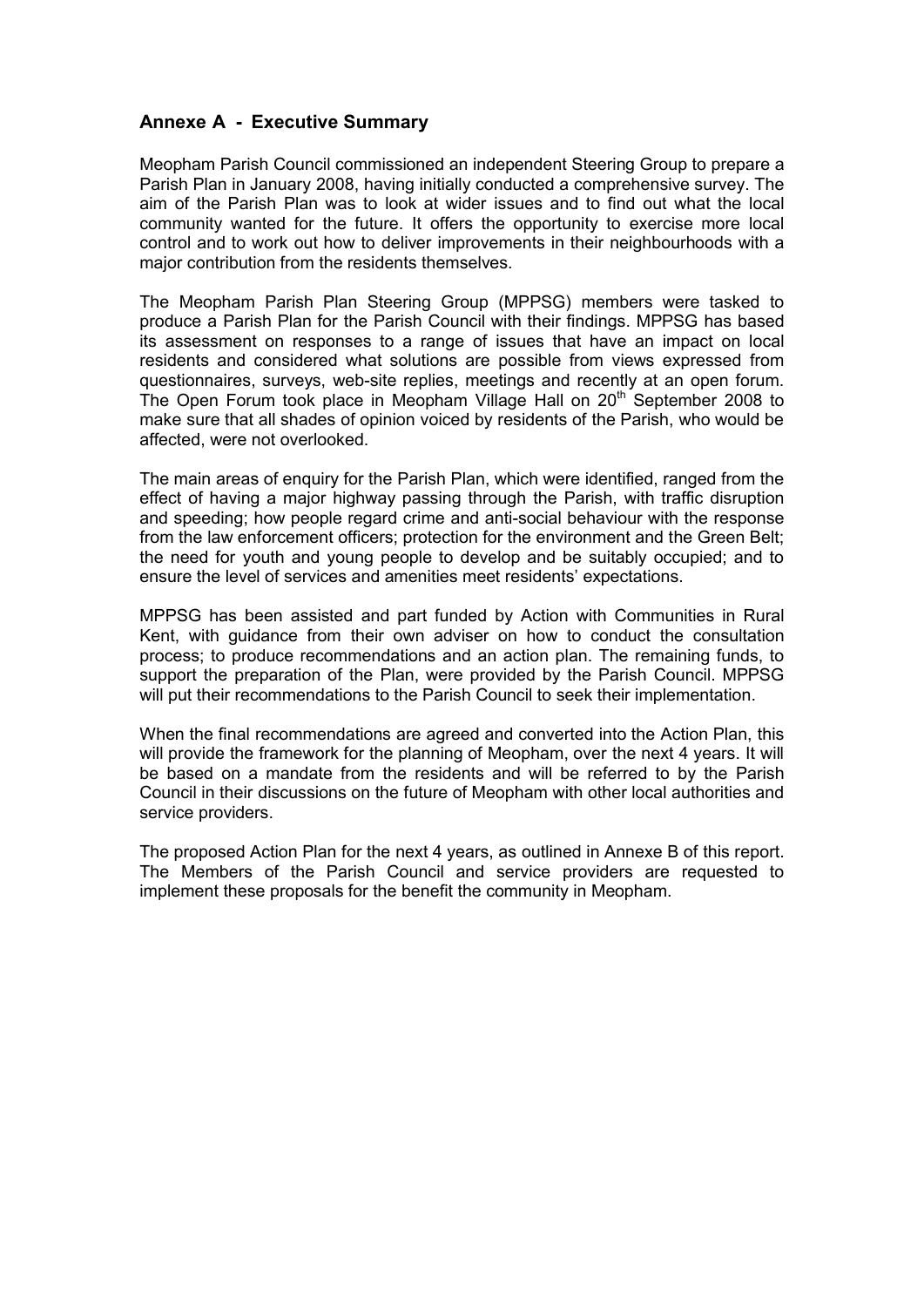# **Annexe B - Action Plan**

The Parish Plan Steering Group propose that the following action plan is adopted.

# **Parish Council**

| Item        | <b>Recommended Action</b>                        | Action     | Timescale |
|-------------|--------------------------------------------------|------------|-----------|
| No.         |                                                  | b٧         |           |
| <b>PC.1</b> | The Parish Council to give more publicity to its | <b>MPC</b> | 2009      |
|             | activities and decisions.                        |            |           |

# **Community Safety – Crime and anti-social behaviour**

| CS.1   Neighbourhood Police Team to mount more evening/night   NKP   2009                                                                                                                                                                                               |          |
|-------------------------------------------------------------------------------------------------------------------------------------------------------------------------------------------------------------------------------------------------------------------------|----------|
| patrols and to show a greater presence on the streets.                                                                                                                                                                                                                  |          |
| CS.2   "PACT" $*$ scheme to continue and develop for the benefit of the $\vert$ NKP<br>whole community, with more support for neighbourhood watch<br>schemes and to target vandalism and anti-social behaviour.<br>Residents to report all incidents on every occasion. | 2009     |
| CS.3   Install amenity lighting only to make vulnerable areas safer.                                                                                                                                                                                                    | MPC 2011 |

# **Highways**

| Hi.1   Downgrading of the A227 and re-classifying as "B" road to be<br>actively pursued to apply weight restrictions to heavy lorries.                                 | KCC,<br><b>MPC</b>  | 2010 |
|------------------------------------------------------------------------------------------------------------------------------------------------------------------------|---------------------|------|
| Hi.2   Install traffic calming and/or roundabouts on the A227,   KHS<br>particularly at Meopham School, to slow traffic down.                                          |                     | 2010 |
| Hi.3   Remove potential accident blackspots on the A227 and some   KCC,<br>minor roads and improve access to the Culverstone Valley   KHS<br>Area via Heron Hill Lane. |                     | 2012 |
| Hi.4   Provide cycle paths and continuous pavements along the<br>length of Wrotham Road (A227).                                                                        | ∣KCC.<br><b>KHS</b> | 2012 |

# **Traffic & Transport**

| <b>TT.1</b> | Review road safety measures constantly in the immediate           | KCC,       | 2009 |
|-------------|-------------------------------------------------------------------|------------|------|
|             | vicinity of all local schools and encourage parents to take       | <b>MPC</b> |      |
|             | their children to and from school by means other than by          |            |      |
|             | private transport including walking bus routes.                   |            |      |
|             | TT.2   Traffic wardens to patrol all locations throughout Meopham | GBC.       | 2009 |
|             | including Culverstone, so that "no parking" restrictions are      |            |      |
|             | observed on double yellow lines.                                  |            |      |
| TT.3        | Operate more frequent and punctual bus services within the        | KCC,       | 2009 |
|             | Parish, with bus routes that fulfil all the community             | Ava,       |      |
|             | requirements and co-ordinate between train and bus                | <b>MPC</b> |      |
|             | services at Meopham Railway Station.                              |            |      |
| TT.4        | Cut car parking charges at Meopham Railway Station to             | GBC,       | 2009 |
|             | reduce off-street parking in surrounding roads.                   | ΝR         |      |

Actions to be taken by: Meopham Parish Council (MPC); Kent County Council (KCC); Gravesham Borough Council (GBC); North Kent Police (NKP); Kent Highway Services (KHS); Network Rail (NR); Arriva (Ava); Primary Care Trust (PCT) and Post Office Counters Ltd (POC).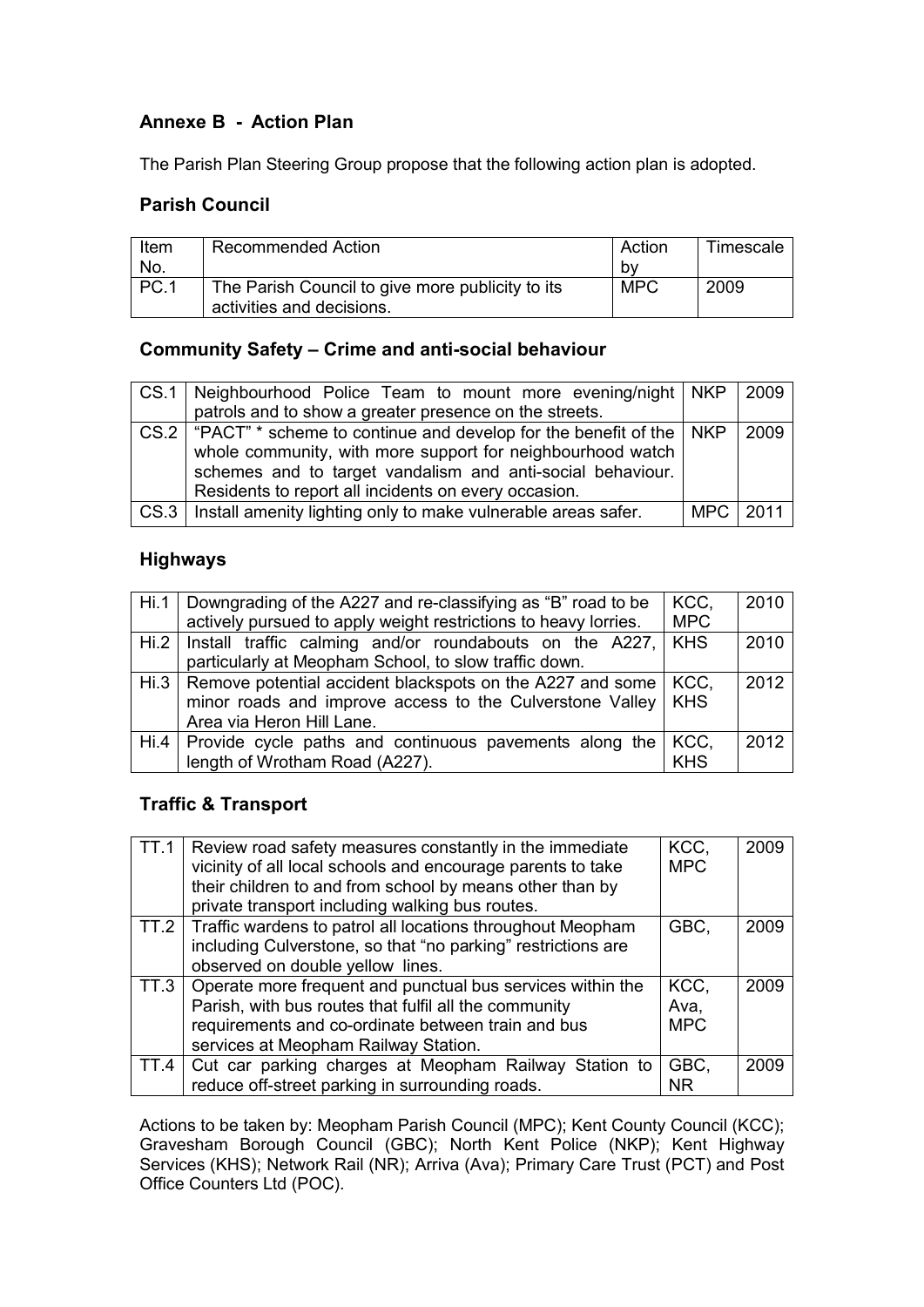# **Environmental issues**

| Ei.1 | Preserve the present Green Belt areas in the Meopham Parish<br>by resisting any development therein or over-development on<br>existing properties.        | <b>GBC</b><br><b>MPC</b> | 2009 |
|------|-----------------------------------------------------------------------------------------------------------------------------------------------------------|--------------------------|------|
|      | Ei.2   Retain weekly household waste collections but include green<br>and glass collection with monthly community skips and more<br>recycling facilities. | <b>GBC</b>               | 2009 |
| Ei.3 | Organise litter parties for cleaning areas and action against<br>litter offenders should be enforced.                                                     | <b>GBC</b><br><b>MPC</b> | 2009 |

# **Amenities**

| Am.1   Carry out enhancement to the Library to make this a centre of   KCC   2010 |  |
|-----------------------------------------------------------------------------------|--|
| excellence to provide literature, information and a                               |  |
| communication centre for residents.                                               |  |
| Am.2   Seek sponsorship and grant funding proactively for all   MPC   2009        |  |
| amenities and organise more community events, such as a                           |  |
| Meopham Fete or a Meopham Fair.                                                   |  |

# **Providing for young people**

| YP.1   Encourage development of young people, make greater use<br>of the existing facilities, with the provision of a purpose built                      | KCC,<br><b>MPC</b>       | 2012 |
|----------------------------------------------------------------------------------------------------------------------------------------------------------|--------------------------|------|
| Youth Centre, manned and open most evenings and promote<br>youth involvement to develop these facilities and activities.                                 |                          |      |
| $YP.2$ Obtain sponsorship and support for sport for young people in   KCC<br>the Parish, with the provision of suitable pitches at various<br>locations. | <b>MPC</b>               | 2010 |
| YP.3   Provide better play areas for younger children at Judson's<br>Recreation Ground, Camer Park and Culverstone Recreation<br>Ground.                 | <b>GBC</b><br><b>MPC</b> | 2009 |

# **Quality of Services**

|      | QS.1   Encourage local health facilities to offer more benefits to   MPC   |            | 2009 |
|------|----------------------------------------------------------------------------|------------|------|
|      | local residents with the Medical Centre by extending its                   |            |      |
|      | opening hours and a more flexible appointment system.                      |            |      |
|      | QS.2   Provide better arrangements to assist patients in need of   PCT,    |            | 2009 |
|      | transport to attend hospital for treatment.                                | <b>MPC</b> |      |
|      | QS.3   Give local Post Offices wider scope to improve their range of   POC |            | 2009 |
|      | services such as a wider range of banking services.                        |            |      |
| QS.4 | Support existing shopping outlets to provide a service for                 | KCC.       | 2010 |
|      | local residents but with improvements and monitoring of car                | GBC,       |      |
|      | parking arrangements regularly.                                            | <b>MPC</b> |      |

# **Education and Child-care**

| EC.1   Maintain a high level of education and facilities in Meopham to           |  | KCC   2010 |
|----------------------------------------------------------------------------------|--|------------|
| encourage more local children to attend the local schools.                       |  |            |
| EC.2   Maintain contact with schools/nurseries on their development   KCC   2010 |  |            |
| and standards in the interests of those in their care.                           |  |            |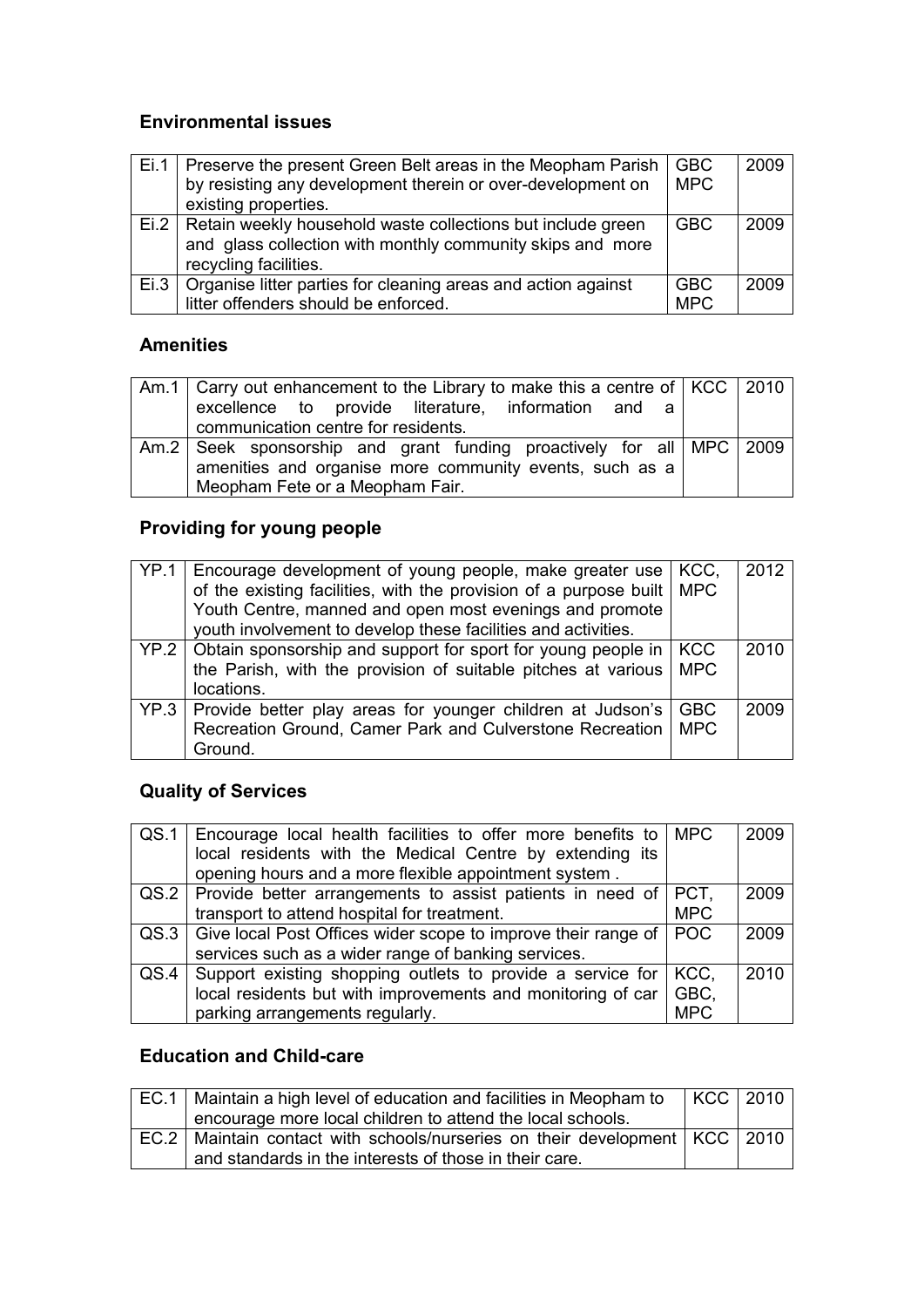# **Annexe C** - **Acknowledgements**

15.1 The following organisations have responded to requests for information:

Kent County Council:

|                                           | Cllr. Michael Snelling, County Councillor for Meopham.<br>Ms Cath Anley, Head of Library & Archives Services.<br>Mr Simon Webb, Area Education Officer.                                                                                                                                                             |
|-------------------------------------------|---------------------------------------------------------------------------------------------------------------------------------------------------------------------------------------------------------------------------------------------------------------------------------------------------------------------|
| Gravesham Borough Council:                | Mr Glyn Thomson, Chief Executive<br>Mr Kevin Burbridge, Director of Regeneration<br>Mr Tony Chadwick, Principal Planning Officer<br>Mr Stuart Alford, Manager, Waste & Horticulture.                                                                                                                                |
| Kent Police:                              | Superintendent Martyn Cochrane<br><b>Inspector Paul Anderson</b>                                                                                                                                                                                                                                                    |
| Kent Highways:                            | PC Steve Ridley, Traffic Management<br>PC Helen Lamb, Community Beat Officer.                                                                                                                                                                                                                                       |
| Arriva:                                   | Mr David Aspinall, Head of Operations.                                                                                                                                                                                                                                                                              |
| <b>Meopham Medical Centre:</b>            | Mr Malcolm Spalding, Commercial Manager.<br>Dr Jonathan Mounty.                                                                                                                                                                                                                                                     |
| Meopham Welfare Committee:                | Mr Colin Durham, Secretary (Organiser, Community Bus).                                                                                                                                                                                                                                                              |
|                                           | Meopham Village Hall Management Committee:<br>Mr David Arnold, Treasurer                                                                                                                                                                                                                                            |
|                                           | Harvel Village Hall Management Committee:<br>Mrs June Burkitt, Chairman                                                                                                                                                                                                                                             |
| <b>Culverstone Community Association:</b> | Miss Julie Roper, Secretary.                                                                                                                                                                                                                                                                                        |
| <b>Meopham Windmill Trust:</b>            | Mr Ian Kerr, Chairman.                                                                                                                                                                                                                                                                                              |
| Action with Communities in Rural Kent:    | Ms Victoria Lawson, Parish Plan Adviser.                                                                                                                                                                                                                                                                            |
| Members of the Steering Group:            |                                                                                                                                                                                                                                                                                                                     |
|                                           | Mr Brian Boughton, Mrs Dawn Bramer, Cllr. Mrs Yvonne Carne-Ross Mrs Ceri<br>Courtney, Cllr Bill Fisher (Chairman), Mr Michael Gillott, Cllr. Mrs Mandy Green, Mrs<br>Sheila Howe, Cllr. Douglas Powell, Mrs Paula Robinson, Mr Simon Westmacott and<br>Mr Michael Windsor. Mr David Gray also attended one meeting. |
| Website management: Cllr. Max Bramer.     |                                                                                                                                                                                                                                                                                                                     |
|                                           | Co-ordinators: Mr Peter Tennyson and Mrs Sarah Lawry-Johns.                                                                                                                                                                                                                                                         |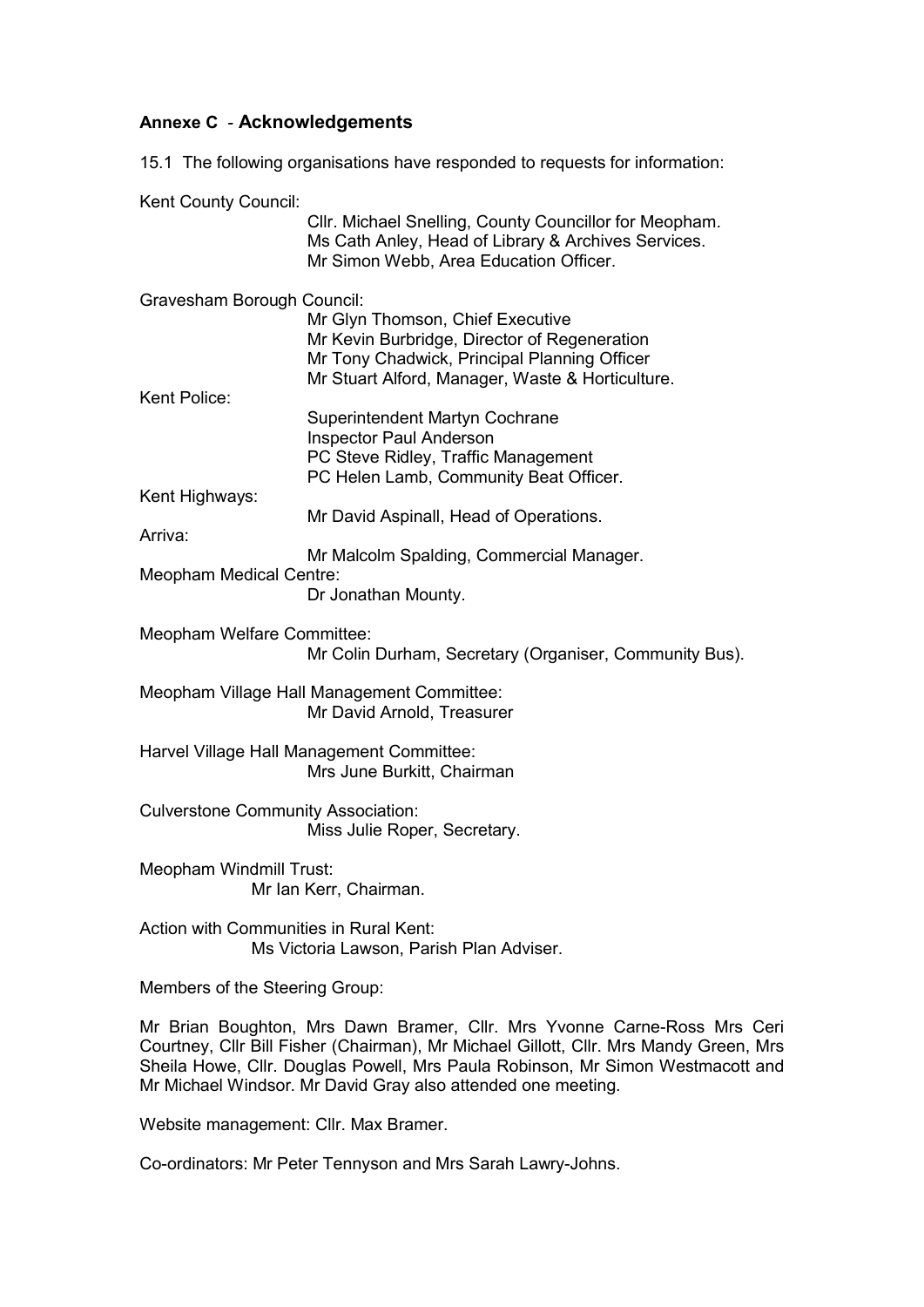



Wrotham Road between Owls Castle and Culverstone CPS



Wrotham Road junction with The Street (The George Inn)